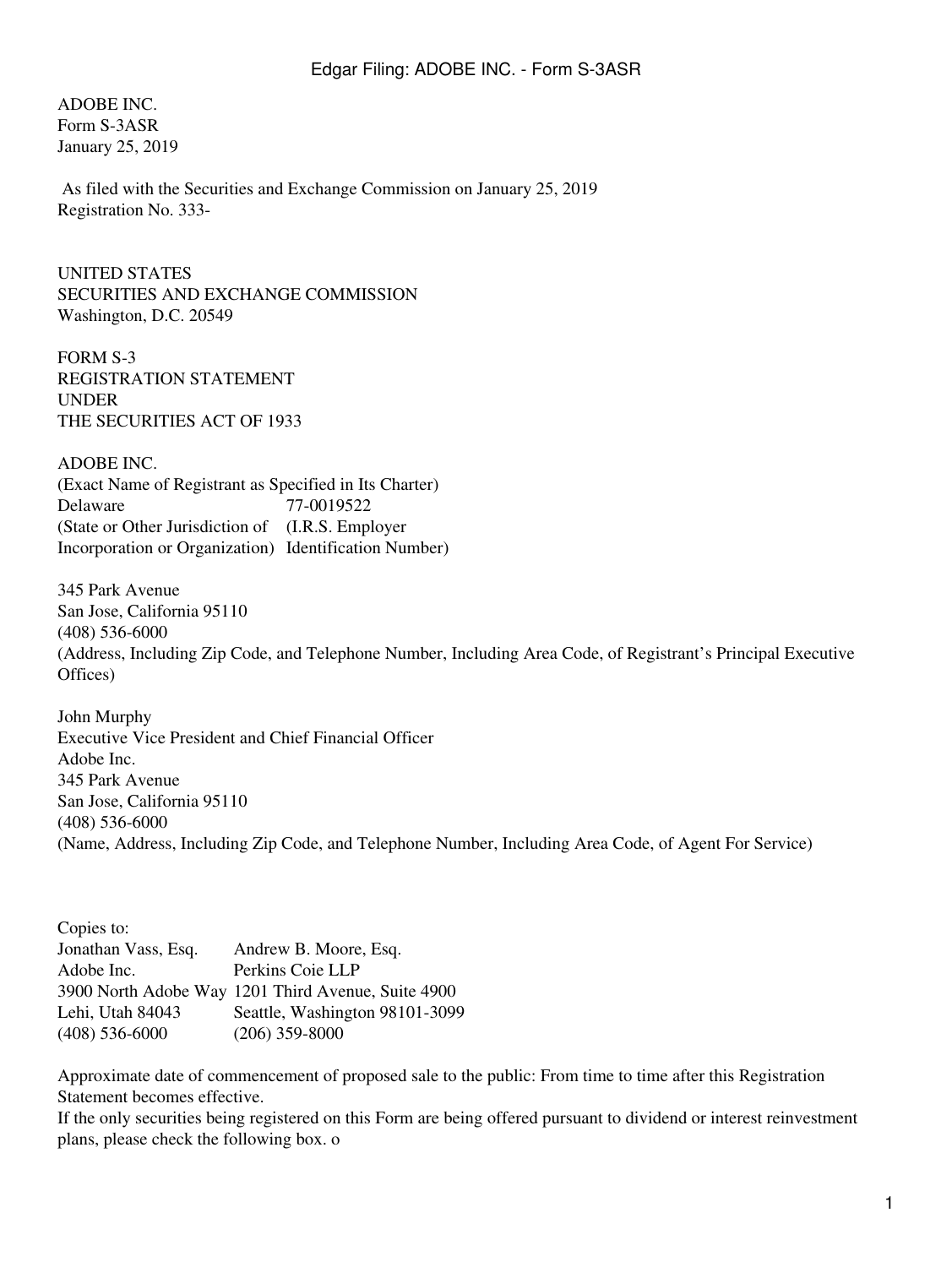If any of the securities being registered on this Form are to be offered on a delayed or continuous basis pursuant to Rule 415 under the Securities Act of 1933, other than securities offered only in connection with dividend or interest reinvestment plans, check the following box. x

If this Form is filed to register additional securities for an offering pursuant to Rule 462(b) under the Securities Act, please check the following box and list the Securities Act registration statement number of the earlier effective registration statement for the same offering. o

If this Form is a post-effective amendment filed pursuant to Rule 462(c) under the Securities Act, check the following box and list the Securities Act registration statement number of the earlier effective registration statement for the same offering. o

If this Form is a registration statement pursuant to General Instruction I.D. or a post-effective amendment thereto that shall become effective upon filing with the Commission pursuant to Rule 462(e) under the Securities Act, check the following box. x

If this Form is a post-effective amendment to a registration statement filed pursuant to General Instruction I.D. filed to register additional securities or additional classes of securities pursuant to Rule 413(b) under the Securities Act, check the following box. o

Indicate by check mark whether the registrant is a large accelerated filer, an accelerated filer, a non-accelerated filer a smaller reporting company, or an emerging growth company. See the definitions of "large accelerated filer," "accelerated filer," "smaller reporting company" and "emerging growth company" in Rule 12b-2 of the Exchange Act. (Check one):

Non-accelerated filer o

Large accelerated filer x Accelerated filer o (Do not check if a smaller reporting company)

Smaller reporting company o Emerging growth company o

If an emerging growth company, indicate by check mark if the registrant has elected not to use the extended transition period for complying with any new or revised financial accounting standards provided pursuant to Section  $7(a)(2)(B)$ of the Securities Act. o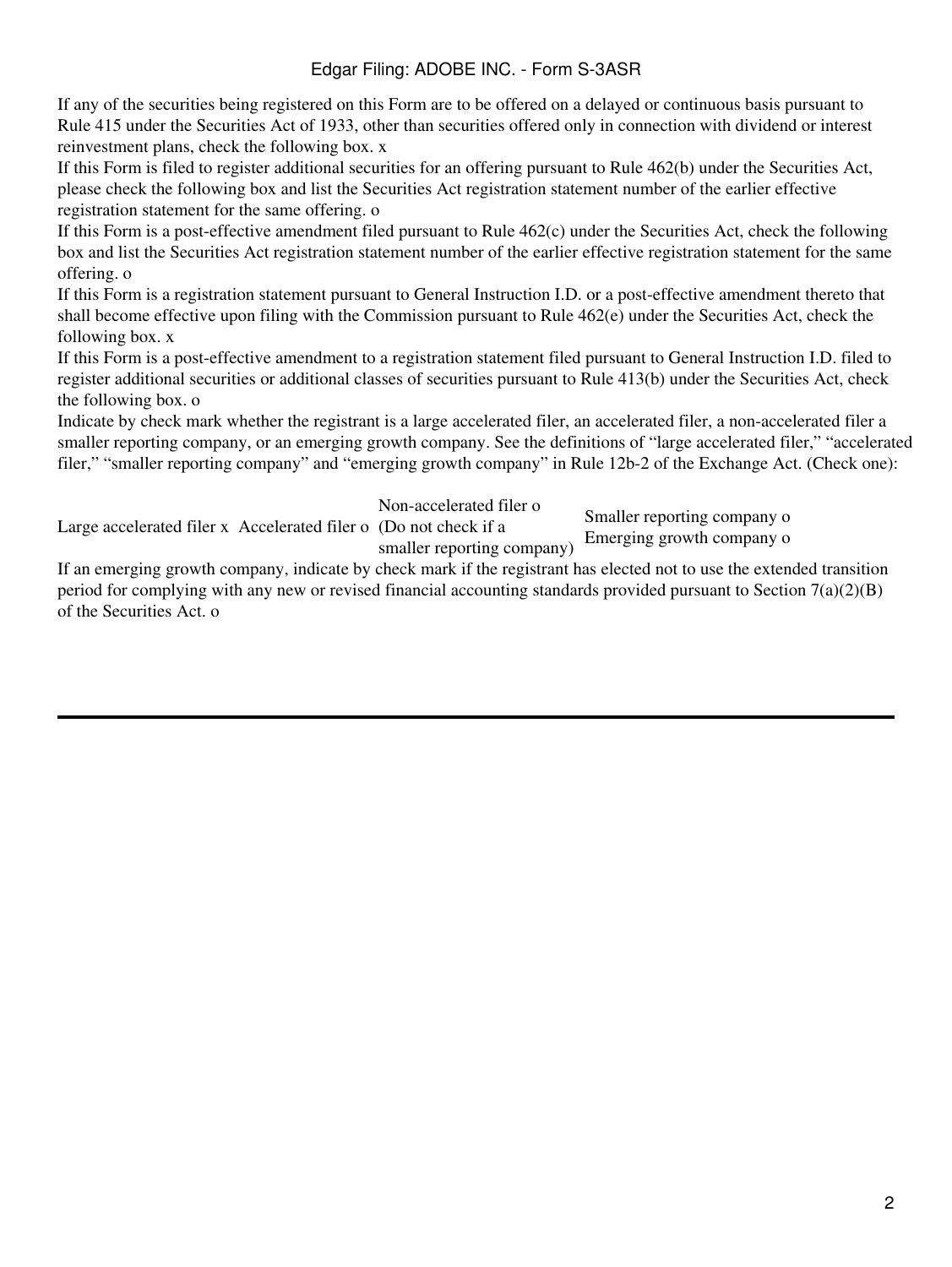#### CALCULATION OF REGISTRATION FEE

Title of Each Chasposed Maximum Amount of of Aggregate Offering Registration **Securities** to be Registered  $\text{Fee}(1)$ Common Stock Preferred Stock Debt **Securities** Warrants Purchase **Contracts** Units (1) deferring payment An indeterminate amount of securities to be offered from time to time at indeterminate prices is being registered pursuant to this registration statement. The registrant is of the registration fee pursuant to Rule 456(b) under the Securities Act of 1933, as amended, and is omitting this information in reliance on Rule 456(b) and Rule 457(r) thereunder.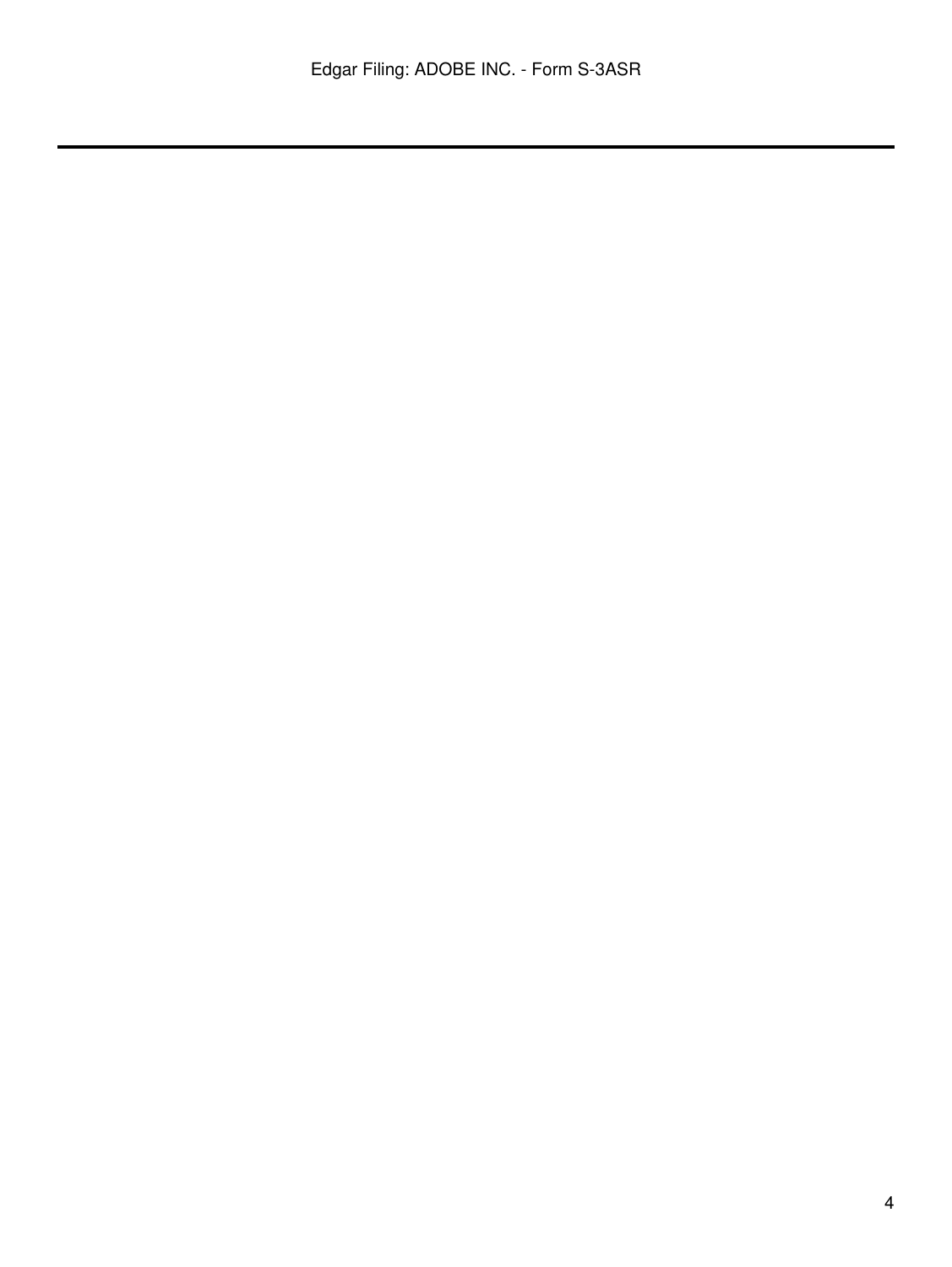#### PROSPECTUS

#### ADOBE INC.

The following are types of securities that may be offered and sold by Adobe Inc. or by selling security holders under this prospectus from time to time:

- Common stock• Warrants
- Preferred stock• Purchase contracts
- Debt securities• Units

The securities may be offered by us or by selling security holders in amounts, at prices and on terms determined at the time of the offering. The securities may be sold directly to you, through agents, or through underwriters and brokers or dealers. If agents, underwriters, brokers or dealers are used to sell the securities, we will name them and describe their compensation in a prospectus supplement. You should read this prospectus, any accompanying prospectus supplement and any document we incorporate by reference carefully before you invest.

We will describe in a prospectus supplement, which will accompany this prospectus, the securities we are offering and selling, as well as the specific terms of the securities. Those terms may include:

- Maturity Redemption terms Liquidation amount
- Interest rate Listing on a security exchange Subsidiary guarantees
- Currency of payments• Amount payable at maturity Sinking fund terms
- Dividends Conversion or exchange rights

Our common stock is listed on the Nasdaq Global Select Market under the ticker symbol "ADBE." On January 24, 2019, the closing price on the Nasdaq Global Select Market for our common stock was \$242.56.

Investing in these securities involves certain risks. See "Risk Factors" beginning on page 3 of this prospectus, as well as risks described in other documents that we include or that are incorporated by reference herein.

Neither the Securities and Exchange Commission nor any state securities commission has approved or disapproved these securities, or determined if this prospectus is truthful or complete. Any representation to the contrary is a criminal offense.

The date of this prospectus is January 25, 2019.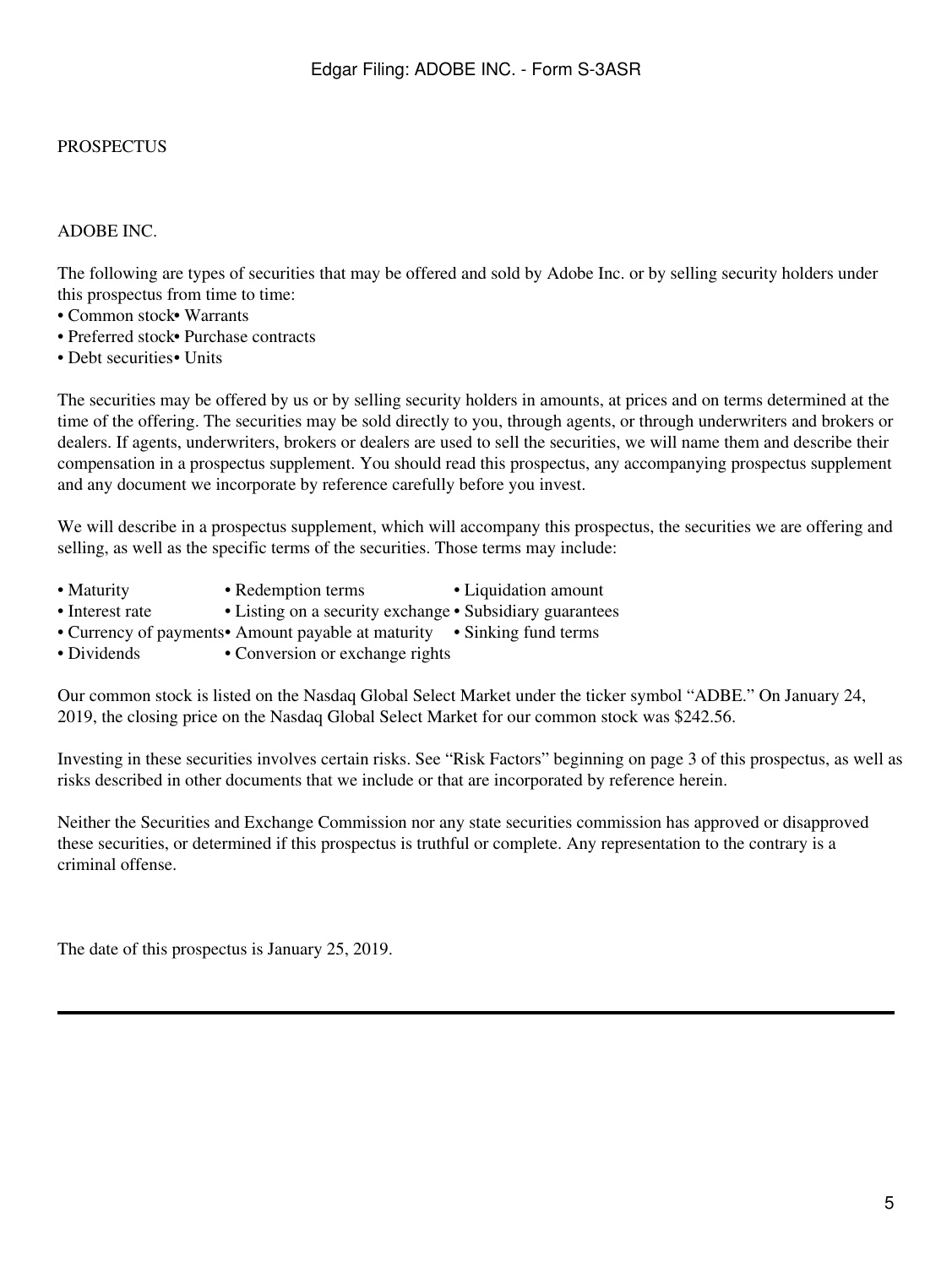#### TABLE OF CONTENTS

|                                            | Page           |
|--------------------------------------------|----------------|
| Adobe Inc.                                 | 1              |
| Where You Can Find More Information        | $\overline{2}$ |
| Special Note on Forward-Looking Statements | $\overline{3}$ |
| <b>Risk Factors</b>                        |                |
| Use of Proceeds                            | $\frac{3}{3}$  |
| Dividend Policy                            | $\overline{3}$ |
| Description of Capital Stock               | $\frac{4}{6}$  |
| Description of Debt Securities             |                |
| Description of Warrants                    | 16             |
| <b>Description of Purchase Contracts</b>   | <u>16</u>      |
| Description of Units                       | 16             |
| Forms of Securities                        | 16             |
| Plan of Distribution                       | <u>18</u>      |
| Validity of Securities                     | 19             |
| Experts                                    | 19             |

You should rely only on the information contained in, or incorporated by reference in, this prospectus or applicable prospectus supplement or free writing prospectus. Neither we nor any selling security holder has authorized anyone to provide you with different information. Neither we nor any selling security holder is making an offer of these securities in any state where the offer is not permitted. You should not assume that the information contained in or incorporated by reference in, this prospectus or any prospectus supplement or free writing prospectus is accurate as of any date other than their respective dates. Unless we have indicated otherwise, references in this prospectus to "Adobe," "we," "us," and "our" refer to Adobe Inc. and not to any of its existing or future subsidiaries.

-i-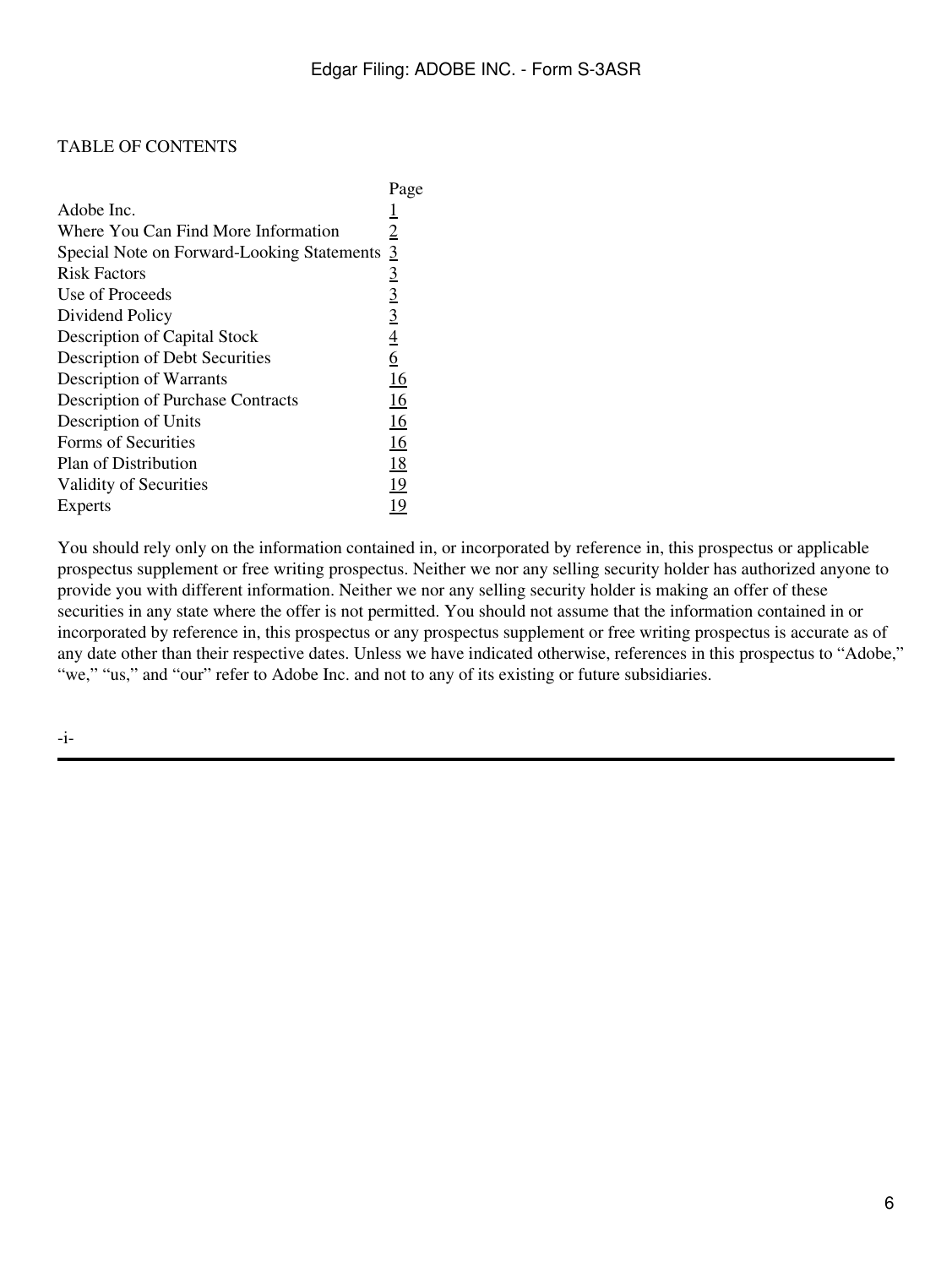### <span id="page-6-0"></span>ADOBE INC.

#### Our Business

Founded in 1982, Adobe Inc. (formerly Adobe Systems Incorporated) is one of the largest and most diversified software companies in the world. We offer a line of products and services used by creative professionals, marketers, knowledge workers, students, application developers, enterprises and consumers for creating, managing, delivering, measuring, optimizing, engaging and transacting with compelling content and experiences across personal computers, devices and media. We market and license our products and services directly to enterprise customers through our sales force and local field offices. We license our products to end users through app stores and our own website at www.adobe.com. We offer many of our products via a Software-as-a-Service model or a managed services model (both of which are referred to as hosted or cloud-based), as well as through term subscription and pay-per-use models. We also distribute certain products and services through a network of distributors, value-added resellers, systems integrators, independent software vendors, retailers, software developers and original equipment manufacturers. In addition, we license our technology to hardware manufacturers, software developers and service providers for use in their products and solutions. Our products run on personal and server-based computers, as well as on smartphones, tablets and other devices, depending on the product. We have operations in the Americas, Europe, Middle East and Africa and Asia-Pacific.

Adobe was originally incorporated in California in October 1983 and was reincorporated in Delaware in May 1997. Our executive offices and principal facilities are located at 345 Park Avenue, San Jose, California 95110-2704. Our telephone number is 408-536-6000 and our website is www.adobe.com. Investors can obtain copies of our filings with the Securities and Exchange Commission ("SEC") from this site free of charge, as well as from the SEC website at www.sec.gov. The information posted to our website is not incorporated into this prospectus.

#### About this Prospectus

This prospectus is part of a registration statement that we filed with the SEC utilizing a "shelf" registration process. Under this shelf process, we and/or selling security holders may sell any combination of the securities described in this prospectus in one or more offerings from time to time. This prospectus provides you with a general description of the securities we and/or selling security holders may offer. Each time we and/or selling security holders sell securities, we will provide a prospectus supplement that will contain specific information about the terms of that offering. The prospectus supplement may also add, update or change information contained in this prospectus and, accordingly, to the extent inconsistent, information in this prospectus is superseded by the information in the prospectus supplement. You should read both this prospectus and any prospectus supplement together with additional information described under the heading "Where You Can Find More Information" below in this prospectus.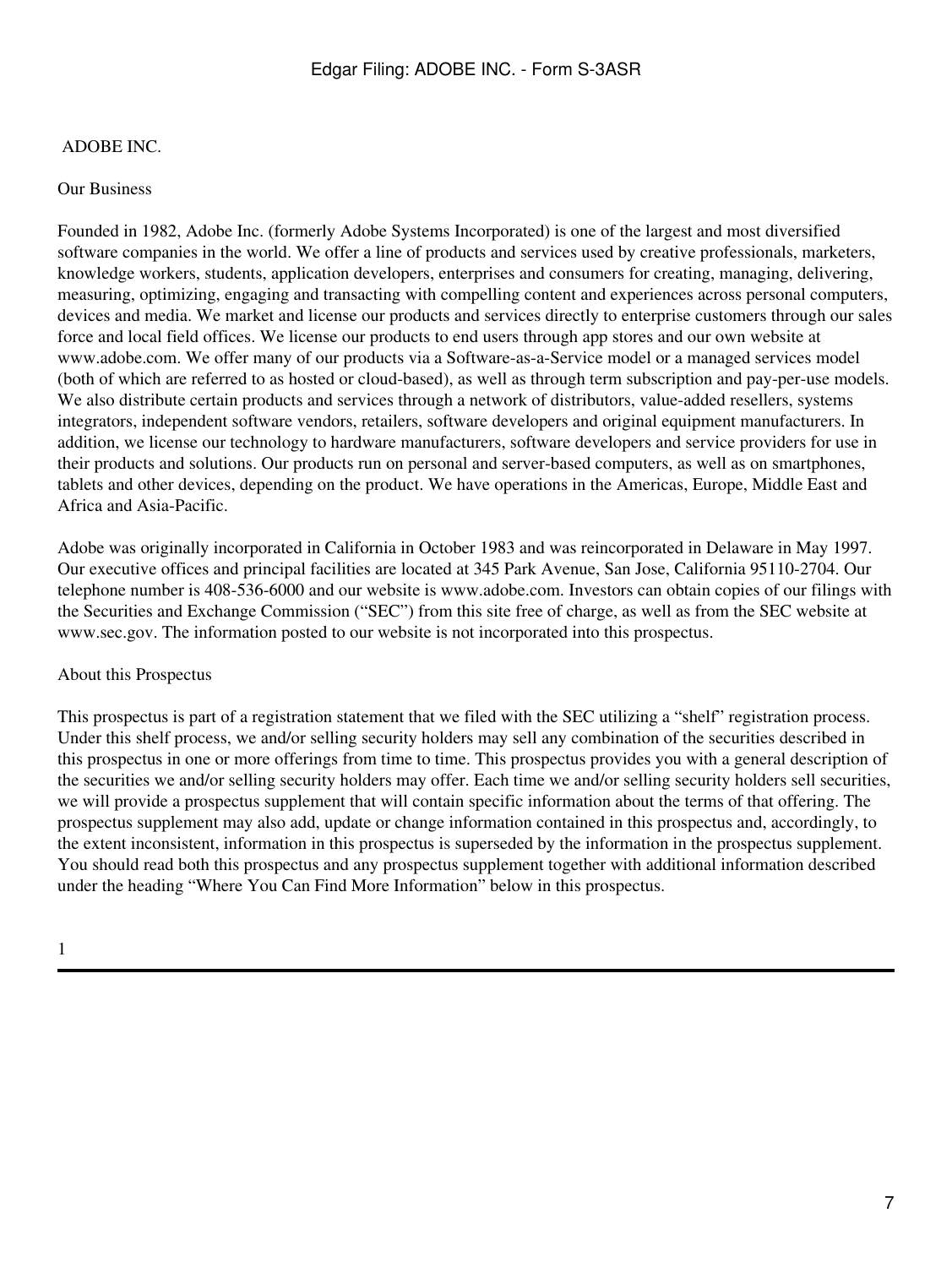## <span id="page-7-0"></span>WHERE YOU CAN FIND MORE INFORMATION

We file annual, quarterly and current reports, proxy statements and other information with the SEC. The SEC maintains an internet site at www.sec.gov from which interested persons can electronically access the registration statement of which this prospectus is a part, including the exhibits and schedules thereto.

As permitted by the SEC rules, this prospectus does not contain all the information that you can find in the registration statement or the exhibits to that statement. The SEC allows us to "incorporate by reference" the information we file with them, which means that we can disclose important information to you by referring you to those documents. The information incorporated by reference is an important part of this prospectus, and information that we file later with the SEC will automatically update and supersede this information. We incorporate by reference the documents listed below and all filings made with the SEC pursuant to Section 13(a), 13(c), 14 or 15(d) of the Securities Exchange Act of 1934, as amended (the "Exchange Act"), after the date of the initial registration statement of which this prospectus is a part and until the completion of the offering in the relevant prospectus supplement to which this prospectus relates, or the termination of the offering under this prospectus:

| (a) | Annual Report on Form 10-K<br>for the year ended November<br>30, 2018;                                                                                                                                                  |
|-----|-------------------------------------------------------------------------------------------------------------------------------------------------------------------------------------------------------------------------|
| (b) | Current Report on Form 8-K/A filed on January 14,<br>2019 and Current Report on Form 8-K filed on<br>January 24, 2019; and                                                                                              |
| (c) | The description of our common stock included in our<br>registration statement on Form 8-A filed on<br>November 19, 1986, including any amendments or<br>reports filed for the purpose of updating such<br>descriptions. |

You may request a copy of these filings at no cost, by contacting our Investor Relations department by calling (408) 536-4700, by writing to Investor Relations, Adobe Inc., 345 Park Avenue, San Jose, California 95110-2704 or by sending an email to adobe@kpcorp.com.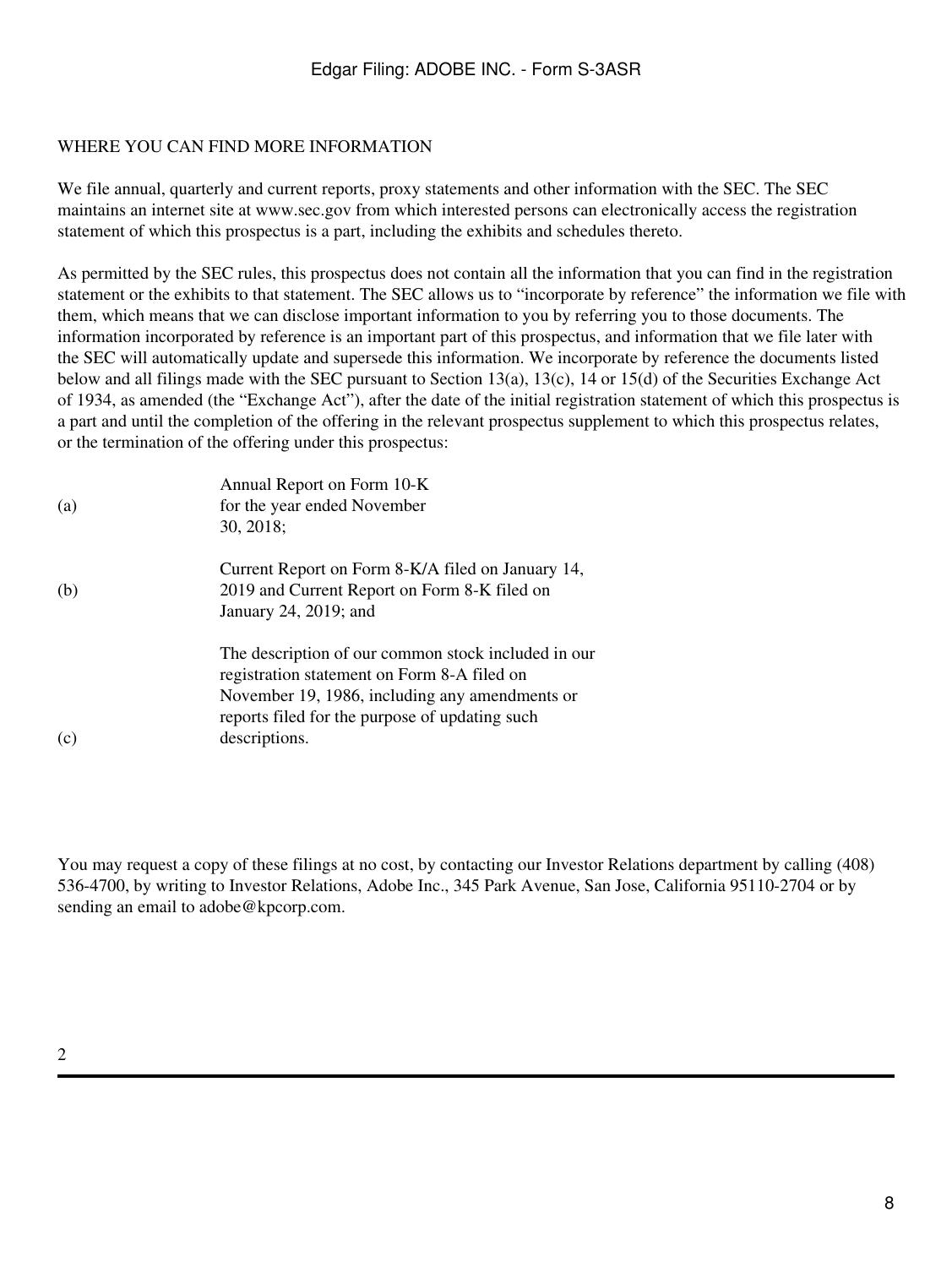## <span id="page-8-0"></span>SPECIAL NOTE ON FORWARD LOOKING STATEMENTS

In addition to historical information, this prospectus, any prospectus supplement and documents that are incorporated by reference in this prospectus contains forward-looking statements, including statements regarding product plans, future growth, market opportunities, strategic initiatives, industry positioning, customer acquisition and retention, the amount of recurring revenue and revenue growth. In addition, when used in this prospectus, any prospectus supplement and documents that are incorporated by reference in this prospectus, the words "will," "expects," "could," "would," "may," "anticipates," "intends," "plans," "believes," "seeks," "targets," "estimates," "looks for," "looks to," "continu expressions, as well as statements regarding our focus for the future, are generally intended to identify forward-looking statements. Each of the forward-looking statements we make in this prospectus, any prospectus supplement and documents that are incorporated by reference in this prospectus involves risks and uncertainties that could cause actual results to differ materially from these forward-looking statements. Factors that might cause or contribute to such differences include, but are not limited to, those discussed in the section entitled "Risk Factors" in our Annual Report on Form 10-K and our Quarterly Reports on Form 10-Q, incorporated by reference herein. You should carefully review the risks described in this prospectus, any prospectus supplement and documents that are incorporated by reference in this prospectus. You should not place undue reliance on these forward-looking statements, which speak only as of the date they are made. We undertake no obligation to publicly release any revisions to the forward-looking statements or reflect events or circumstances after the date of this document, except as required by law.

## <span id="page-8-1"></span>RISK FACTORS

Investing in these securities involves certain risks. Before making a decision to invest in these securities, you should carefully consider the risks described under "Item 1A-Risk Factors" beginning on page 20 of our Annual Report on Form 10-K for the year ended November 30, 2018, which is incorporated by reference herein, and those described in other documents that we include or incorporate by reference into this prospectus.

## <span id="page-8-2"></span>USE OF PROCEEDS

Our management team will have broad discretion in using the net proceeds from our sale of securities under this prospectus and any applicable prospectus supplement or free writing prospectus. Unless otherwise indicated in the applicable prospectus supplement, we intend to use the net proceeds from the sale of the securities that we may offer from time to time under this prospectus and any applicable prospectus supplement or free writing prospectus for working capital and general corporate purposes. We may also invest the proceeds in certificates of deposit, United States government securities or certain other interest-bearing securities. If we decide to use the net proceeds from a particular offering of securities for a specific purpose, we will describe that in the related prospectus supplement. Unless otherwise indicated in the applicable prospectus supplement, we will not receive any proceeds from the sale of securities by selling security holders.

## <span id="page-8-3"></span>DIVIDEND POLICY

We do not anticipate paying any cash dividends in the foreseeable future.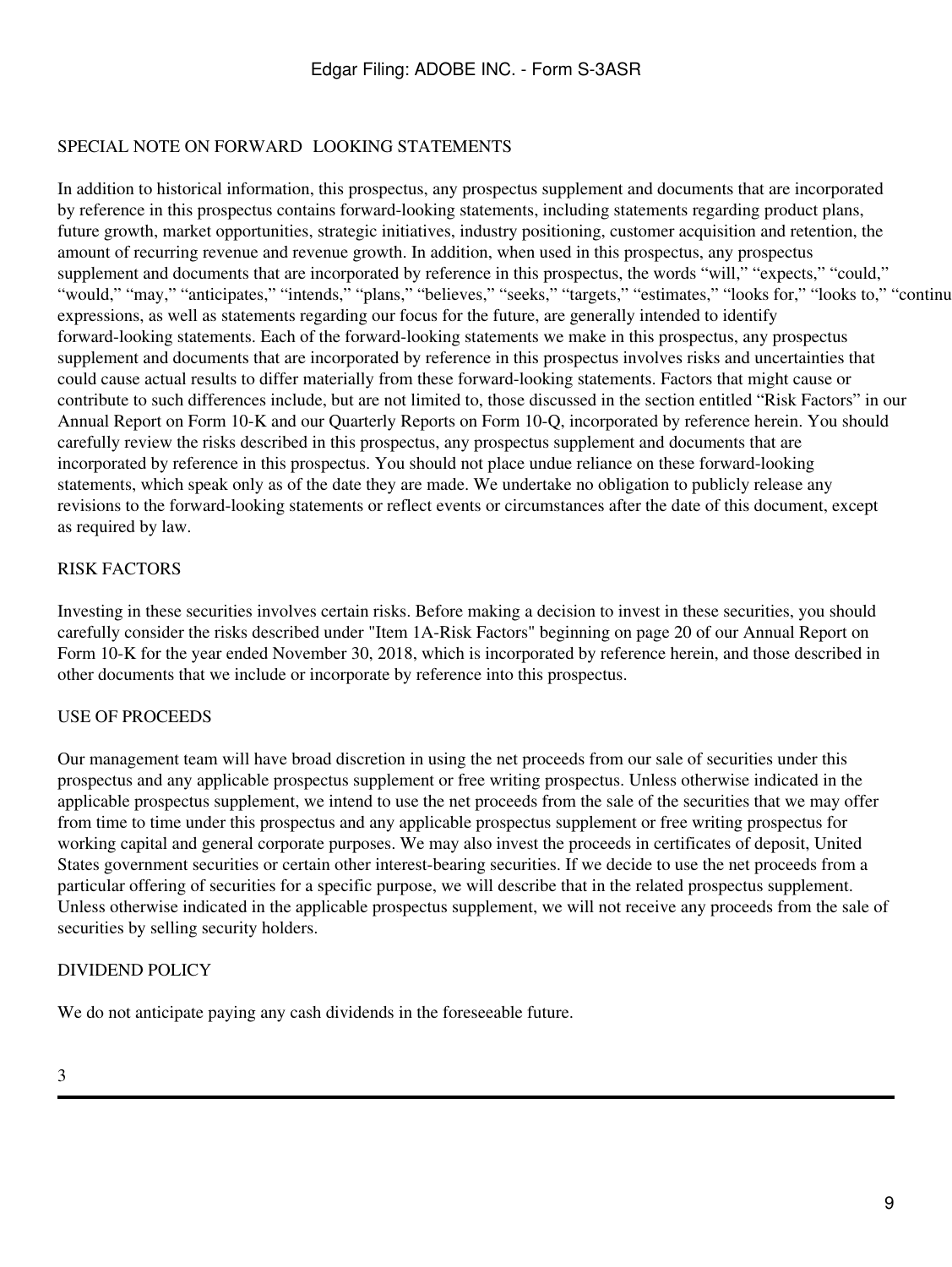## <span id="page-9-0"></span>DESCRIPTION OF CAPITAL STOCK

The following description of our capital stock is based upon our restated certificate of incorporation, as amended ("Restated Certificate of Incorporation"), our Amended and Restated Bylaws ("Bylaws") and applicable provisions of law. We have summarized certain portions of the Restated Certificate of Incorporation and Bylaws below. The summary is not complete. The Restated Certificate of Incorporation and amendments thereto have been filed with the SEC as Exhibit 3.3 to our Current Report on Form 8-K filed on April 26, 2011, and Exhibit 3.1 to our Current Report on Form 8-K filed on October 9, 2018, and are incorporated by reference in the registration statement of which this prospectus is a part. The Bylaws have been filed with the SEC as Exhibit 3.2 to our Current Report on Form 8-K filed on October 9, 2018 and are incorporated by reference in the registration statement of which this prospectus is a part. You should read the Restated Certificate of Incorporation and Bylaws for the provisions that are important to you.

Certain provisions of the Delaware General Corporation Law ("DGCL"), the Restated Certificate of Incorporation and the Bylaws summarized in the following paragraphs may have an anti-takeover effect. This may delay, defer or prevent a tender offer or takeover attempt that a stockholder might consider in its best interests, including those attempts that might result in a premium over the market price for the shares held by such stockholder.

Copies of the Restated Certificate of Incorporation and Bylaws are available upon request. Please see "Where You Can Find More Information" above in this prospectus.

## Authorized Capital Stock

Under the Restated Certificate of Incorporation, Adobe's authorized capital stock consists of 900,000,000 shares of common stock, \$0.0001 par value, and 2,000,000 shares of preferred stock, \$0.0001 par value. As of January 18, 2019, there were issued and outstanding 487,725,915 shares of Adobe common stock (excluding shares held in Adobe's treasury). From time to time we issue employee stock options, restricted stock units, performance shares and other forms of stock based compensation.

## Common Stock

Adobe Common Stock Outstanding. The outstanding shares of our common stock are duly authorized, validly issued, fully paid and nonassessable. Our common stock is listed and principally traded on the Nasdaq Global Select Market under the ticker symbol "ADBE."

Voting Rights. Each holder of shares of our common stock is entitled to one vote for each share held of record on the applicable record date on all matters submitted to a vote of stockholders.

Dividend Rights. Subject to any preferential dividend rights granted to the holders of any shares of our preferred stock that may at the time be outstanding, holders of our common stock are entitled to receive dividends as may be declared from time to time by our board of directors out of funds legally available therefor. We have not declared or paid any cash dividends on our common stock since April 2005, and do not anticipate paying any cash dividends in the foreseeable future.

Rights upon Liquidation. Holders of our common stock are entitled to share pro rata, upon any liquidation or dissolution of Adobe, in all remaining assets available for distribution to stockholders after payment or providing for our liabilities and the liquidation preference of any outstanding preferred stock.

Preemptive Rights. Holders of our common stock have no preemptive right to purchase, subscribe for or otherwise acquire any unissued or treasury shares or other securities.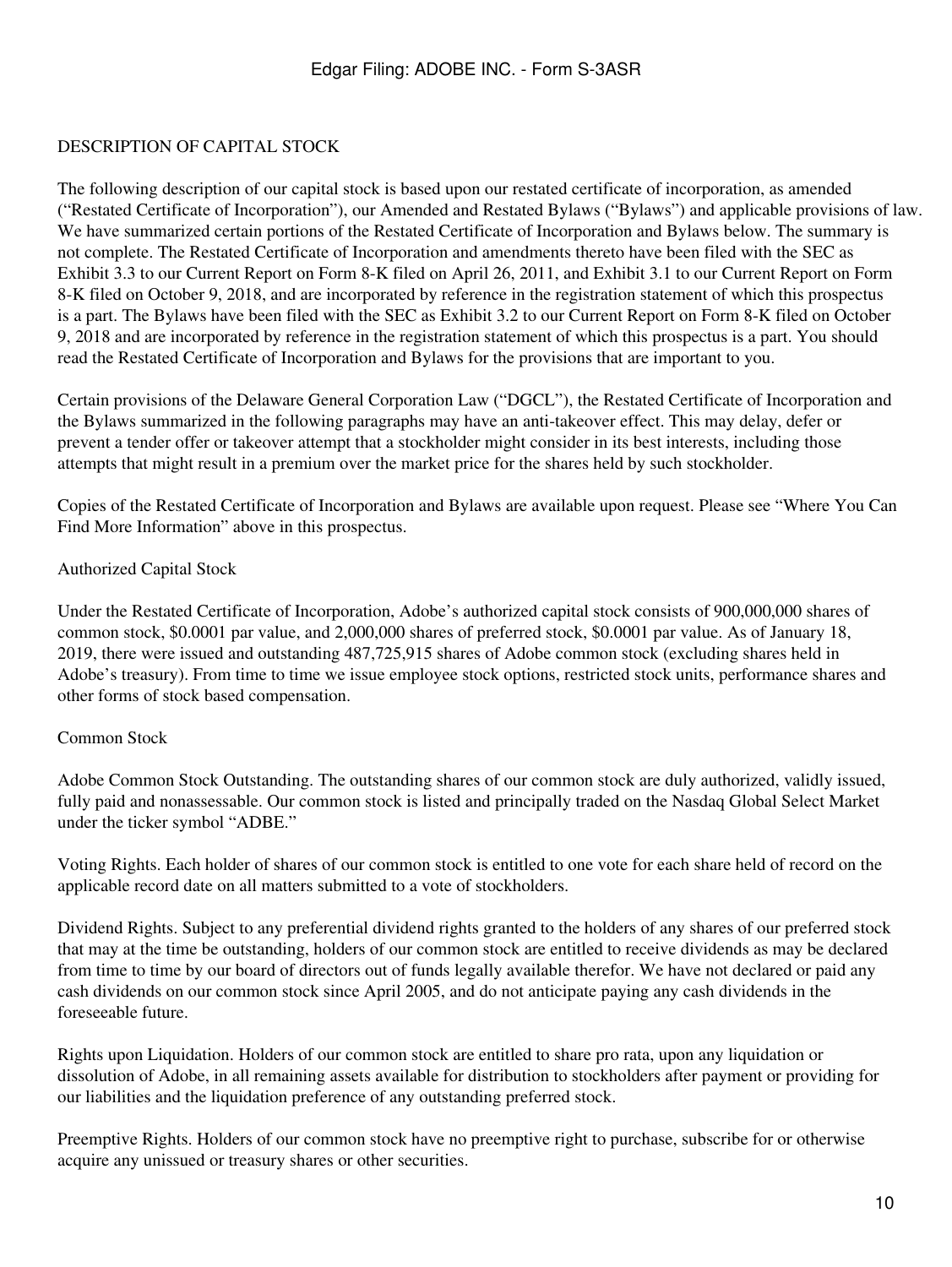Transfer Agent and Registrar. Broadridge Corporate Issuer Solutions, Inc. is the transfer agent and registrar for our common stock.

Preferred Stock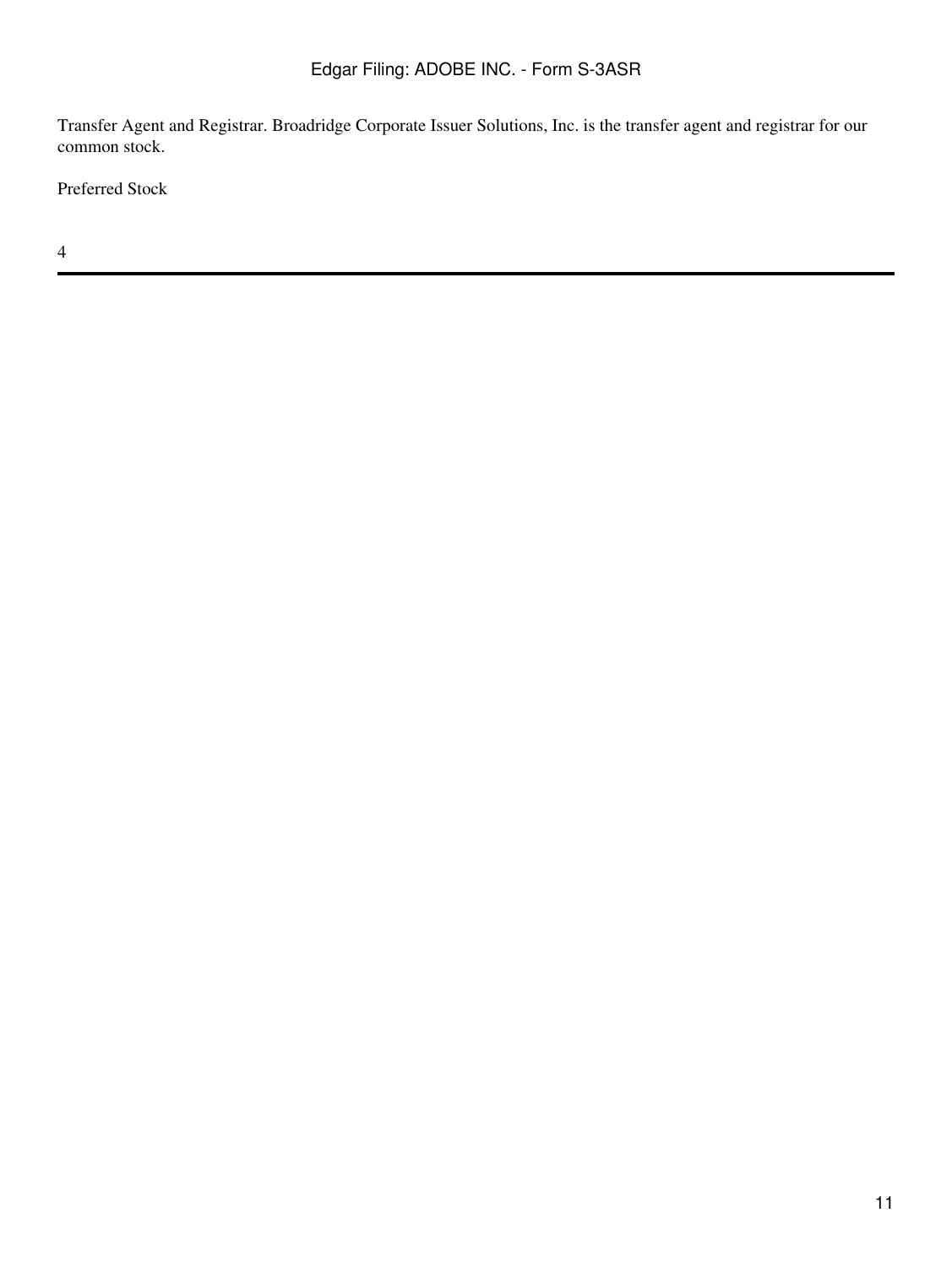Under our Restated Certificate of Incorporation, without further stockholder action, our board of directors is authorized, subject to any limitations prescribed by the law of the State of Delaware, to provide for the issuance of the shares of preferred stock in one or more series, to establish from time to time the number of shares to be included in each such series, to fix the designation, powers, preferences and rights of the shares of each such series and any qualifications, limitations or restrictions thereof, and to increase or decrease the number of shares of any such series (but not below the number of shares of such series then outstanding).

Certain Provisions of Our Restated Certificate of Incorporation and Bylaws

Our Restated Certificate of Incorporation and Bylaws vest the power to call special meetings of stockholders in our chairman of the board, our President, our board of directors or stockholders holding shares representing not less than 10% of the outstanding votes entitled to vote at the meeting. Stockholders are not permitted under our Restated Certificate of Incorporation or Bylaws to act by written consent in lieu of a meeting.

To be properly brought before an annual meeting of stockholders, (i) any stockholder nomination for the board of directors must be delivered to our Secretary not more than 120 and not less than 90 days prior to the date on which we first released our proxy materials for the prior year's annual meeting, and (ii) any stockholder proposal other than nominations for the board of directors must be delivered to our Secretary not more than 150 and not less than 120 days prior to the date on which we first released our proxy materials for the prior year's annual meeting; provided that in the event that the date of the annual meeting is advanced or delayed by more than 30 days from the anniversary of the previous year's meeting, a stockholder's written notice will be timely if it is delivered by the later of the 90th day prior to such annual meeting or the 10th day following the announcement of the date of the meeting. Such notice must contain information specified in the Bylaws as to the director nominee or proposal of other business, information about the stockholder making the nomination or proposal and the beneficial owner, if any, on behalf of whom the nomination or proposal is made, including name and address, class and number of shares owned, and representations regarding the intention to make such a proposal or nomination and to solicit proxies in support of it. With respect to director nominees, we may require any proposed nominee to furnish information concerning his or her eligibility to serve as an independent director or that could be material to a reasonable stockholder's understanding of the independence of the nominee and to provide a statement as to whether such nominee, if elected, intends to comply with our policies and procedures as applicable to the board of directors.

Certain Anti-Takeover Effects of Delaware Law

We are subject to Section 203 of the DGCL ("Section 203"). In general, Section 203 prohibits a publicly held Delaware corporation from engaging in various "business combination" transactions with any interested stockholder for a period of three years following the date of the transactions in which the person became an interested stockholder, unless:

approved by the board of directors prior to the date the interested stockholder obtained such status; the business combination or the transaction which resulted in the stockholder becoming an interested stockholder is

was action commenced exertions for purposes or determining the voting stock outstanding (out not the outstand<br>voting stock owned by the interested stockholder) those shares owned (a) by persons who are directors and also upon consummation of the transaction which resulted in the stockholder becoming an interested stockholder, the interested stockholder owned at least 85% of the voting stock of the corporation outstanding at the time the transaction commenced excluding for purposes of determining the voting stock outstanding (but not the outstanding officers and (b) employee stock plans in which employee participants do not have the right to determine confidentially whether shares held subject to the plan will be tendered in a tender or exchange offer; or

•on or subsequent to such date the business combination is approved by the board of directors and authorized at an annual or special meeting of stockholders by the affirmative vote of at least  $66\frac{2}{3}\%$  of the outstanding voting stock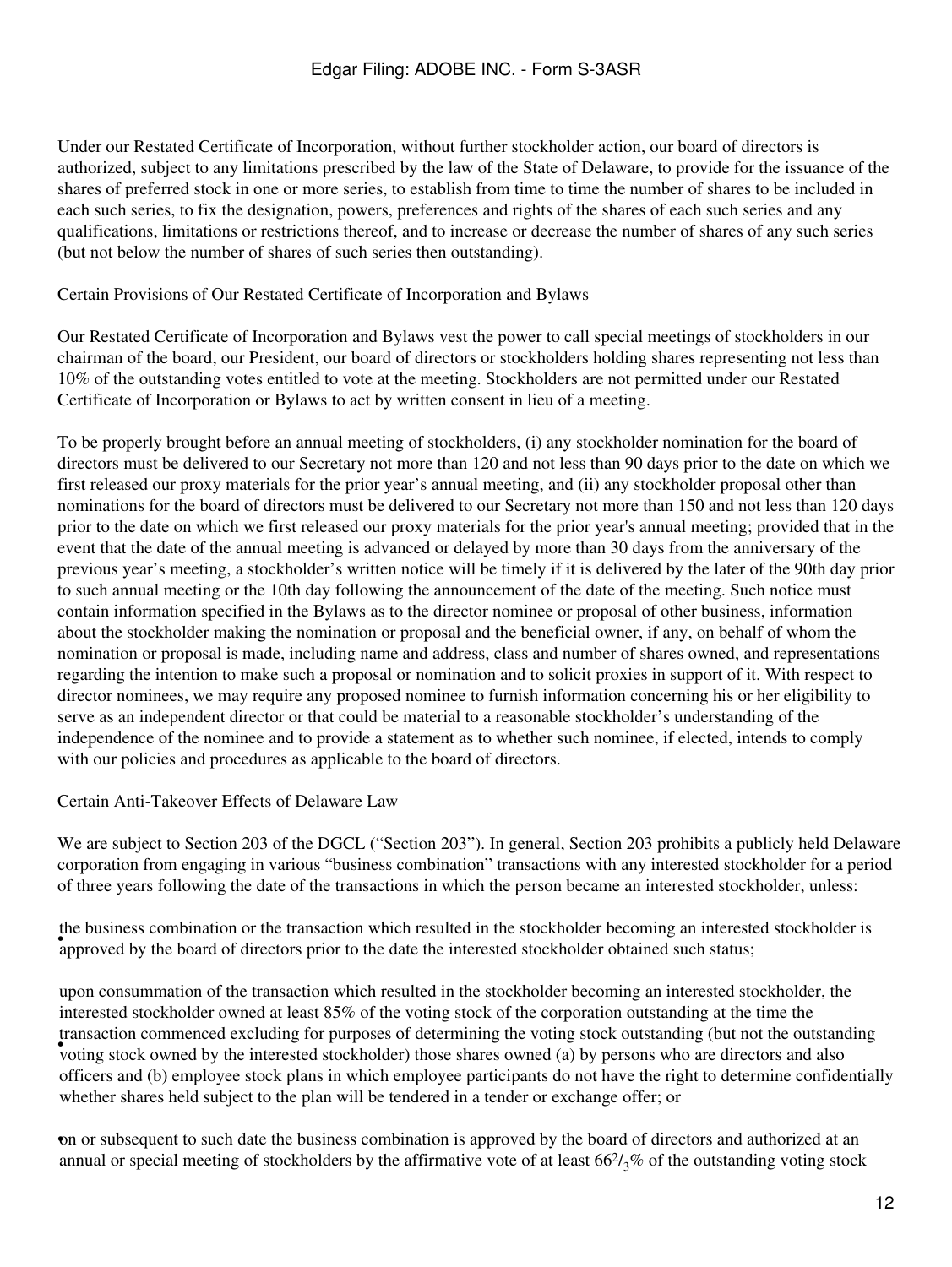which is not owned by the interested stockholder.

A "business combination" is defined to include mergers, asset sales, and other transactions resulting in financial benefit to a stockholder. In general, an "interested stockholder" is a person who, together with affiliates and associates, owns (or within three years, did own) 15% or more of a corporation's voting stock. The statute could prohibit or delay mergers or other takeover or change in control attempts with respect to our company and, accordingly, may discourage attempts to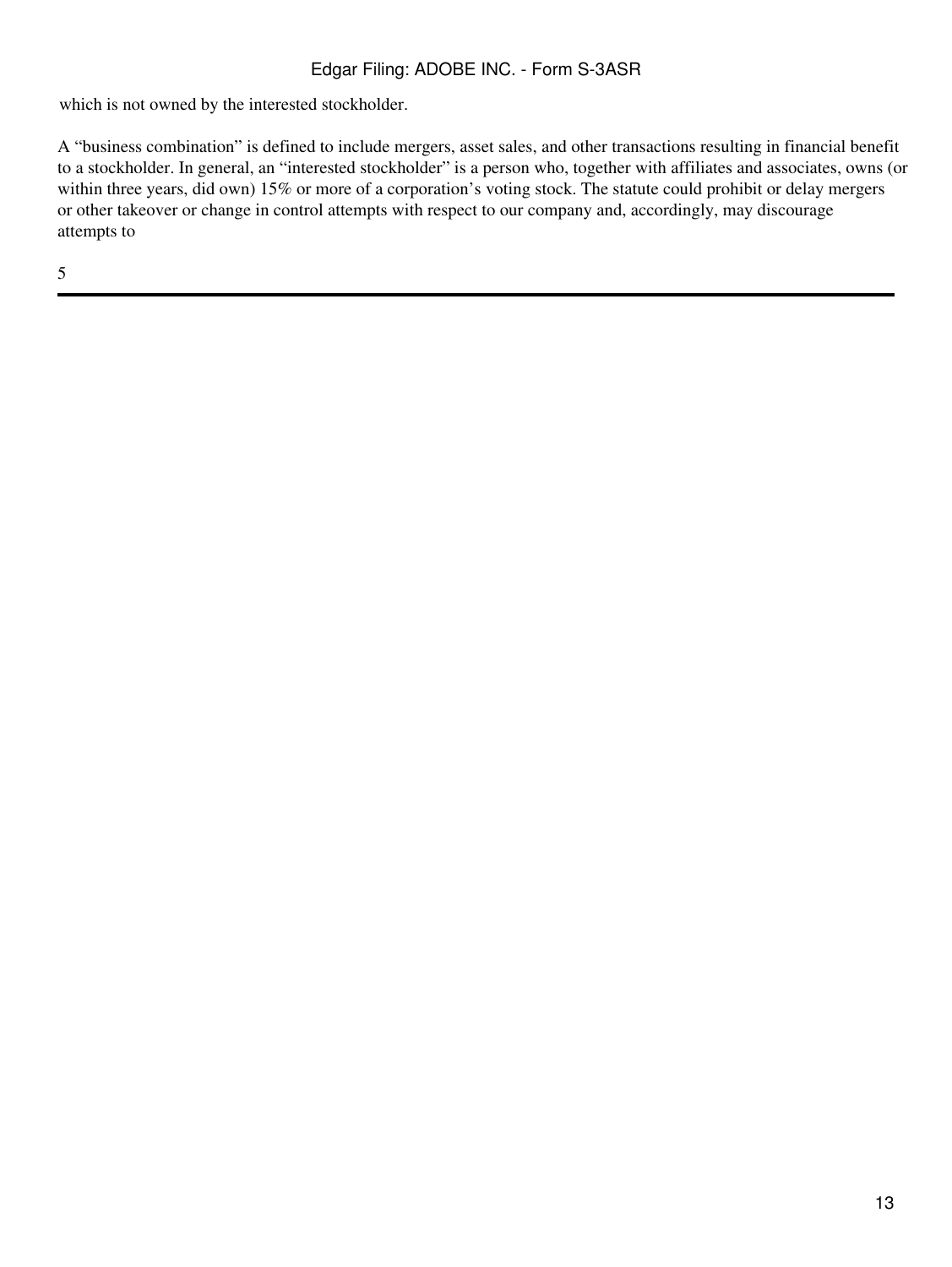acquire us even though such a transaction may offer our stockholders the opportunity to sell their stock at a price above the prevailing market price.

## <span id="page-13-0"></span>DESCRIPTION OF DEBT SECURITIES

This prospectus describes certain general terms and provisions of the debt securities. The debt securities will be issued under an indenture between Adobe Inc. and Wells Fargo Bank, National Association, as trustee (the "trustee"), in one or more series established in or pursuant to a board resolution and set forth in an officer's certificate or supplemental indenture. When we offer to sell a particular series of debt securities, we will describe the specific terms for the securities in a supplement to this prospectus. The prospectus supplement will also indicate whether the general terms and provisions described in this prospectus apply to a particular series of debt securities.

We have summarized certain terms and provisions of the indenture. The summary is not complete. The indenture has been filed as an exhibit to the registration statement of which this prospectus is a part. You should read the indenture and applicable board resolution and officer's certificate or supplemental indenture (including the form of debt security) relating to the applicable series of debt securities for the provisions which may be important to you. The indenture is subject to and governed by the Trust Indenture Act of 1939, as amended (the "Trust Indenture Act").

#### General

The indenture does not limit the amount of debt securities which we may issue. We have the right to "reopen" a previous issue of a series of debt securities by issuing additional debt securities of such series. We may issue debt securities up to an aggregate principal amount as we may authorize from time to time. The debt securities will be our unsecured obligations and will rank equally with all of our other unsecured and unsubordinated debt from time to time outstanding. Our secured debt, if any, will be effectively senior to the debt securities to the extent of the value of the assets securing such debt. The debt securities will be exclusively our obligations and not of our subsidiaries and therefore the debt securities will be structurally subordinate to the debt and liabilities of any of our subsidiaries. The prospectus supplement will describe the terms of any debt securities being offered, including:

## the title;

•

•any limit upon the aggregate principal amount;

the date or dates on which the principal is payable;

• determined; the rate or rates at which the debt securities shall bear interest, if any, or the method by which such rate shall be

the date or dates from which interest shall accrue:

the date or dates on which interest shall be payable;

•the record dates for the determination of holders to whom interest is payable;

•the right, if any, to extend the interest payment periods and the duration of such extension;

•the place or places where the principal of and any interest shall be payable;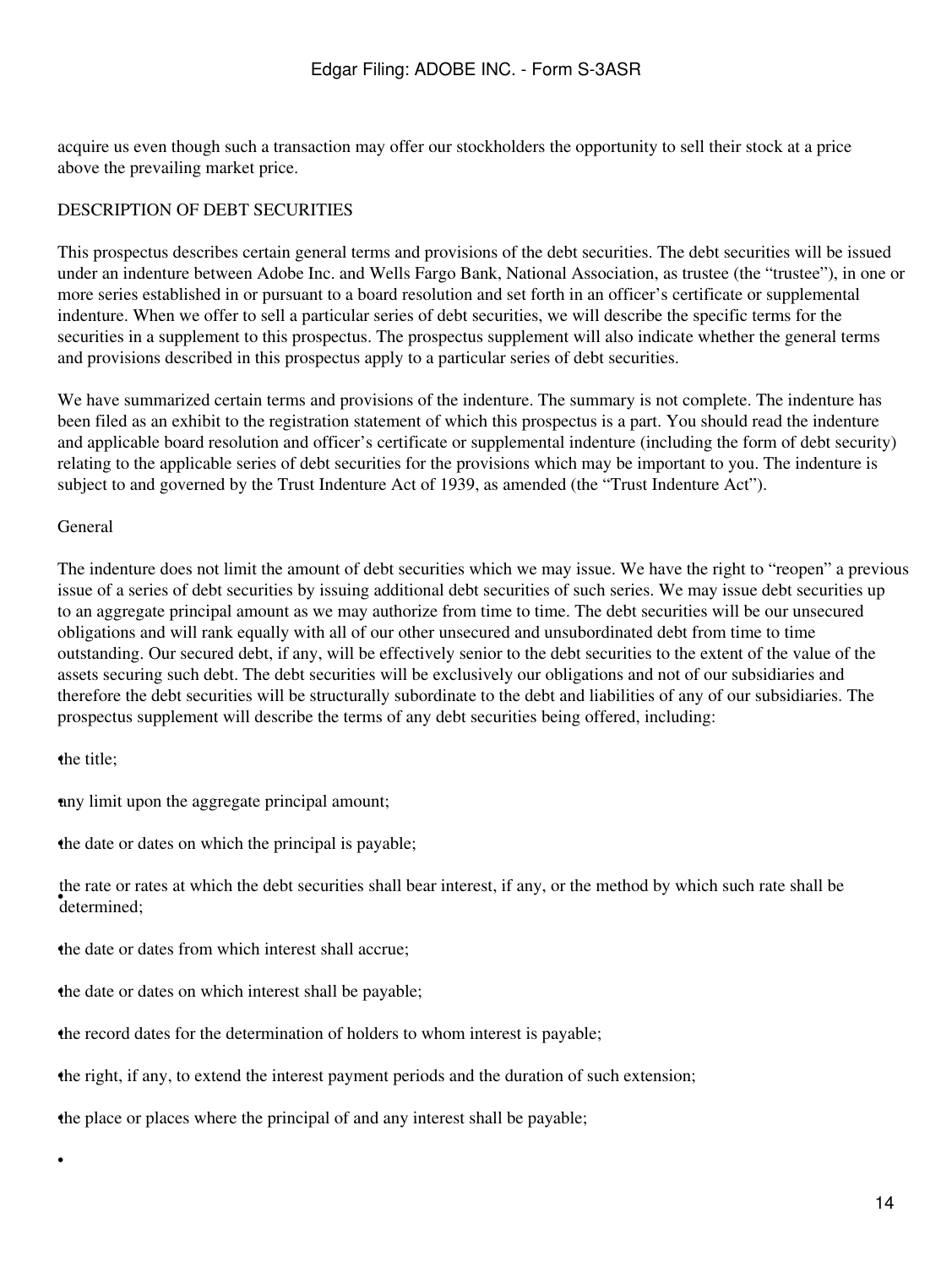the price or prices at which, the period or periods within which and the terms and conditions upon which debt securities may be redeemed;

•our obligation, if any, to redeem, purchase or repay the debt securities;

which the debt securities shall be redeemed, purchased or repaid, in whole or in part; if applicable, the price or prices at which and the period or periods within which and the terms and conditions upon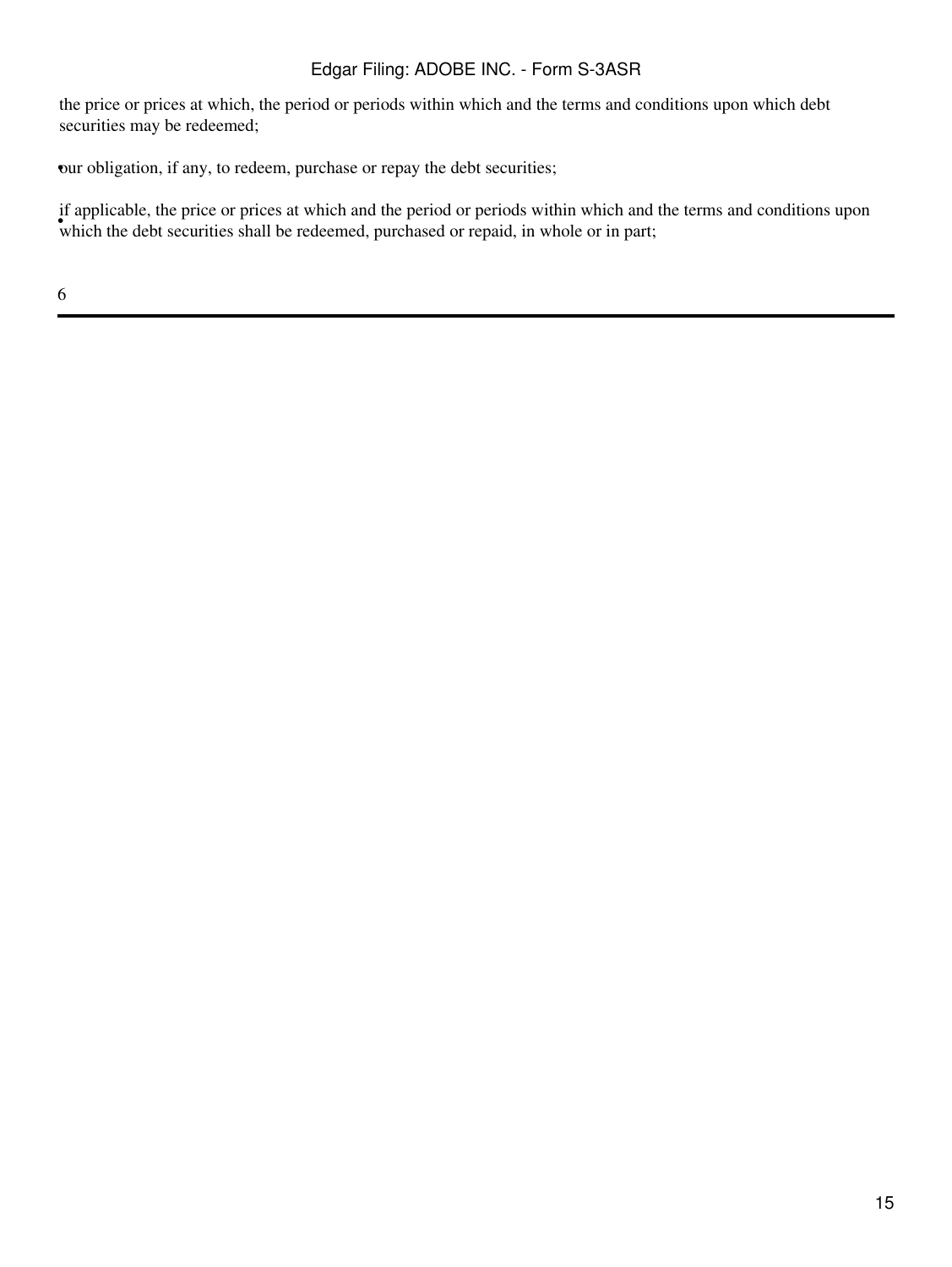$\bullet$  debt securities shall be issuable; if other than denominations of \$2,000 and any multiple of \$1,000 in excess thereof, the denominations in which the

• amount thereof, the portion of such principal amount which shall be payable upon declaration of acceleration of the the percentage of the principal amount at which the debt securities will be issued and, if other than the principal maturity thereof or provable in bankruptcy;

amended (the "Securities Act") and, in such case, any provisions unique to such form of issuance including any whether the debt securities are issuable under Rule 144A or Regulation S under the Securities Act of 1933, as transfer restrictions or exchange and registration rights;

regulations or advisable in connection with the marketing of the debt securities; any and all other terms of the series including any terms which may be required by or advisable under U.S. law or

whether the debt securities are issuable as global securities and, in such case, the identity for the depositary;

<sup>they</sup> determined any deletion from, modification of or addition to the events of default or covenants provided for with respect to the

•any provisions granting special rights to holders when a specified event occurs;

whener and under what encumstances we will pay additional amounts on the debt securities held<br>not a U.S. person in respect of any tax, assessment or governmental charge withheld or deducted; whether and under what circumstances we will pay additional amounts on the debt securities held by a person who is

any special tax implications of the debt securities;

• securities; any trustees, authenticating or paying agents, transfer agents or registrars or any other agents with respect to the debt

•any guarantor or co-issuer of the debt securities;

•any special interest premium or other premium;

whener the deel seemines are convertible of exemingedore like common stock of other of our equity seemines of combination thereof and the terms and conditions upon which such conversion or exchange shall be effected; and whether the debt securities are convertible or exchangeable into common stock or other of our equity securities or a

•the currency in which payments shall be made, if other than U.S. dollars.

Events of Default

When we use the term "Event of Default" in the indenture with respect to the debt securities of any series, here are some examples of what we mean:

(1) default in paying interest on the debt securities when it becomes due and the default continues for a period of 30 days or more;

(2) default in paying principal, or premium, if any, on the debt securities when due;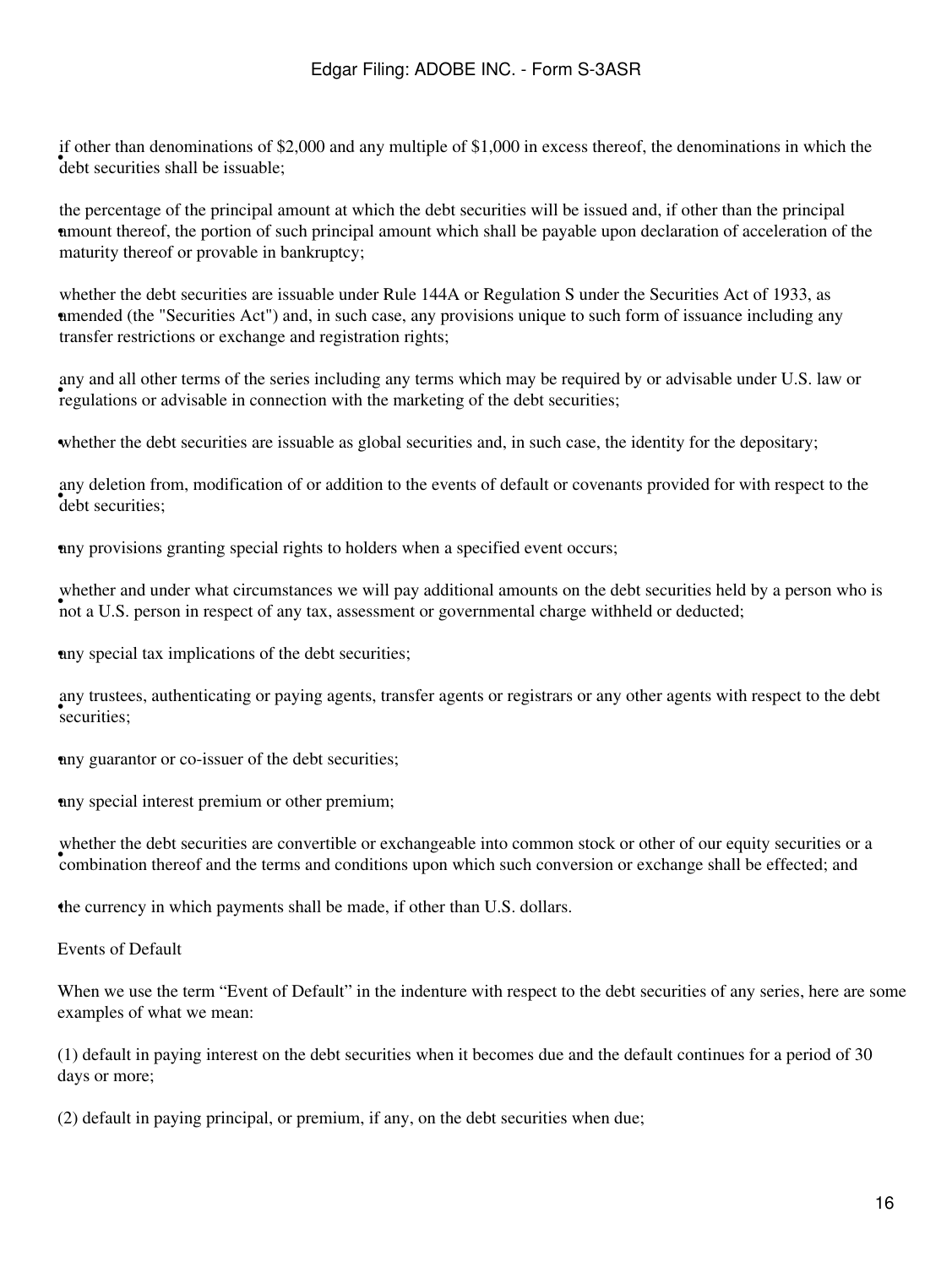(3) default in the performance, or breach, of any covenant or warranty of ours in respect of the debt securities (other than defaults specified in clause (1) or (2) above) and the default or breach continues for a period of 90 days or more after we receive written notice from the trustee or we and the trustee receive notice from the holders of at least 25% in aggregate principal amount of the debt securities of each such series affected that is then outstanding (all such series voting together as a single class);

(4) certain events of bankruptcy, insolvency, reorganization, administration or similar proceedings with respect to us or any significant subsidiary has occurred;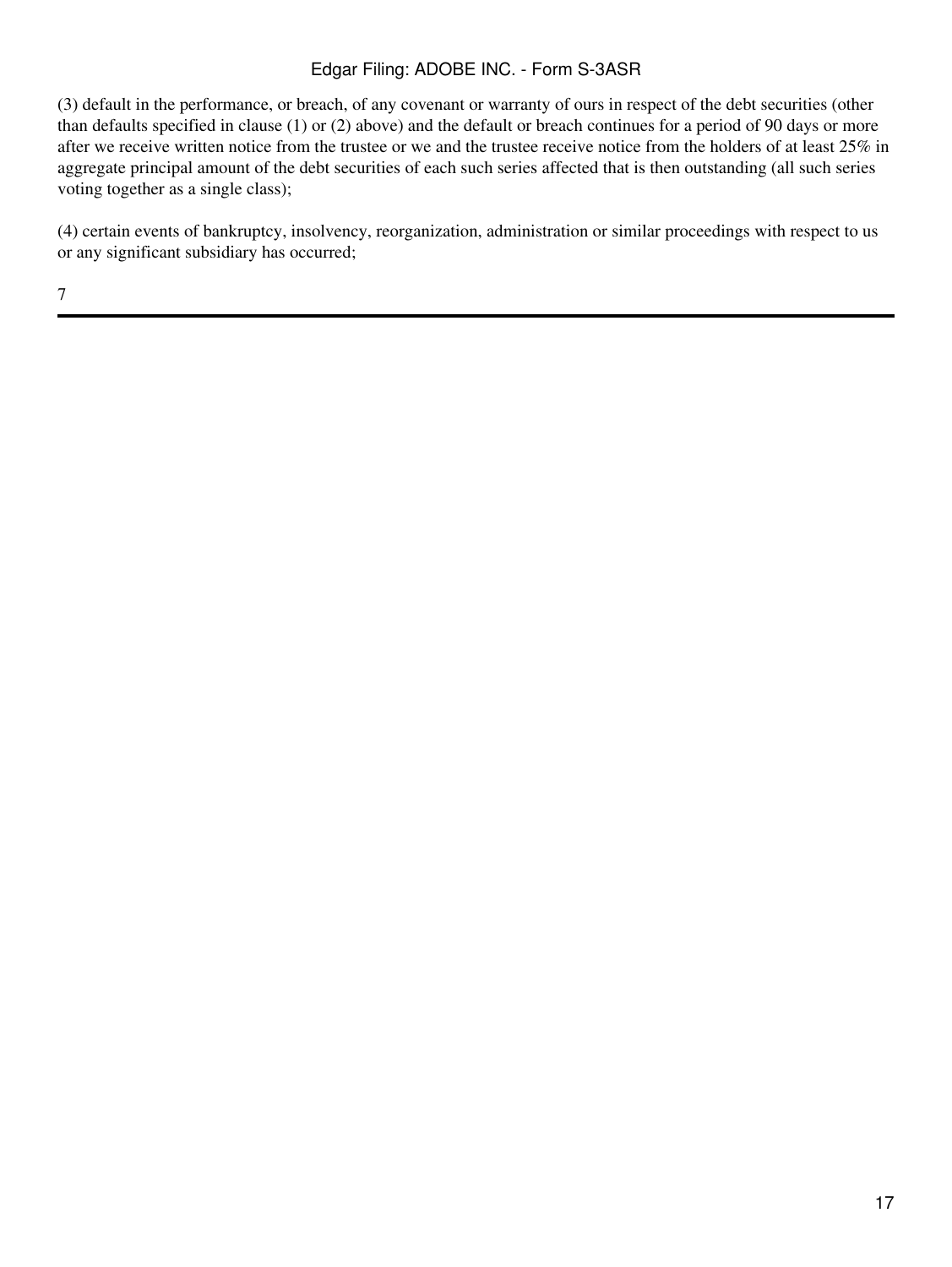(5) (a) a failure to make any payment at maturity, including any applicable grace period on any of our Indebtedness in an amount in excess of \$100,000,000 and continuance of this failure to pay or (b) a default on any of our Indebtedness which default results in the acceleration of Indebtedness in an amount in excess of \$100,000,000 without such Indebtedness having been discharged or the acceleration having been cured, waived, rescinded or annulled, for a period of, in the case of clause (a) or (b) above, 30 days or more after we receive written notice from the trustee or we and the trustee receive notice from the holders of at least 25% in aggregate principal amount of the debt securities then outstanding (voting together as a single class); provided, however, that if the failure, default or acceleration referred to in clause (a) or (b) above shall cease or be cured, waived, rescinded or annulled, then the Event of Default shall be deemed cured; or

(6) any other Event of Default set forth in a board resolution, officer's certificate or supplemental indenture relating to such series of debt securities.

If an Event of Default (other than an Event of Default specified in clause (4) with respect to us) under the indenture occurs with respect to the debt securities of any series and is continuing, then the trustee may and, at the direction of the holders of not less than 25% in aggregate principal amount of the outstanding debt securities of each affected series (each such series voting together as a single class), will by written notice, require us to repay immediately the entire principal amount of the outstanding debt securities of each affected series, together with all accrued and unpaid interest and premium, if any. If an Event of Default under the indenture specified in clause (4) with respect to us occurs and is continuing, then the entire principal amount of the outstanding debt securities will automatically become due immediately and payable without any declaration or other act on the part of the trustee or any holder.

After a declaration of acceleration or any automatic acceleration under clause (4) described above, the holders of a majority in principal amount of outstanding debt securities of all affected series (voting as a single class) may rescind this accelerated payment requirement if all existing Events of Default, except for nonpayment of the principal and interest on the debt securities of that series that has become due solely as a result of the accelerated payment requirement, have been cured or waived and if the rescission of acceleration would not conflict with any judgment or decree. The holders of a majority in principal amount of all such series of the outstanding debt securities affected (voting as a single class) also have the right to waive past defaults, except a default in paying principal or interest on any outstanding debt security, or in respect of a covenant or a provision that cannot be modified or amended without the consent of all holders of the debt securities of that series.

Holders of at least 25% in principal amount of each series of debt securities affected that is then outstanding (voting together as a single class) may seek to institute a proceeding only after they have made written request, and offered indemnity as the trustee may reasonably require, to the trustee to institute a proceeding and the trustee has failed to do so within 60 days after it received this notice. In addition, within this 60-day period the trustee must not have received directions inconsistent with this written request by holders of a majority in principal amount of the outstanding debt securities of each series affected. These limitations do not apply, however, to a suit instituted by a holder of a debt security for the enforcement of the payment of principal, interest or any premium on or after the due dates for such payment.

During the existence of an Event of Default of which a responsible officer of the trustee has actual knowledge or has received written notice from us or any holder of the debt securities, the trustee is required to exercise the rights and powers vested in it under the indenture and use the same degree of care and skill in its exercise as a prudent person would under the circumstances in the conduct of that person's own affairs. The trustee is not under any obligation to exercise any of its rights or powers at the request or direction of any of the holders unless the holders have offered to the trustee security or indemnity as the trustee may reasonably require. Subject to certain provisions, the holders of a majority in principal amount of each series of outstanding debt securities affected (voting together as a single class)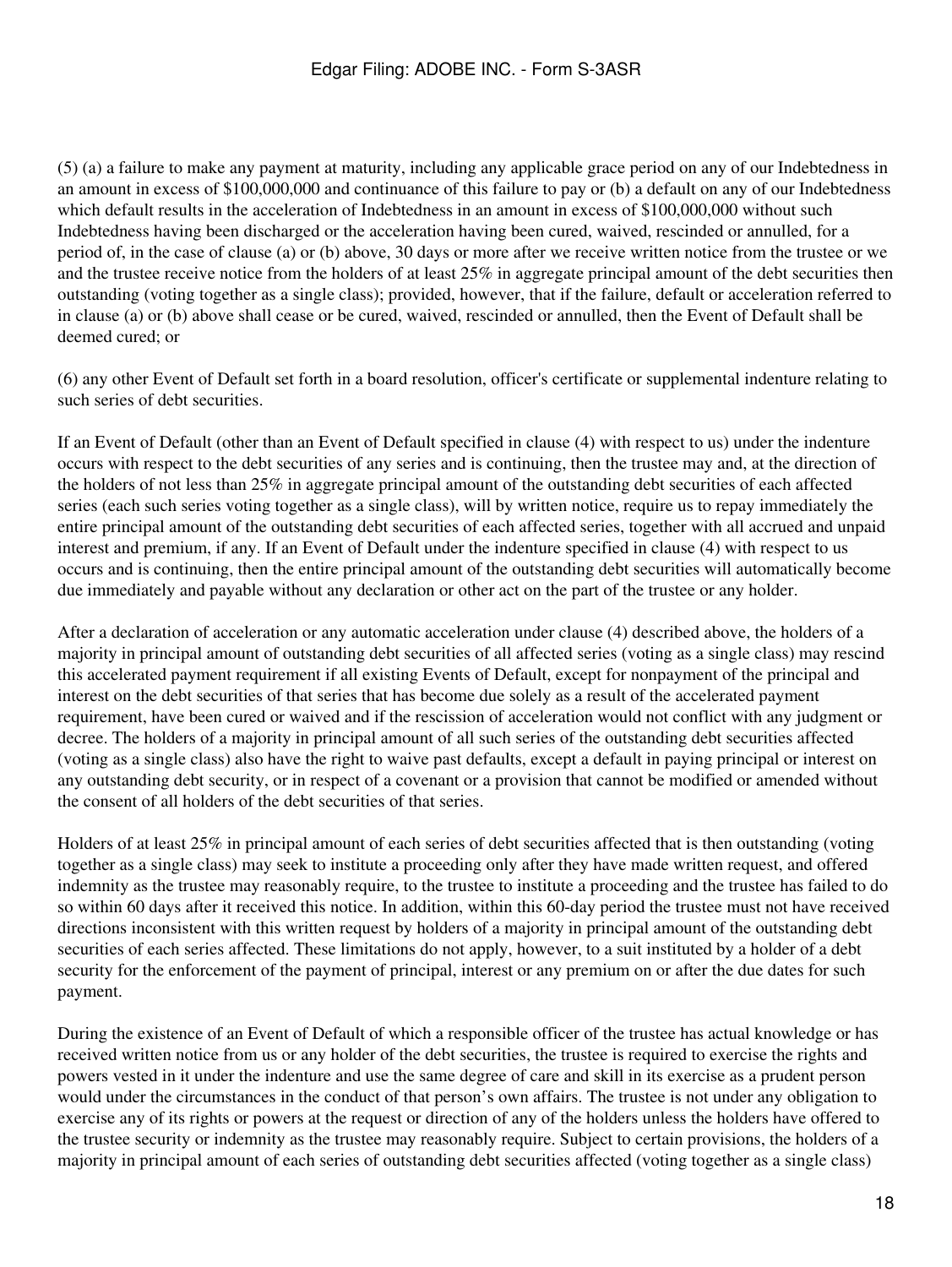have the right to direct the time, method and place of conducting any proceeding for any remedy available to the trustee, or exercising any trust or power conferred on the trustee.

The trustee will, within 45 days after any default occurs, give notice of the default to the holders of the debt securities of that series, unless the default was already cured. Unless there is a default in paying principal or interest when due, the trustee can withhold giving notice to the holders if it determines in good faith that the withholding of notice is in the interest of the holders.

We are required to furnish to the trustee an annual statement as to compliance with all conditions and covenants under the indenture.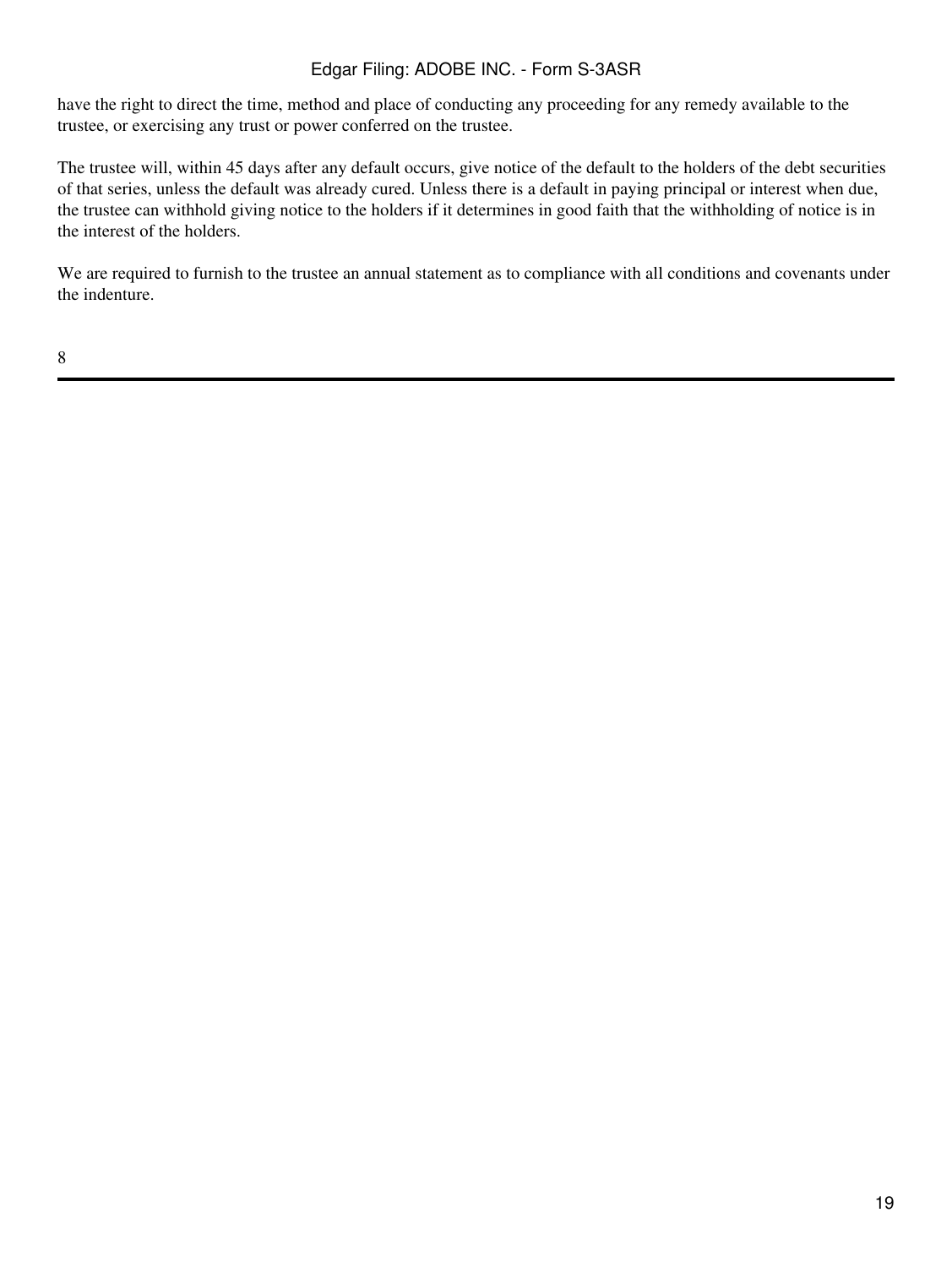## Modification and Waiver

We and the trustee may amend or modify the indenture or the debt securities without notice to or the consent of any holder of debt securities in order to:

•cure ambiguities, omissions, defects or inconsistencies;

•make any change that would provide any additional rights or benefits to the holders of the debt securities of a series;

•provide for or add guarantors with respect to the debt securities of any series;

secure the debt securities of any series;

**establish the form or forms of debt securities of any series;** 

• applicable series; provide for uncertificated debt securities of any series in addition to or in place of certificated debt securities of the

•evidence and provide for the acceptance of appointment by a successor trustee;

• any series in compliance with the provisions of the indenture; provide for the assumption by our successor, if any, to our obligations to holders of any outstanding debt securities of

•maintain the qualification of the indenture under the Trust Indenture Act;

Securities" or the prospectus or other offering materials pursuant to which the debt securities of such series were conform any provision in the indenture or the terms of the debt securities of any series to this "Description of Debt offered; or

•make any change that does not adversely affect the rights of any holder in any material respect.

Other amendments and modifications of the indenture or the debt securities may be made with the consent of the holders of not less than a majority of the aggregate principal amount of the outstanding debt securities of each series affected by the amendment or modification (voting together as a single class), and our future compliance with any provision of the indenture with respect to any series of debt securities may be waived by written notice to the trustee by the holders of a majority of the aggregate principal amount of the outstanding debt securities of each series affected by the waiver (voting together as a single class). However, no modification or amendment may, without the consent of the holder of each outstanding debt security affected:

provisions of the debt securities; reduce the principal amount, or extend the fixed maturity, of the debt securities, alter or waive the redemption

and after the due dates for such principal or interest; impair the right of any holder of the debt securities to receive payment of principal or interest on the debt securities on

•change the currency in which principal, any premium or interest is paid;

educe the percentage in principal amount outstanding or debt seemendment, supplement or waiver or consent to take any action; reduce the percentage in principal amount outstanding of debt securities of any series which must consent to an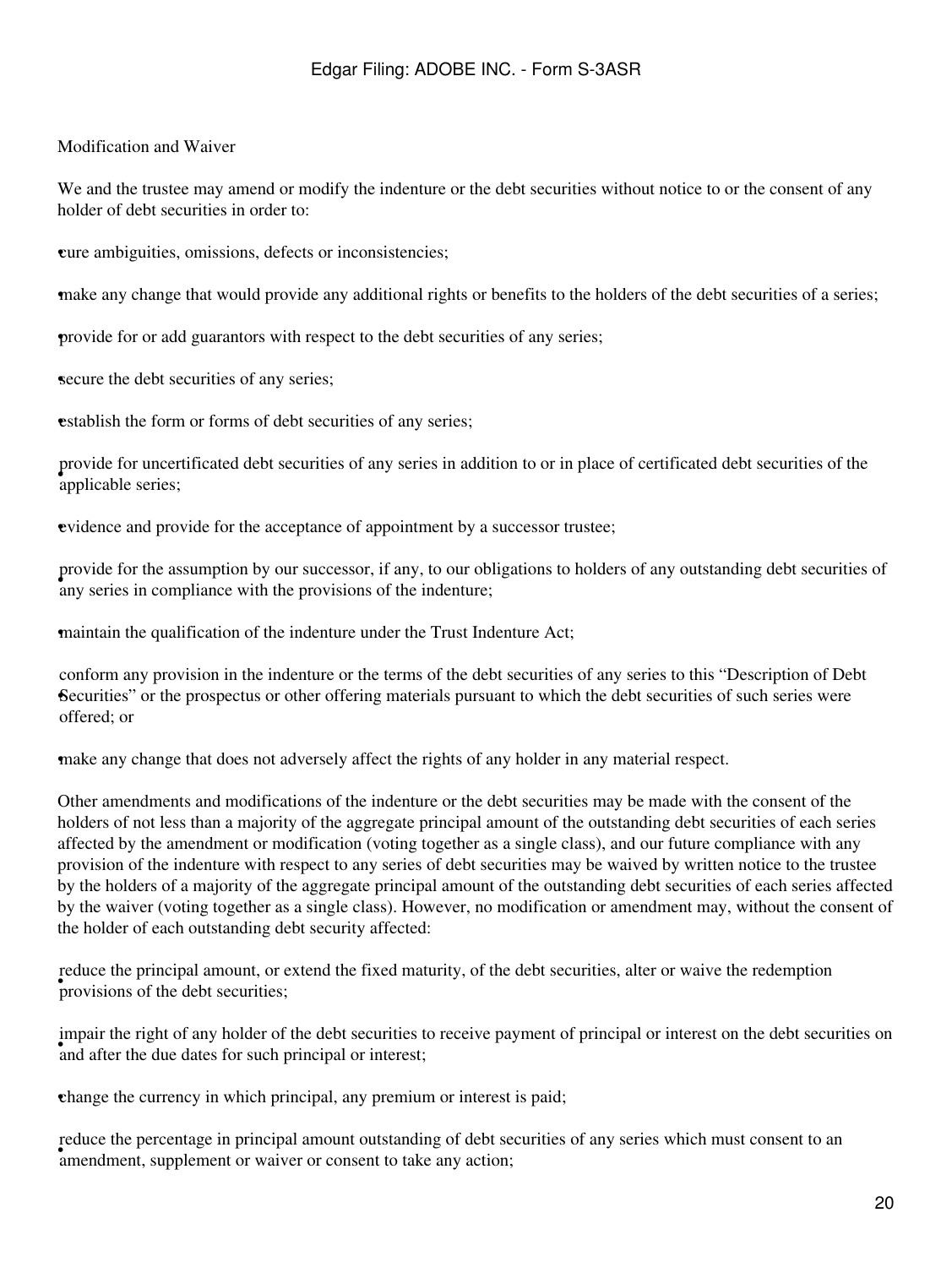impair the right to institute suit for the enforcement of any payment on the debt securities;

waive a payment default with respect to the debt securities or any guarantor;

•reduce the interest rate or extend the time for payment of interest on the debt securities; or

•adversely affect the ranking of the debt securities of any series.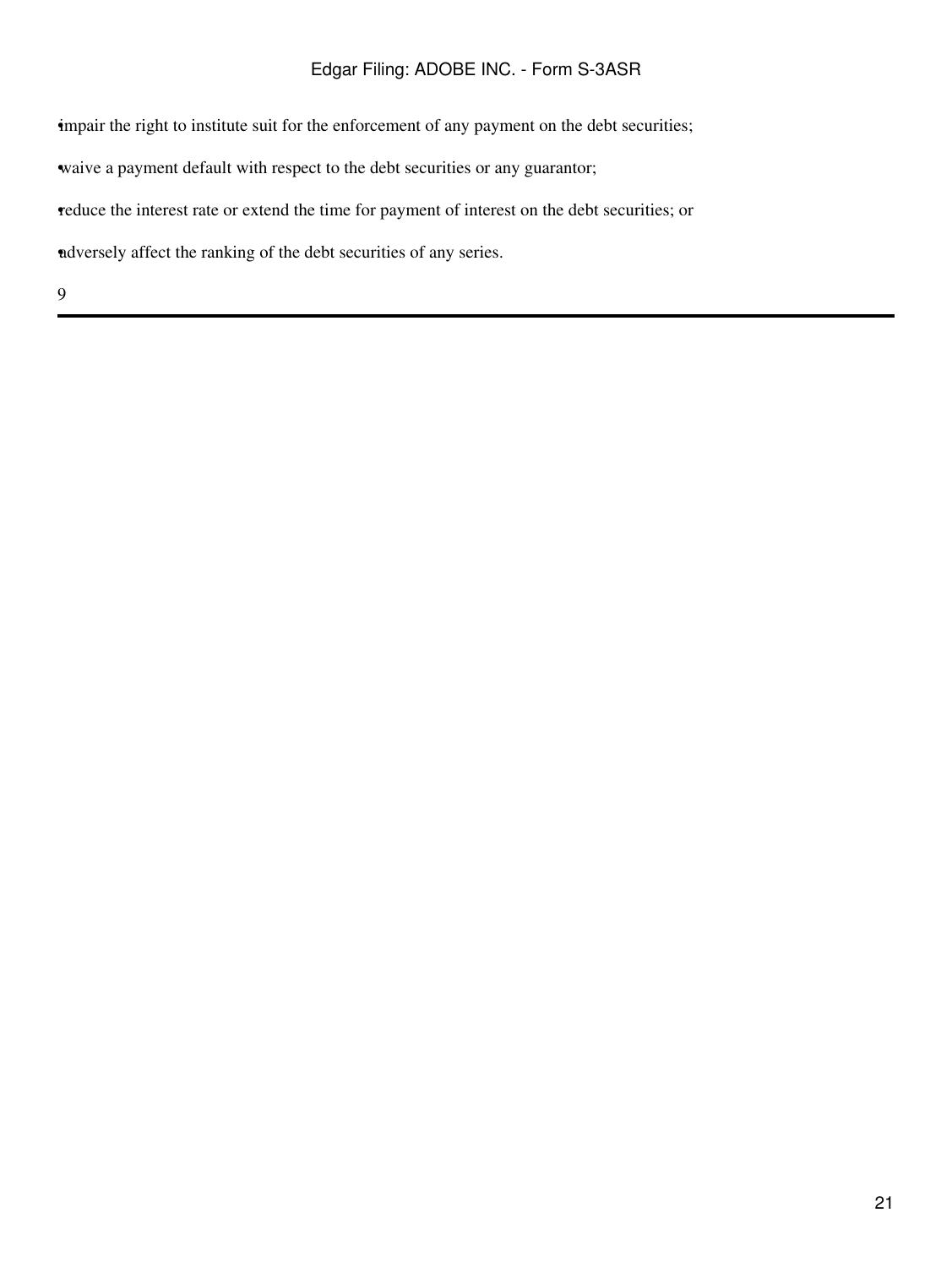#### Covenants

#### Principal and Interest

We covenant to pay the principal of and interest on the debt securities when due and in the manner provided in the indenture.

#### Consolidation, Merger or Sale of Assets

We will not consolidate or combine with or merge with or into or, directly or indirectly, sell, assign, convey, lease, transfer or otherwise dispose of all or substantially all of our assets to any person or persons in a single transaction or through a series of transactions, unless:

• (the "surviving entity") is organized and existing under the laws of the United States or any state or the District of we shall be the continuing person or, if we are not the continuing person, the resulting, surviving or transferee person Columbia;

• if required by law to effectuate the assumption, execute a supplemental indenture, in a form satisfactory to the trustee, the surviving entity will expressly assume all of our obligations under the debt securities and the indenture, and will, which will be delivered to the trustee:

the strong effect to start and is continuing; and immediately after giving effect to such transaction or series of transactions on a pro forma basis, no Event of Default

• the transaction or series of transactions and a supplemental indenture, if any, complies with this covenant and that all we or the surviving entity will have delivered to the trustee an officer's certificate and opinion of counsel stating that conditions precedent in the indenture relating to the transaction or series of transactions have been satisfied.

The restrictions in the third and fourth bullets above shall not be applicable to:

purpose of such transaction is principally to change our state of incorporation or convert our form of organization to the merger or consolidation of us with an affiliate of ours if our board of directors determines in good faith that the another form; or

any successor provision) of the DGCL (or similar provision of our state of incorporation). the merger of us with or into a single direct or indirect wholly owned subsidiary of ours pursuant to Section  $251(g)$  (or

If any consolidation or merger or any sale, assignment, conveyance, lease, transfer or other disposition of all or substantially all our assets occurs in accordance with the indenture, the successor person will succeed to, and be substituted for, and may exercise every right and power of ours under the indenture with the same effect as if such successor person had been named in our place in the indenture. We will (except in the case of a lease) be discharged from all obligations and covenants under the indenture and any debt securities issued thereunder.

## Negative Covenants

In addition to the covenants set forth above, the following additional covenants shall apply to the debt securities (unless otherwise provided pursuant to a board resolution and set forth in an officer's certificate or a supplemental indenture). These covenants do not limit our ability to incur indebtedness and apply only to us.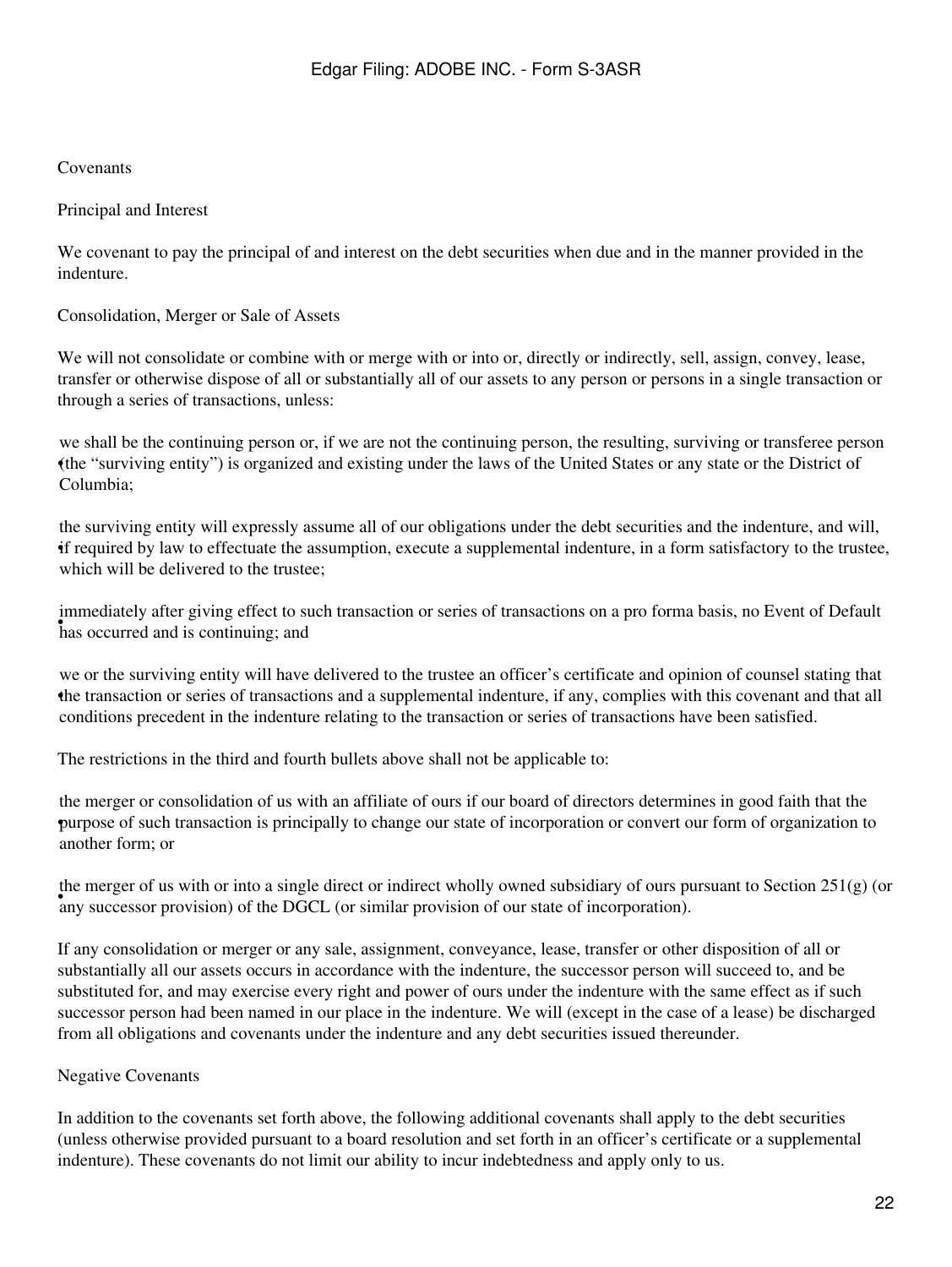## Limitation on Liens

With respect to each series of debt securities, we will not create or incur any Lien on any of our Properties, whether now owned or hereafter acquired, or upon any income or profits therefrom, in order to secure any of our Indebtedness, without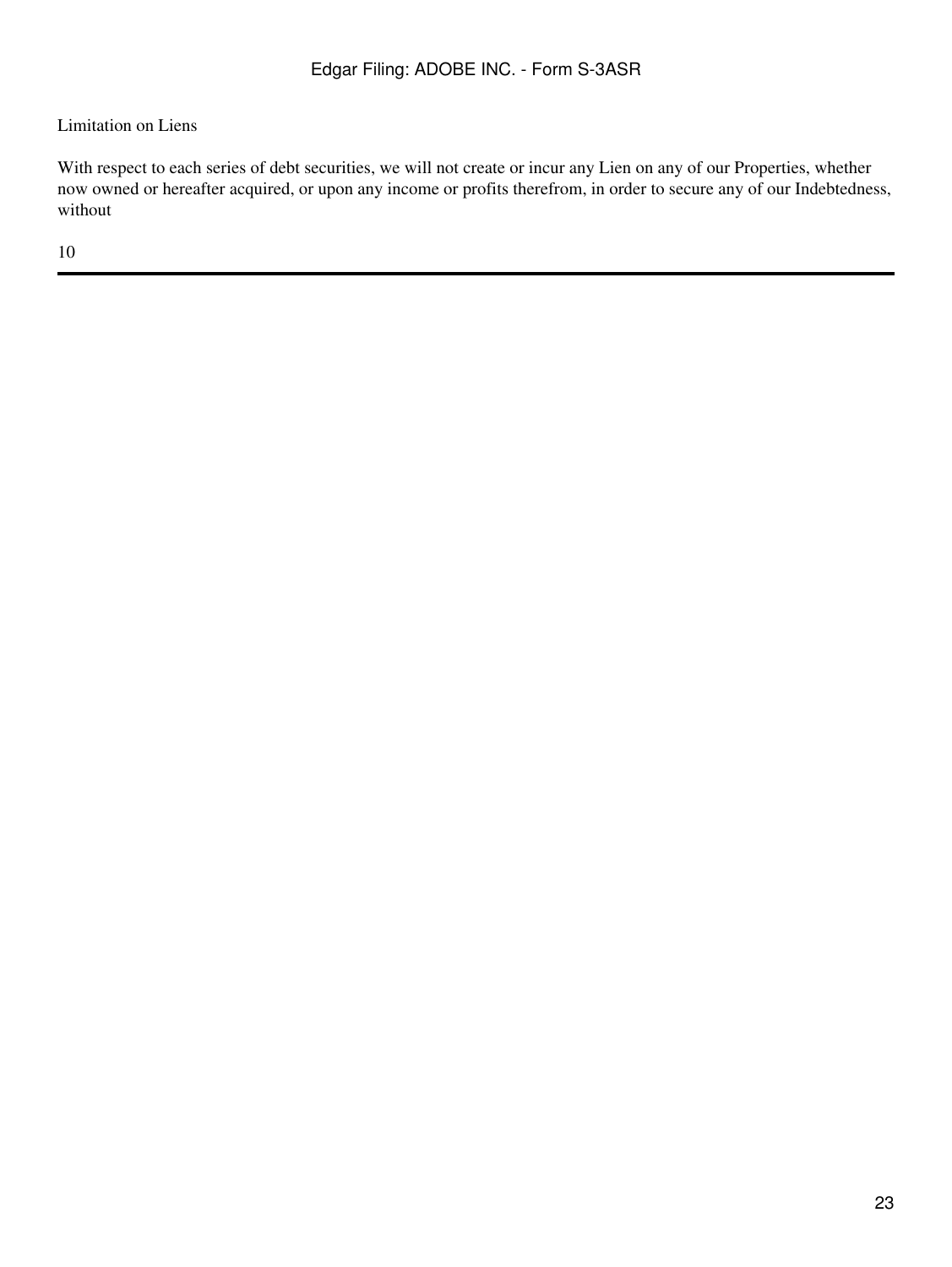effectively providing that such series of debt securities shall be equally and ratably secured until such time as such Indebtedness is no longer secured by such Lien, except:

(1) Liens existing as of the closing date of the offering of the series of debt securities;

(2) Liens granted after closing date of the offering of the series of debt securities, created in favor of the holders of such series of debt securities;

(3) Liens securing our Indebtedness which are incurred to extend, renew or refinance Indebtedness which is secured by Liens permitted to be incurred under the indenture so long as such Liens are limited to all or part of substantially the same Property which secured the Liens extended, renewed or replaced and the amount of Indebtedness secured is not increased (other than by the amount equal to any costs and expenses (including any premiums, fees or penalties) incurred in connection with any extension, renewal or refinancing); and

(4) Permitted Liens.

Notwithstanding the foregoing, we may, without securing any series of debt securities, create or incur Liens which would otherwise be subject to the restrictions set forth in the preceding paragraph, if after giving effect thereto, Aggregate Debt does not exceed 15% of Consolidated Net Worth calculated as of the date of the creation or incurrence of the Lien.

Limitation on Sale and Lease-Back Transactions

With respect to each series of debt securities, we will not enter into any sale and lease-back transaction for the sale and leasing back of any Property, whether now owned or hereafter acquired, unless:

(1) such transaction was entered into prior to the closing date of the offering of the series of debt securities;

(2) such transaction was for the sale and leasing back to us of any Property by one of our Subsidiaries;

(3) such transaction involves a lease for less than three years;

(4) we would be entitled to incur Indebtedness secured by a mortgage on the Property to be leased in an amount equal to the Attributable Liens with respect to such sale and lease-back transaction without equally and ratably securing such series of debt securities pursuant to the first paragraph of "-Limitation on Liens" above; or

(5) we apply an amount equal to the fair value of the Property sold to the purchase of Property or to the retirement of our long-term Indebtedness within 270 days of the effective date of any such sale and lease-back transaction. In lieu of applying such amount to such retirement, we may deliver debt securities to the trustee therefor for cancellation, such debt securities to be credited at the cost thereof to us.

Notwithstanding the foregoing, we may enter into any sale lease-back transaction which would otherwise be subject to the foregoing restrictions if after giving effect thereto and at the time of determination, Aggregate Debt does not exceed 15% of Consolidated Net Worth calculated as of the closing date of the sale-leaseback transaction.

#### Existence

Except as permitted under "-Consolidation, Merger and Sale of Assets," the indenture requires us to do or cause to be done all things necessary to preserve and keep in full force and effect our existence, rights and franchises; provided,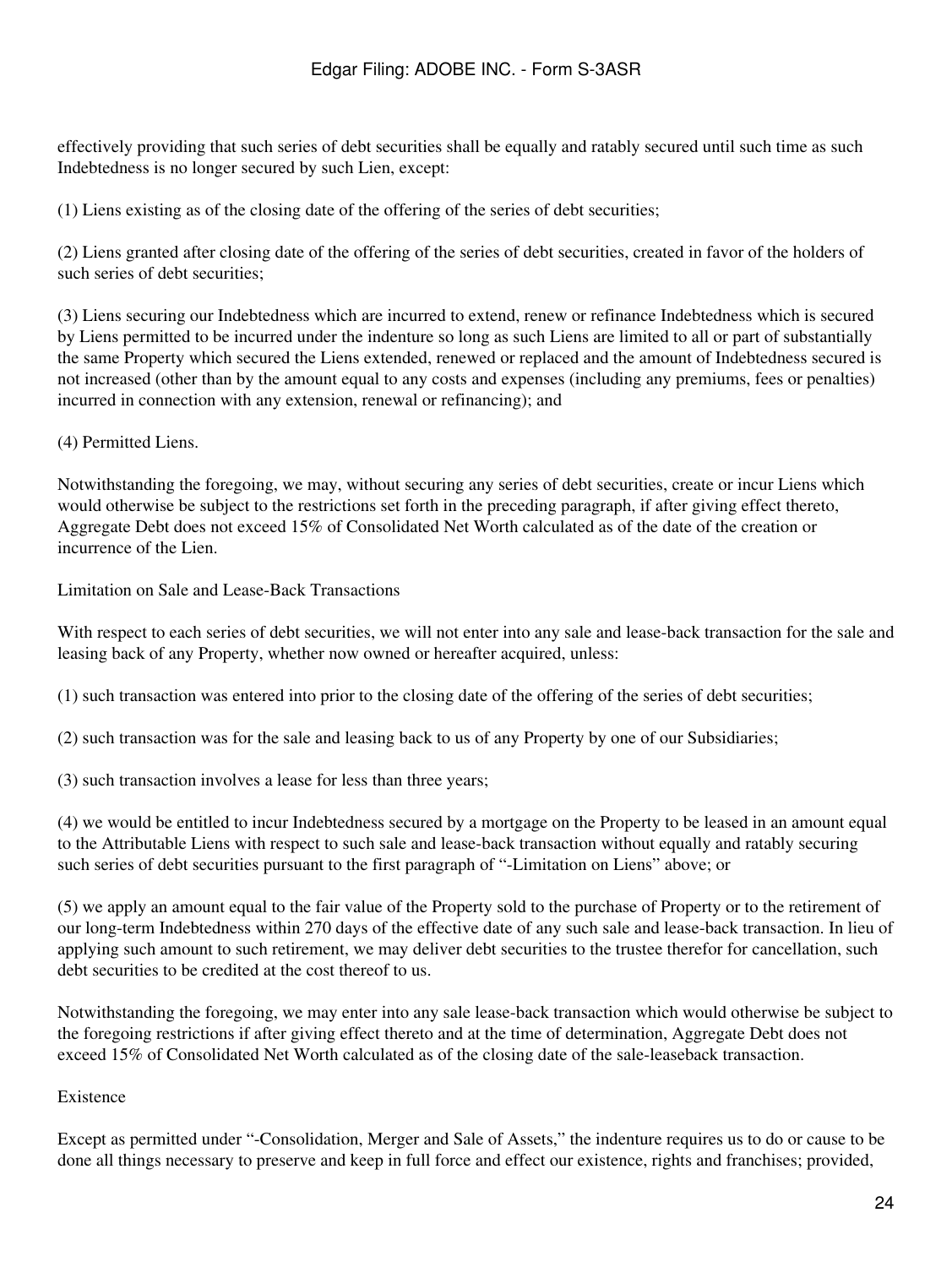however, that we shall not be required to preserve any right or franchise if we determine that its preservation is no longer desirable in the conduct of business.

Certain Definitions

As used in this section, the following terms have the meanings set forth below.

"Aggregate Debt" means the sum of the following as of the date of determination: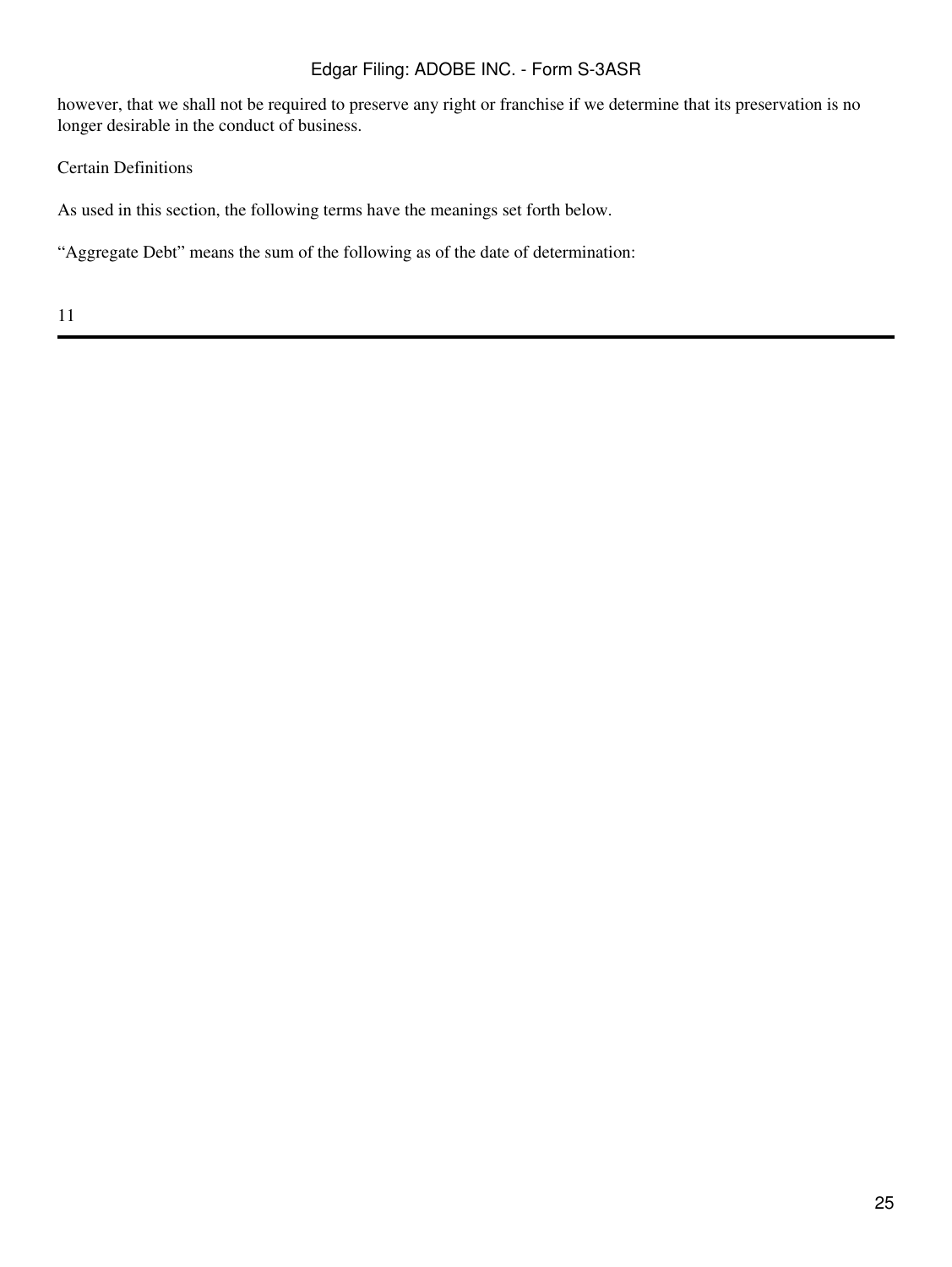(1) the aggregate principal amount of our Indebtedness incurred after the closing date of the offering of the debt securities and secured by Liens not permitted by the first sentence under "-Limitation on Liens;" and

(2) our Attributable Liens in respect of sale and lease-back transactions entered into after the closing date of the offering of debt securities pursuant to the second paragraph of "-Limitation on Sale and Lease-Back Transactions."

"Attributable Liens" means in connection with a sale and lease-back transaction the lesser of:

(1) the fair market value of the assets subject to such transaction (as determined in good faith by our board of directors); and

(2) the present value (discounted at a rate per annum equal to the average interest borne by all outstanding debt securities issued under the indenture determined on a weighted average basis and compounded semi-annually) of the obligations of the lessee for rental payments during the term of the related lease.

"Capital Lease" means any Indebtedness represented by a lease obligation of a Person incurred with respect to real property or equipment acquired or leased by such Person and used in its business that is required to be recorded as a capital lease in accordance with GAAP.

"Consolidated Net Worth" means, as of any date of determination, our Stockholders' Equity and our Consolidated Subsidiaries on that date.

"Consolidated Subsidiary" means, as of any date of determination and with respect to any Person, any Subsidiary of that Person whose financial data is, in accordance with GAAP, reflected in that Person's consolidated financial statements.

"GAAP" means generally accepted accounting principles set forth in the opinions and pronouncements of the Public Company Accounting Oversight Board (United States) and statements and pronouncements of the Financial Accounting Standards Board or in such other statements by such other entity as have been approved by a significant segment of the accounting profession, which are in effect as of the date of determination.

"Hedging Obligations" means, with respect to any specified Person, the obligations of such Person under:

(1) interest rate swap agreements (whether from fixed to floating or from floating to fixed), interest rate cap agreements and interest rate collar agreements;

(2) other agreements or arrangements designed to manage interest rates or interest rate risk;

(3) other agreements or arrangements designed to protect such Person against fluctuations in currency exchange rates or commodity prices; and

(4) other agreements or arrangements designed to protect such person against fluctuations in equity prices.

"Indebtedness" of any specified Person means, without duplication, any indebtedness, whether or not contingent, in respect of borrowed money or evidenced by bonds, notes, debentures or similar instruments or letters of credit (or reimbursement agreements with respect thereto) or representing the balance deferred and unpaid of the purchase price of any Property (including pursuant to Capital Leases), except any such balance that constitutes an accrued expense or trade payable, if and to the extent any of the foregoing indebtedness would appear as a liability upon an unconsolidated balance sheet of such Person (but does not include contingent liabilities which appear only in a footnote to a balance sheet).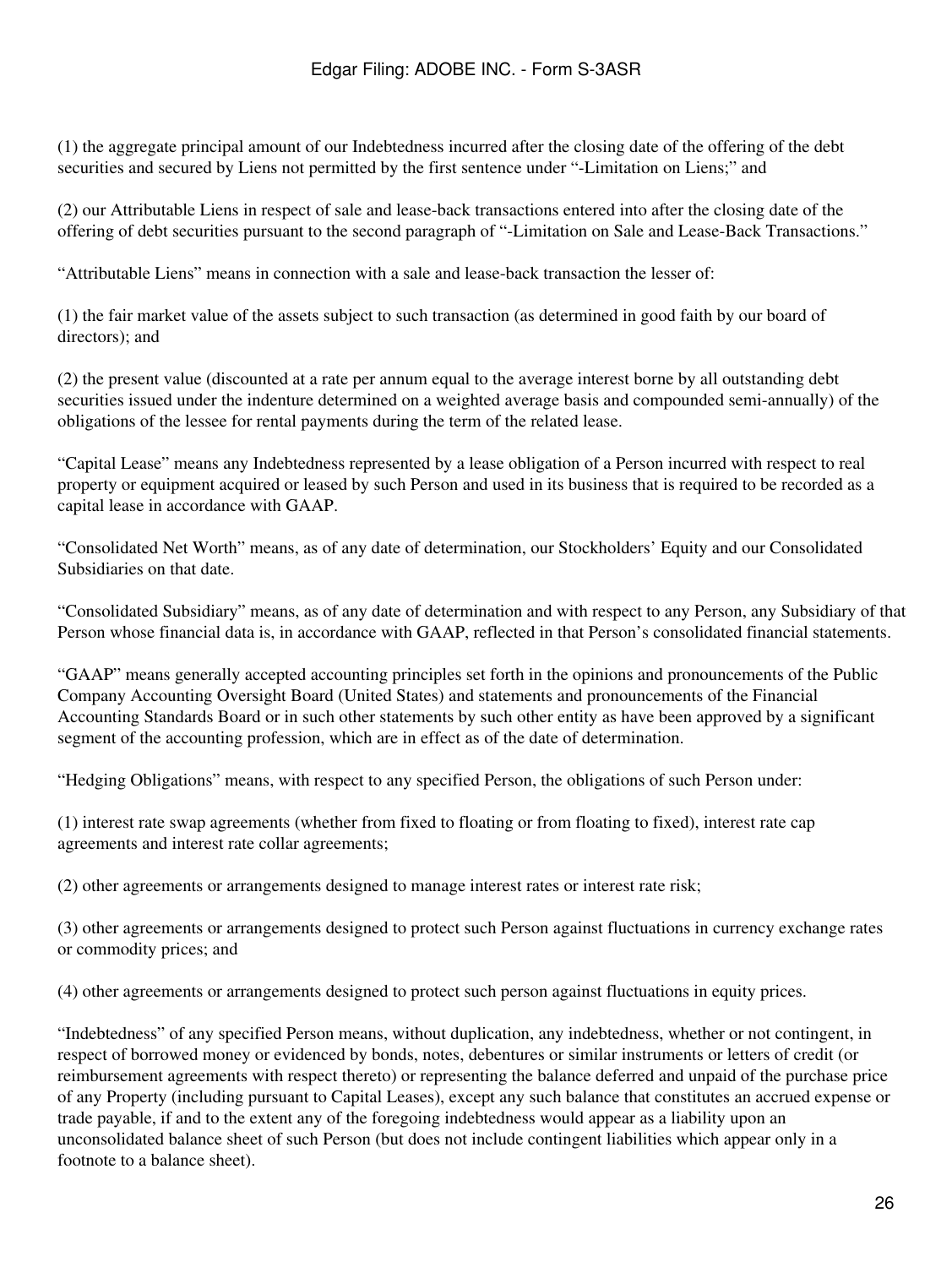"Lien" means any lien, security interest, charge or encumbrance of any kind (including any conditional sale or other title retention agreement, any lease in the nature thereof, and any agreement to give any security interest).

"Permitted Liens" means:

(1) Liens on any of our assets, created solely to secure obligations incurred to finance the refurbishment, improvement or construction of such asset, which obligations are incurred no later than 18 months after completion of such refurbishment, improvement or construction, and all renewals, extensions, refinancings, replacements or refundings of such obligations;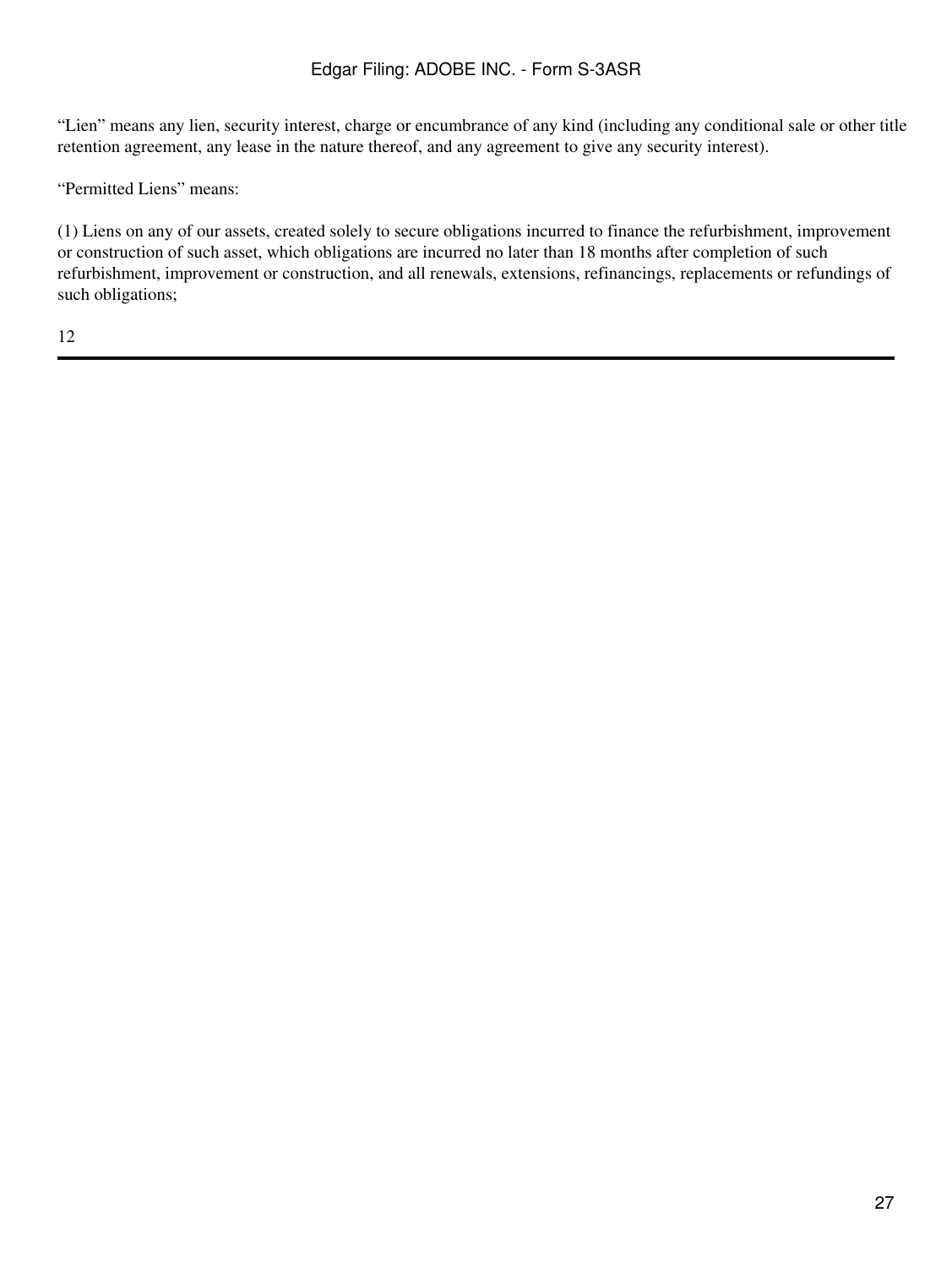(2) (a) Liens given to secure the payment of the purchase price incurred in connection with the acquisition (including acquisition through merger or consolidation) of Property (including shares of stock), including Capital Lease transactions in connection with any such acquisition, and (b) Liens existing on Property at the time of acquisition thereof or at the time of acquisition by us of any Person then owning such Property whether or not such existing Liens were given to secure the payment of the purchase price of the Property to which they attach; provided that, with respect to clause (a), the Liens shall be given within 18 months after such acquisition and shall attach solely to the Property acquired or purchased and any improvements then or thereafter placed thereon;

(3) Liens in favor of customs and revenue authorities arising as a matter of law to secure payment of customs duties in connection with the importation of goods;

(4) Liens for taxes not yet due or that are being contested in good faith by appropriate proceedings, provided that adequate reserves with respect thereto are maintained on our books in conformity with GAAP;

(5) Liens securing reimbursement obligations with respect to letters of credit that encumber documents and other Property relating to such letters of credit and the products and proceeds thereof;

(6) Liens encumbering customary initial deposits and margin deposits and other Liens in the ordinary course of business, in each case securing Hedging Obligations and forward contracts, options, futures contracts, futures options, equity hedges or similar agreements or arrangements designed to protect us from fluctuations in interest rates, currencies, equities or the price of commodities;

(7) Liens in favor of only us or one or more of our Subsidiaries;

(8) inchoate Liens incident to construction or maintenance of real property, or Liens incident to construction or maintenance of real property, now or hereafter filed of record for sums not yet delinquent or being contested in good faith, if reserves or other appropriate provisions, if any, as shall be required by GAAP shall have been made therefor;

(9) statutory Liens arising in the ordinary course of business with respect to obligations which are not delinquent or are being contested in good faith, if reserves or other appropriate provisions, if any, as shall be required by GAAP shall have been made therefor;

(10) Liens consisting of pledges or deposits to secure obligations under workers' compensation laws or similar legislation, including Liens of judgments thereunder which are not currently dischargeable;

(11) Liens consisting of pledges or deposits of Property to secure performance in connection with operating leases made in the ordinary course of business to which we are a party as lessee, provided the aggregate value of all such pledges and deposits in connection with any such lease does not at any time exceed  $16\frac{2}{3}\%$  of the annual fixed rentals payable under such lease;

(12) Liens consisting of deposits of Property to secure our statutory obligations in the ordinary course of our business; and

(13) Liens consisting of deposits of Property to secure (or in lieu of) surety, appeal or customs bonds in proceedings to which we are a party in the ordinary course of our business, but not in excess of \$25,000,000.

"Person" means any individual, corporation, limited liability company, partnership, joint venture, association, joint stock company, trust, unincorporated organization, or any other entity, including any government or any agency or political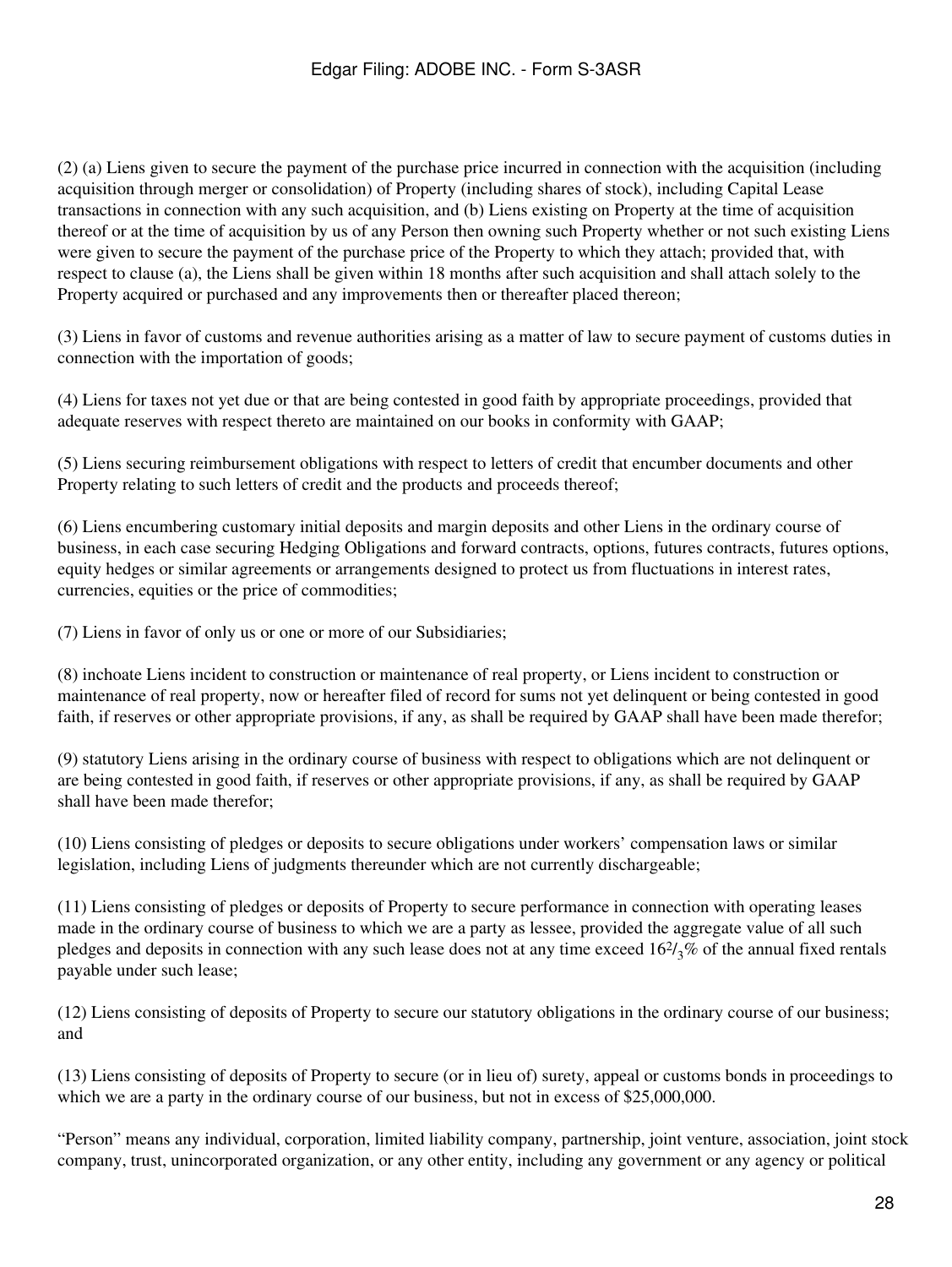subdivision thereof.

"Property" means any property or asset, whether real, personal or mixed, or tangible or intangible, including shares of capital stock.

"Stockholders' Equity" means, as of any date of determination, stockholders' equity as reflected on the most recent consolidated balance sheet available to us prepared in accordance with GAAP.

"Significant Subsidiary" means any Subsidiary of Adobe which has at least 10% of the total assets of Adobe and its Subsidiaries on a consolidated basis at the end of Adobe's most recent fiscal year.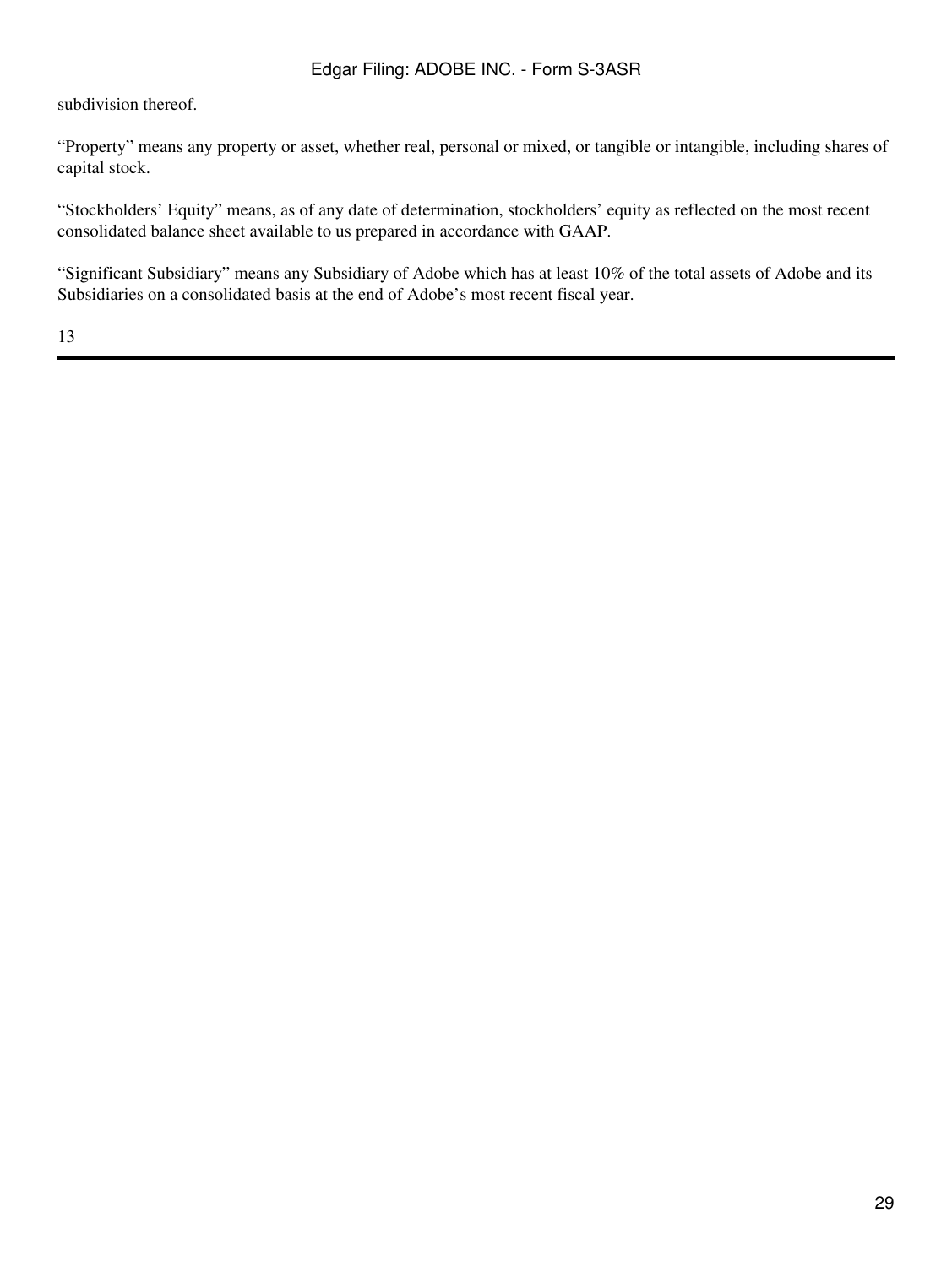"Subsidiary" of any specified Person means any corporation, limited liability company, limited partnership, association or other business entity of which more than 50% of the total voting power of shares of capital stock entitled (without regard to the occurrence of any contingency) to vote in the election of directors, managers or trustees thereof is at the time owned or controlled, directly or indirectly, by such person or one or more of the other Subsidiaries of that person or a combination thereof.

Satisfaction, Discharge and Covenant Defeasance

We may terminate our obligations under the indenture, when:

•either:

• trustee for cancellation; or all the debt securities of any series issued that have been authenticated and delivered have been accepted by the

• irrevocable arrangements satisfactory to the trustee for the giving of notice of redemption by such trustee in our name, all the debt securities of any series issued that have not been accepted by the trustee for cancellation have become due and payable, or are by their terms to become due and payable within one year, (a "discharge") and we have made and at our expense and we have irrevocably deposited or caused to be deposited with the trustee sufficient funds to pay and discharge the entire indebtedness on the series of debt securities to pay principal, interest and any premium;

•we have paid or caused to be paid all other sums then due and payable under the indenture; and

we have denverted to the trustee an orneer s'ecrimeate and an opinion or counsel, each stating that an conditions precedent under the indenture relating to the satisfaction and discharge of the indenture have been complied we have delivered to the trustee an officer's certificate and an opinion of counsel, each stating that all conditions

We may elect to have our obligations under the indenture discharged with respect to the outstanding debt securities of any series ("legal defeasance"). Legal defeasance means that we will be deemed to have paid and discharged the entire indebtedness represented by the outstanding debt securities of such series under the indenture and will be discharged from our obligations in respect of such debt securities, except for certain obligations, including:

•the rights of holders of the debt securities to receive principal, interest and any premium when due;

• of debt securities, mutilated, destroyed, lost or stolen debt securities and the maintenance of an office or agency for our obligations with respect to the debt securities concerning issuing temporary debt securities, registration of transfer payment for debt securities payments held in trust;

•the rights, powers, trusts, duties and immunities of the trustee; and

•the defeasance provisions of the indenture.

In addition, we may elect to have our obligations released with respect to certain covenants in the indenture ("covenant defeasance"). Any failure to comply with these obligations will not constitute a default or an event of default with respect to the debt securities of any series. In the event covenant defeasance occurs, certain events, not including non-payment, bankruptcy and insolvency events, described under "Events of Default" will no longer constitute an event of default for that series.

In order to exercise either legal defeasance or covenant defeasance with respect to outstanding debt securities of any series: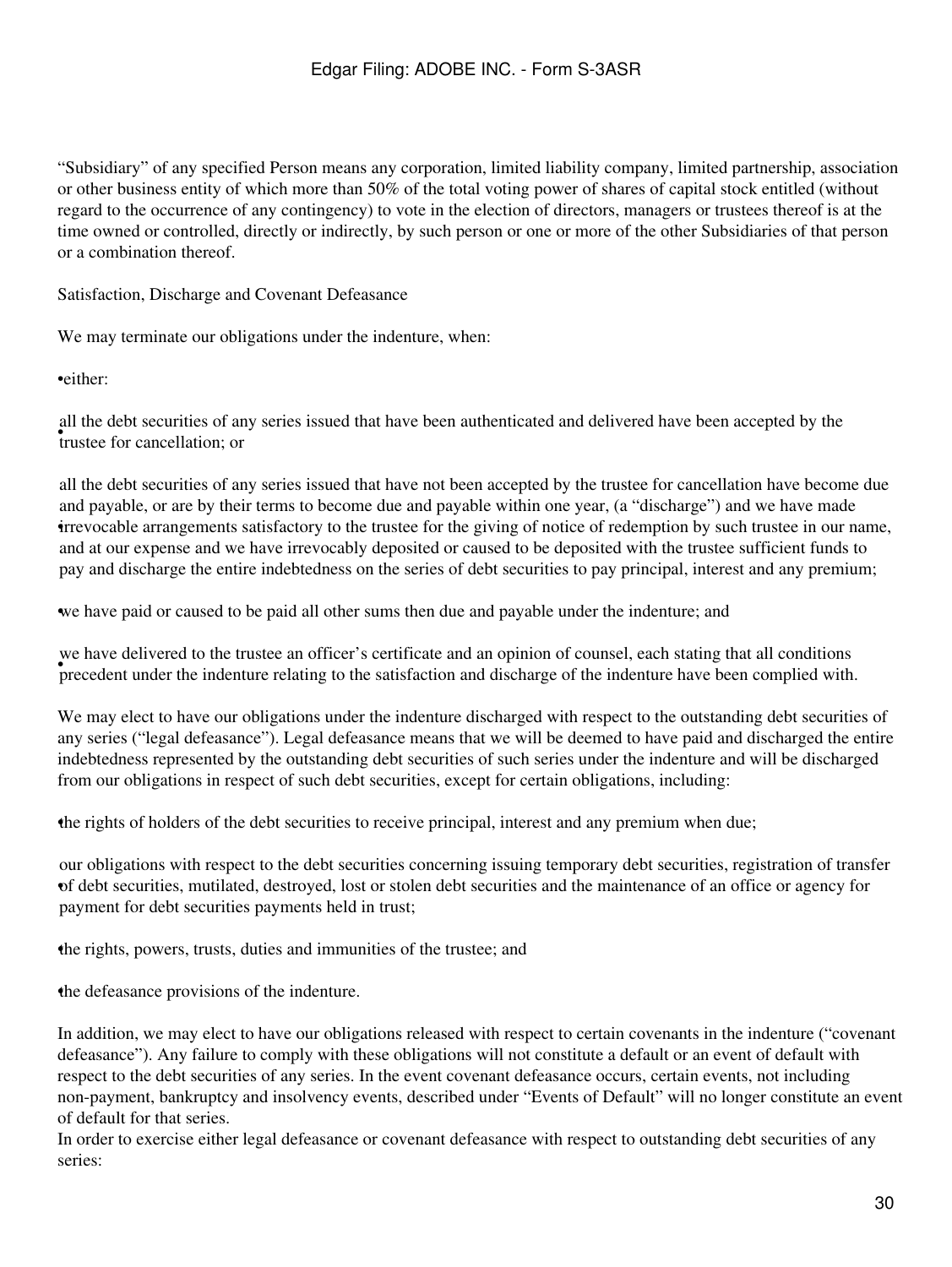• the following payments, specifically pledged as security for, and dedicated solely to the benefits of the holders of the we must irrevocably have deposited or caused to be deposited with the trustee as trust funds for the purpose of making debt securities of a series:

money in an amount;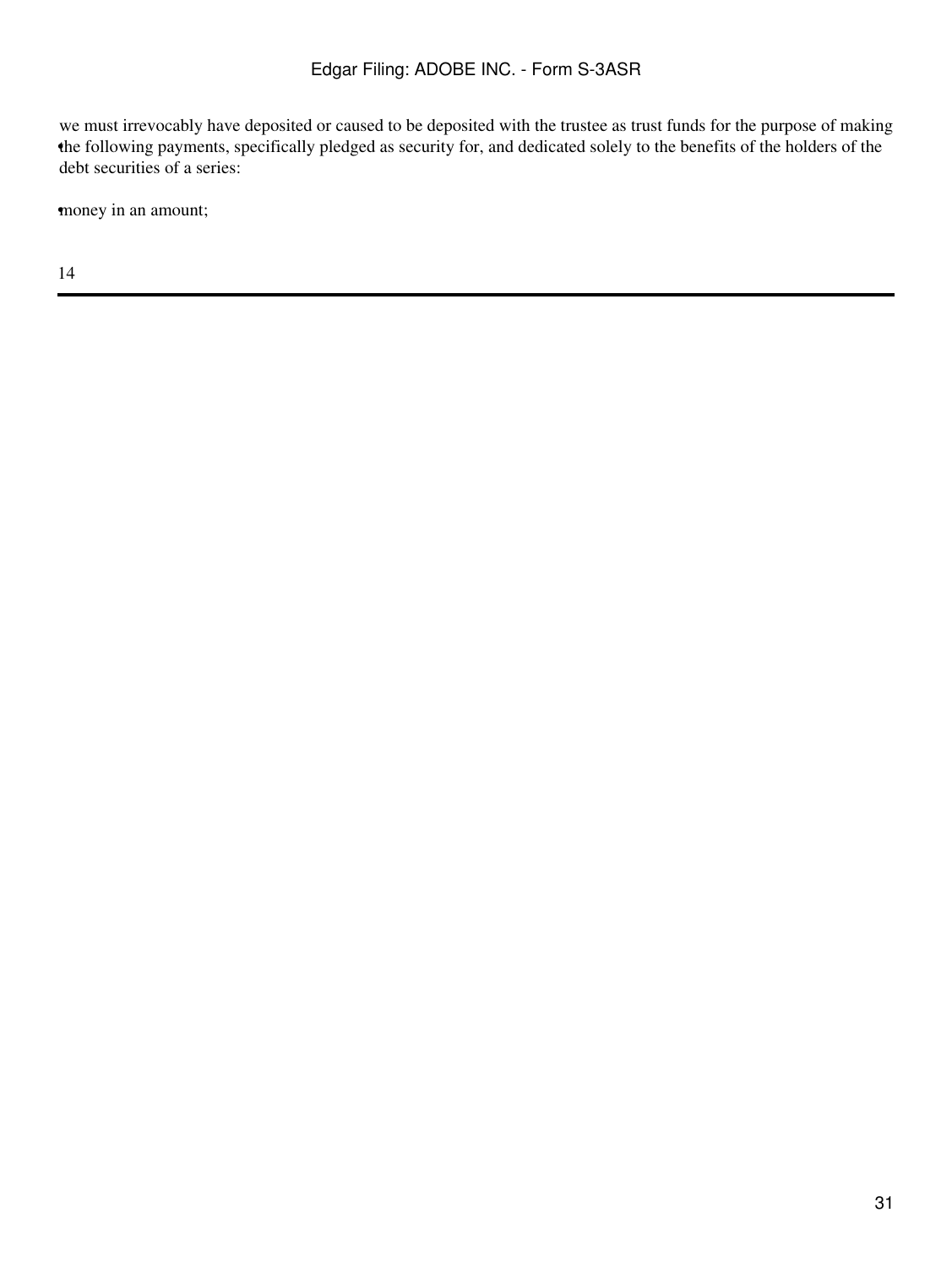#### •U.S. government obligations; or

•a combination of money and U.S. government obligations,

in each case sufficient without reinvestment, in the written opinion of a nationally recognized firm of independent public accountants to pay and discharge, and which shall be applied by the trustee to pay and discharge, all of the principal, interest and any premium at due date or maturity or if we have made irrevocable arrangements satisfactory to the trustee for the giving of notice of redemption by the trustee in our name and at our expense, the redemption date;

• recognize gain or loss for federal income tax purposes as a result of the deposit, defeasance and discharge to be in the case of legal defeasance, we have delivered to the trustee an opinion of counsel stating that, as a result of an IRS ruling or a change in applicable federal income tax law, the holders of the debt securities of that series will not effected and will be subject to the same federal income tax as would be the case if the deposit, defeasance and discharge did not occur;

the deposit and covenant defeasance to be effected and will be subject to the same federal income tax as would be the in the case of covenant defeasance, we have delivered to the trustee an opinion of counsel to the effect that the holders of the debt securities of that series will not recognize gain or loss for U.S. federal income tax purposes as a result of case if the deposit and covenant defeasance did not occur;

• insolvency has occurred and is continuing at any time on or before the 91st day after the date of such deposit (other no default with respect to the outstanding debt securities of that series has occurred and is continuing at the time of such deposit after giving effect to the deposit or, in the case of legal defeasance, no default relating to bankruptcy or than an Event of Default resulting from the borrowing of funds to be applied to such deposit and the grant of any Lien securing such borrowings), it being understood that this condition is not deemed satisfied until after the 91st day;

The regardereasance of covenant deteasance with not cause the trastee to have a confinering interest whilm the meaning of such Act;<br>of the Trust Indenture Act, assuming all debt securities of a series were in default withi the legal defeasance or covenant defeasance will not cause the trustee to have a conflicting interest within the meaning

• indenture (other than an Event of Default resulting from the borrowing of funds to be applied to such deposit and the the legal defeasance or covenant defeasance will not result in a breach or violation of, or constitute a default under the grant of any Lien securing such borrowings), or any other material agreement or instrument to which we are a party;

• investment company within the meaning of the Investment Company Act of 1940, as amended, unless the trust is the legal defeasance or covenant defeasance will not result in the trust arising from such deposit constituting an registered under such Act or exempt from registration; and

we have derivered to the trastee an orificer s'ecrimicate and an opinion or counse with respect to the defeasance or covenant defeasance have been complied with. we have delivered to the trustee an officer's certificate and an opinion of counsel stating that all conditions precedent

#### Unclaimed Funds

All funds deposited with the trustee or any paying agent for the payment of principal, interest, premium or additional amounts in respect of the debt securities that remain unclaimed for two years after the maturity date of such debt securities will be repaid to us upon our request. Thereafter, any right of any holder to such funds shall be enforceable only against us, and the trustee and paying agents will have no liability therefor.

#### Governing Law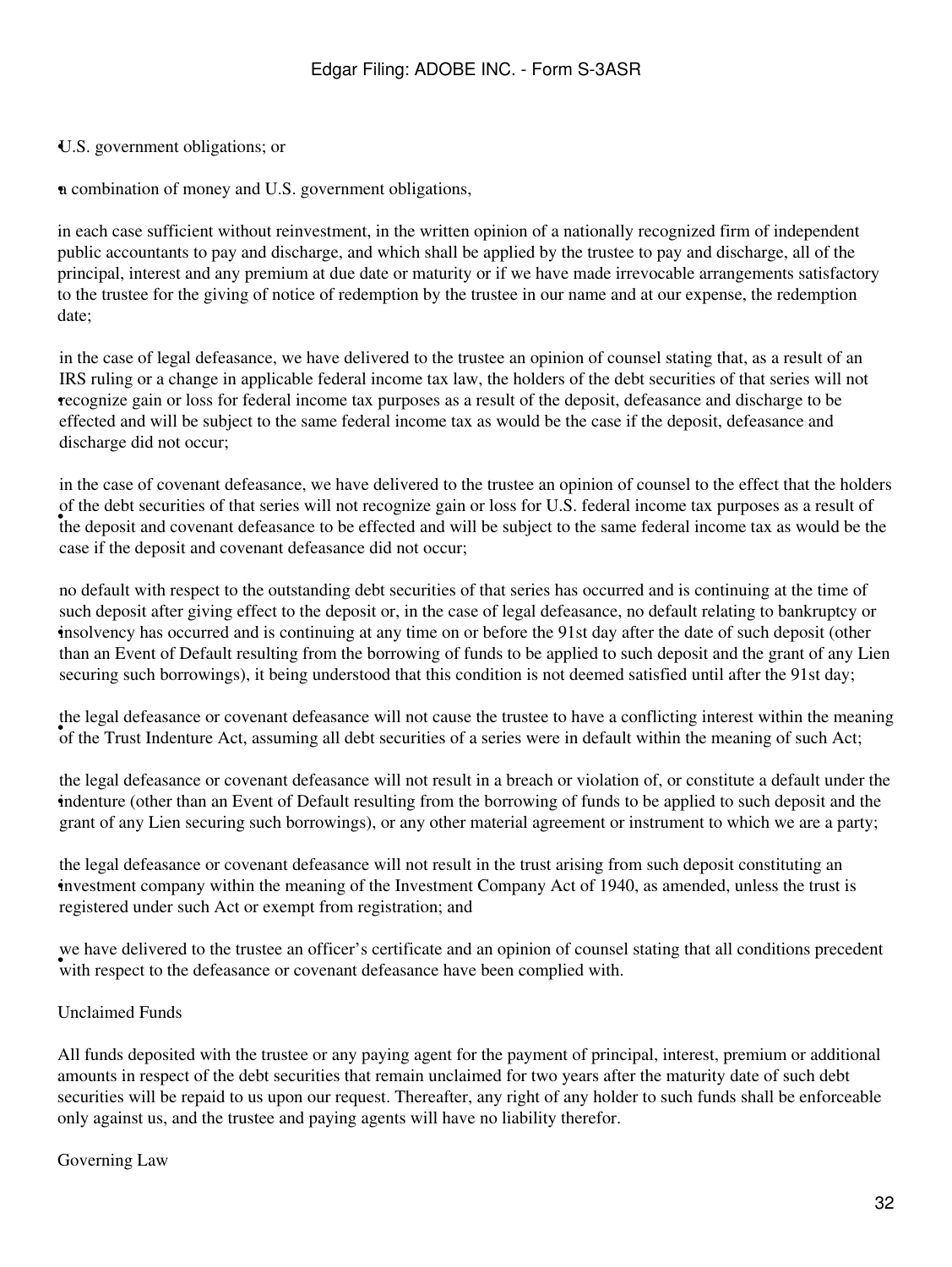The indenture and the debt securities for all purposes shall be governed by and construed in accordance with the laws of the State of New York.

Concerning Our Relationship with the Trustee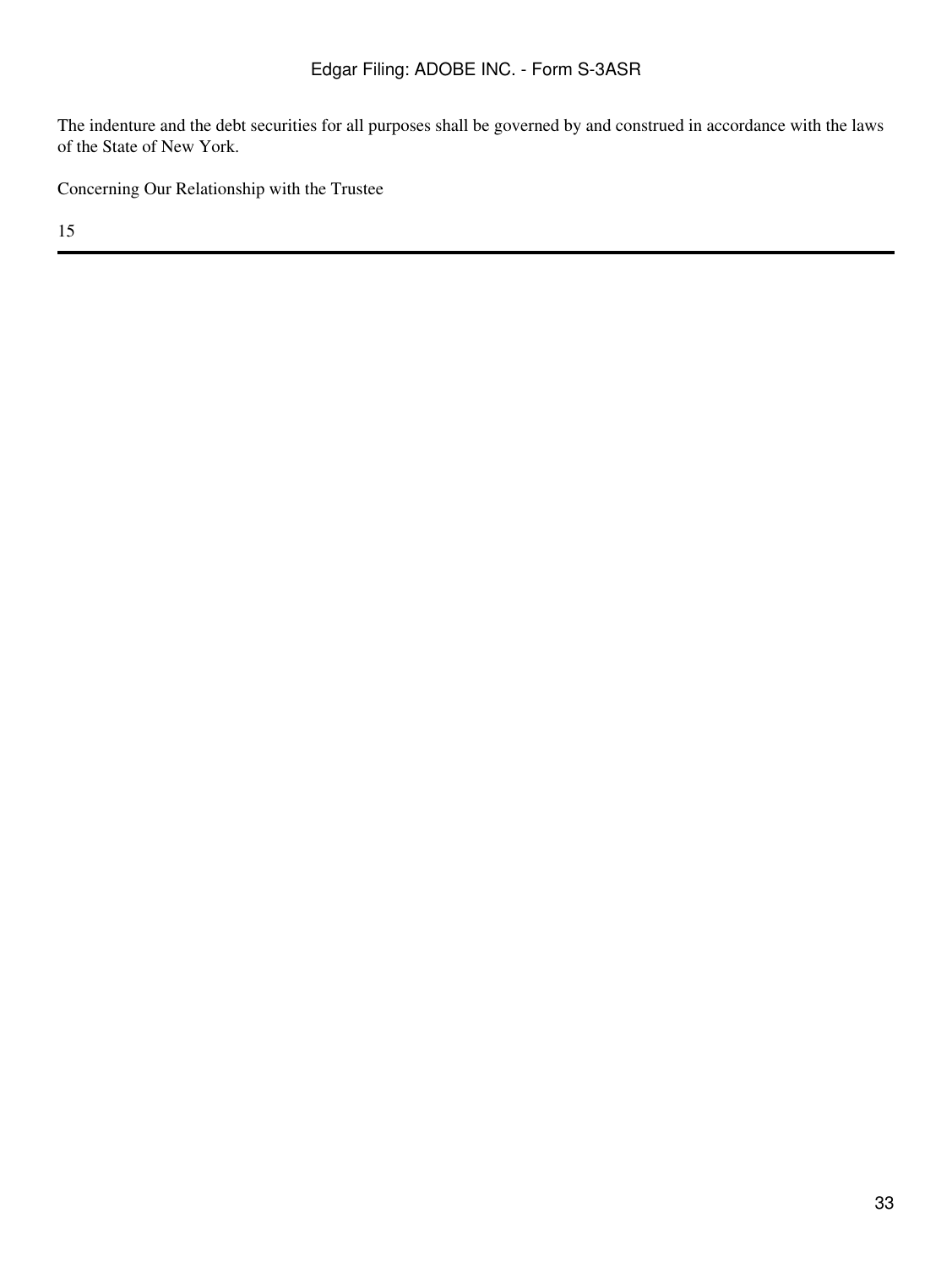We maintain ordinary banking relationships and credit facilities with affiliates of the trustee.

#### <span id="page-33-0"></span>DESCRIPTION OF WARRANTS

We may issue warrants to purchase our debt or equity securities or securities of third parties or other rights, including rights to receive payment in cash or securities based on the value, rate or price of one or more specified commodities, currencies, securities or indices, or any combination of the foregoing. Warrants may be issued independently or together with any other securities and may be attached to, or separate from, such securities. Each series of warrants will be issued under a separate warrant agreement to be entered into between us and a warrant agent. The terms of any warrants to be issued and a description of the material provisions of the applicable warrant agreement will be set forth in the applicable prospectus supplement.

#### <span id="page-33-1"></span>DESCRIPTION OF PURCHASE CONTRACTS

We may issue purchase contracts for the purchase or sale of:

such securities or any combination of the above as specified in the applicable prospectus supplement; debt or equity securities issued by us or securities of third parties, a basket of such securities, an index or indices or

•currencies; or

**•commodities** 

Each purchase contract will entitle the holder thereof to purchase or sell, and obligate us to sell or purchase, on specified dates, such securities, currencies or commodities at a specified purchase price, which may be based on a formula, all as set forth in the applicable prospectus supplement. We may, however, satisfy our obligations, if any, with respect to any purchase contract by delivering the cash value of such purchase contract or the cash value of the property otherwise deliverable or, in the case of purchase contracts on underlying currencies, by delivering the underlying currencies, as set forth in the applicable prospectus supplement. The applicable prospectus supplement will also specify the methods by which the holders may purchase or sell such securities, currencies or commodities and any acceleration, cancellation or termination provisions or other provisions relating to the settlement of a purchase contract.

The purchase contracts may require us to make periodic payments to the holders thereof or vice versa, which payments may be deferred to the extent set forth in the applicable prospectus supplement, and those payments may be unsecured or prefunded on some basis. The purchase contracts may require the holders thereof to secure their obligations in a specified manner to be described in the applicable prospectus supplement. Alternatively, purchase contracts may require holders to satisfy their obligations thereunder when the purchase contracts are issued. Our obligation to settle such pre-paid purchase contracts on the relevant settlement date may constitute indebtedness. Accordingly, pre-paid purchase contracts will be issued under the indenture.

## <span id="page-33-2"></span>DESCRIPTION OF UNITS

As specified in the applicable prospectus supplement, we may issue units consisting of one or more warrants, debt securities, shares of preferred stock, shares of common stock, purchase contracts or any combination of such securities.

#### <span id="page-33-3"></span>FORMS OF SECURITIES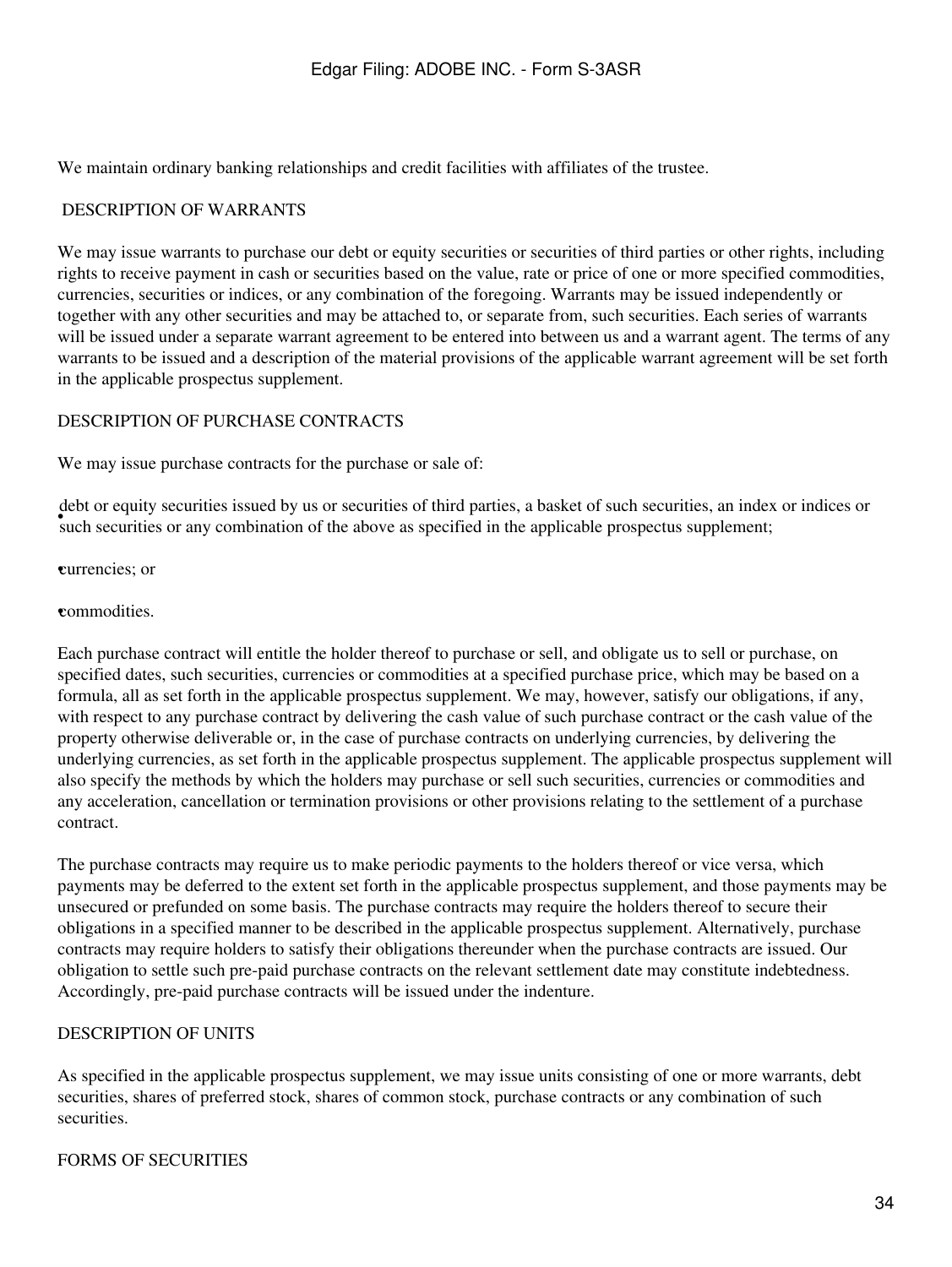Each debt security, warrant and unit will be represented either by a certificate issued in definitive form to a particular investor or by one or more global securities representing the entire issuance of securities. Certificated securities in definitive form and global securities will be issued in registered form. Definitive securities name you or your nominee as the owner of the security, and in order to transfer or exchange these securities or to receive payments other than interest or other interim payments, you or your nominee must physically deliver the securities to the trustee, registrar, paying agent or other agent, as applicable. Global securities name a depositary or its nominee as the owner of the debt securities, warrants or units represented by these global securities. The depositary maintains a computerized system that will reflect each investor's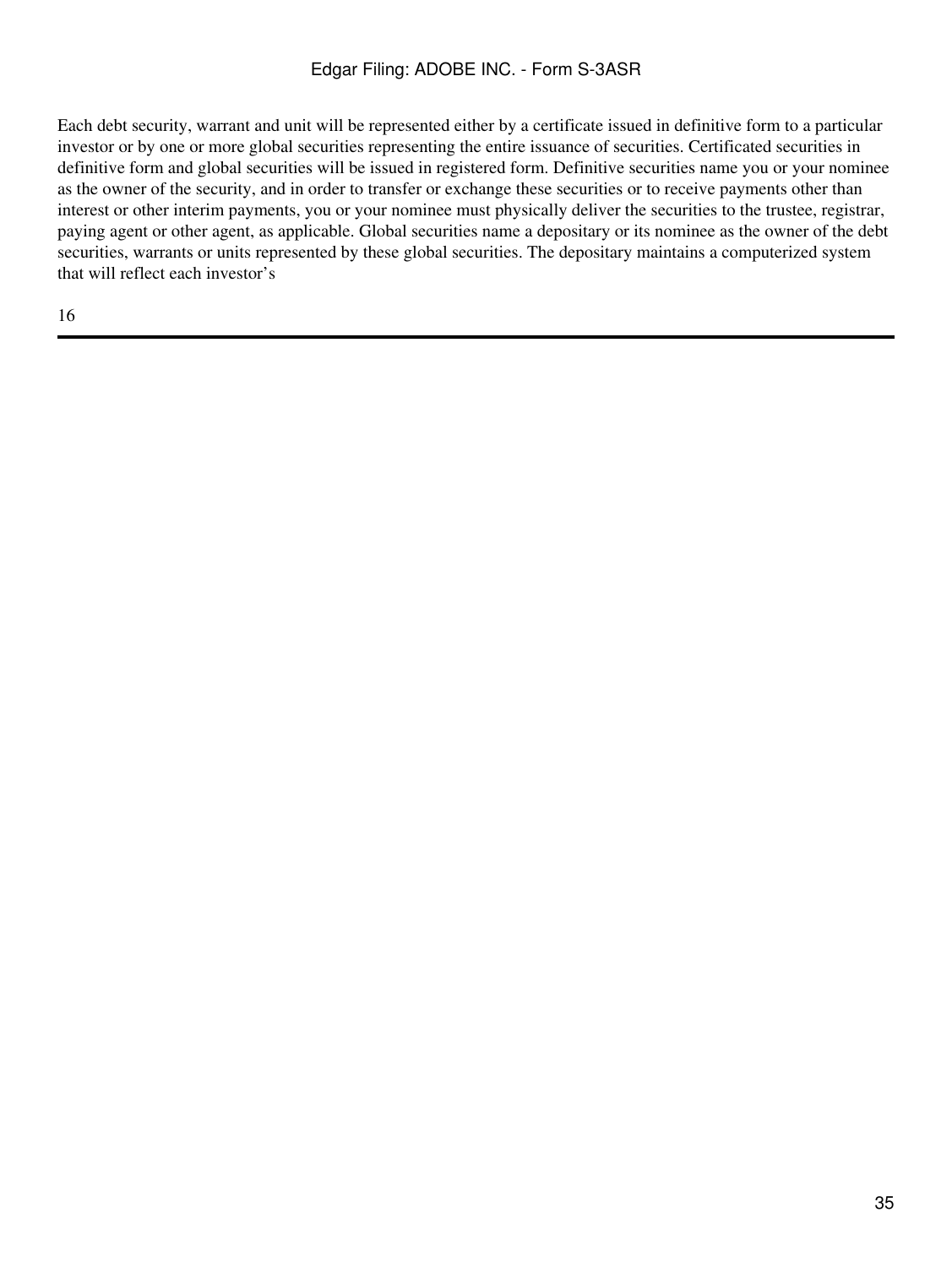beneficial ownership of the securities through an account maintained by the investor with its broker/dealer, bank, trust company or other representative, as we explain more fully below.

### Global Securities

Registered Global Securities. We may issue the registered debt securities, warrants and units in the form of one or more fully registered global securities that will be deposited with a depositary or its nominee identified in the applicable prospectus supplement and registered in the name of that depositary or nominee. In those cases, one or more registered global securities will be issued in a denomination or aggregate denominations equal to the portion of the aggregate principal or face amount of the securities to be represented by registered global securities. Unless and until it is exchanged in whole for securities in definitive registered form, a registered global security may not be transferred except as a whole by and among the depositary for the registered global security, the nominees of the depositary or any successors of the depositary or those nominees.

If not described below, any specific terms of the depositary arrangement with respect to any securities to be represented by a registered global security will be described in the prospectus supplement relating to those securities. We anticipate that the following provisions will apply to all depositary arrangements.

Ownership of beneficial interests in a registered global security will be limited to persons, called "participants," that have accounts with the depositary or persons that may hold interests through participants. Upon the issuance of a registered global security, the depositary will credit, on its book-entry registration and transfer system, the participants' accounts with the respective principal or face amounts of the securities beneficially owned by the participants. Any dealers, underwriters or agents participating in the distribution of the securities will designate the accounts to be credited. Ownership of beneficial interests in a registered global security will be shown on, and the transfer of ownership interests will be effected only through, records maintained by the depositary, with respect to interests of participants, and on the records of participants, with respect to interests of persons holding through participants. The laws of some states may require that some purchasers of securities take physical delivery of these securities in definitive form. These laws may impair your ability to own, transfer or pledge beneficial interests in registered global securities.

So long as the depositary, or its nominee, is the registered owner of a registered global security, that depositary or its nominee, as the case may be, will be considered the sole owner or holder of the securities represented by the registered global security for all purposes under the applicable indenture, warrant agreement or unit agreement. Except as described below, owners of beneficial interests in a registered global security will not be entitled to have the securities represented by the registered global security registered in their names, will not receive or be entitled to receive physical delivery of the securities in definitive form and will not be considered the owners or holders of the securities under the applicable indenture, warrant agreement or unit agreement. Accordingly, each person owning a beneficial interest in a registered global security must rely on the procedures of the depositary for that registered global security and, if that person is not a participant, on the procedures of the participant through which the person owns its interest, to exercise any rights of a holder under the applicable indenture, warrant agreement or unit agreement. We understand that under existing industry practices, if we request any action of holders or if an owner of a beneficial interest in a registered global security desires to give or take any action that a holder is entitled to give or take under the applicable indenture, warrant agreement or unit agreement, the depositary for the registered global security would authorize the participants holding the relevant beneficial interests to give or take that action, and the participants would authorize beneficial owners owning through them to give or take that action or would otherwise act upon the instructions of beneficial owners holding through them.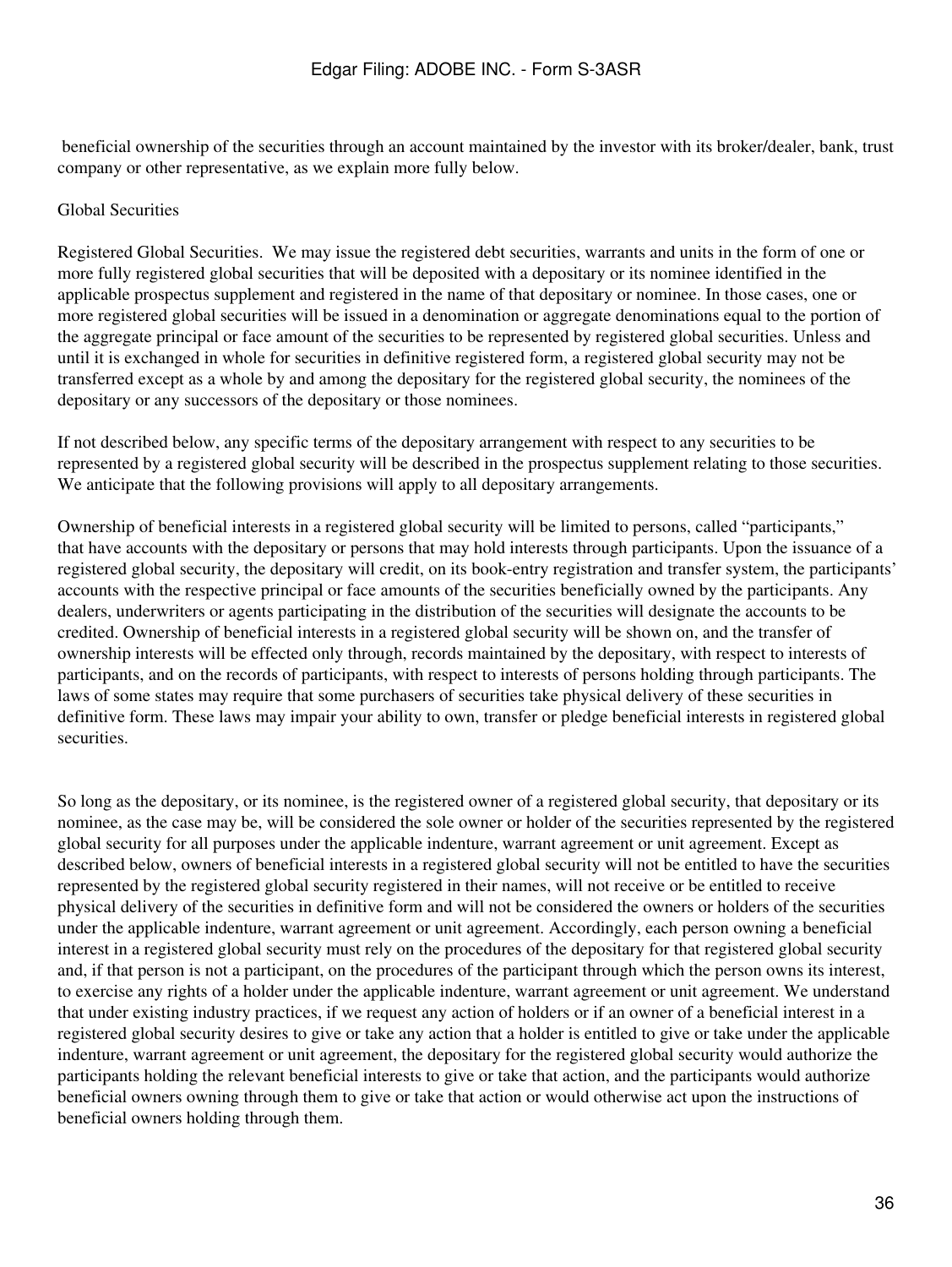Principal, premium, if any, and interest payments on debt securities, and any payments to holders with respect to warrants or units, represented by a registered global security registered in the name of a depositary or its nominee will be made to the depositary or its nominee, as the case may be, as the registered owner of the registered global security. None of Adobe, the trustee, any warrant agent, unit agent or any other agent of Adobe, agent of the trustee or agent of such warrant agent or unit agent will have any responsibility or liability for any aspect of the records relating to payments made on account of beneficial ownership interests in the registered global security or for maintaining, supervising or reviewing any records relating to those beneficial ownership interests.

We expect that the depositary for any of the securities represented by a registered global security, upon receipt of any payment of principal, premium, interest or other distribution of underlying securities or other property to holders on that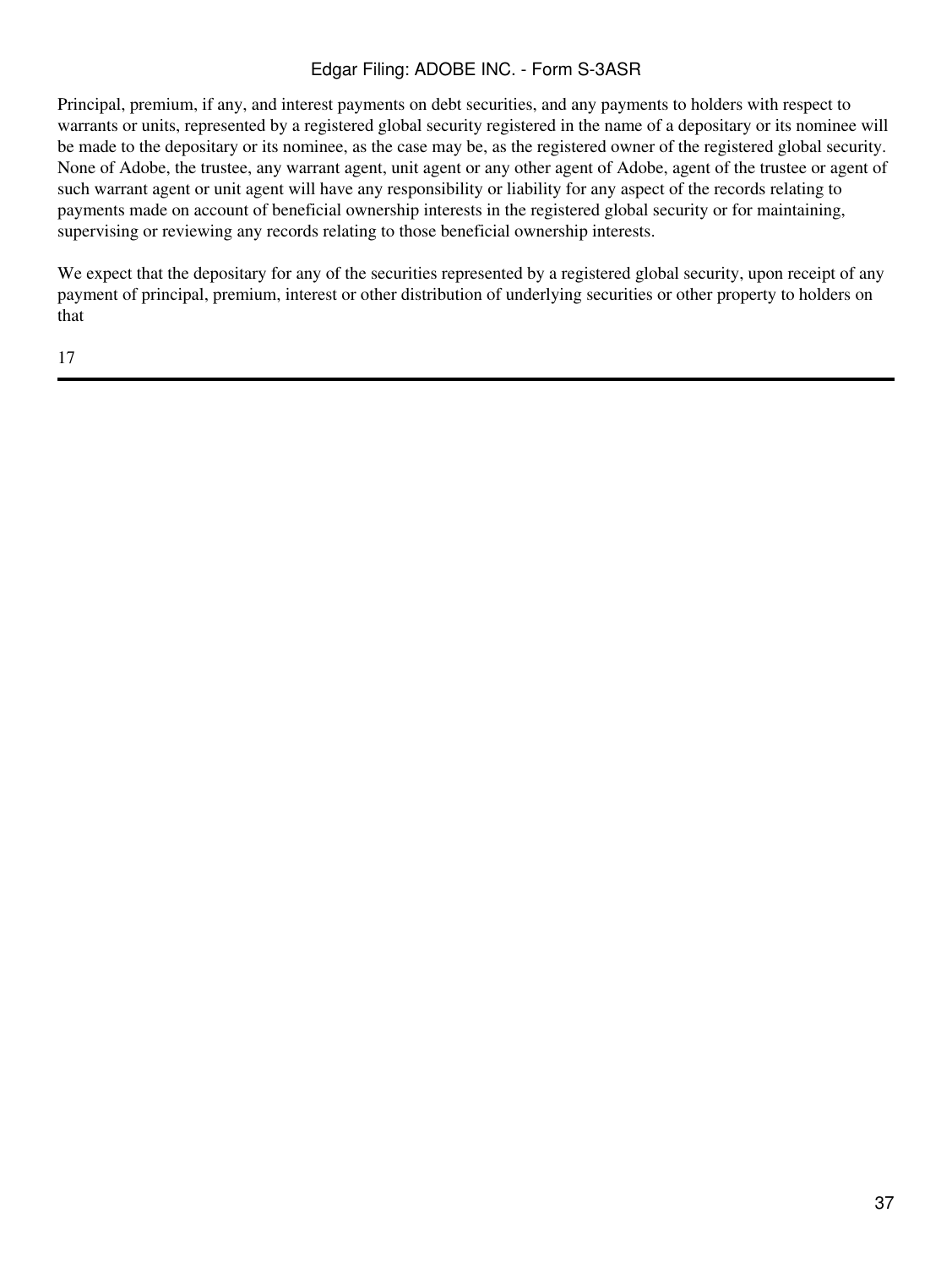registered global security, will immediately credit participants' accounts in amounts proportionate to their respective beneficial interests in that registered global security as shown on the records of the depositary. We also expect that payments by participants to owners of beneficial interests in a registered global security held through participants will be governed by

standing customer instructions and customary practices, as is now the case with the securities held for the accounts of customers in bearer form or registered in "street name," and will be the responsibility of those participants.

If the depositary for any of these securities represented by a registered global security is at any time unwilling or unable to continue as depositary or ceases to be a clearing agency registered under the Exchange Act, and a successor depositary registered as a clearing agency under the Exchange Act is not appointed by us within 90 days, we will issue securities in definitive form in exchange for the registered global security that had been held by the depositary. Any securities issued in definitive form in exchange for a registered global security will be registered in the name or names that the depositary gives to the relevant trustee, warrant agent, unit agent or other relevant agent of ours or theirs. It is expected that the depositary's instructions will be based upon directions received by the depositary from participants with respect to ownership of beneficial interests in the registered global security that had been held by the depositary. In addition, we may at any time determine that the securities of any series shall no longer be represented by a registered global security and will issue securities in definitive form in exchange for such registered global security pursuant to the procedure described above.

## <span id="page-37-0"></span>PLAN OF DISTRIBUTION

We or selling security holders may sell the securities being offered hereby in the following manner or any manner specified in a prospectus supplement:

•directly to purchasers;

•through agents;

•through underwriters; and

•through brokers or dealers.

If any securities are sold pursuant to this prospectus by any persons other than us, we will, in a prospectus supplement, name the selling security holders, indicate the nature of any relationship such holders have had to us or any of our affiliates during the three years preceding such offering, state the amount of securities of the class owned by such security holder prior to the offering and the amount to be offered for the security holder's account, and state the amount and (if one percent or more) the percentage of the class to be owned by such security holder after completion of the offering.

We or any selling security holder may directly solicit offers to purchase securities, or agents may be designated to solicit such offers. We will, in the prospectus supplement relating to such offering, name any agent that could be viewed as an underwriter under the Securities Act and describe any commissions that we or any selling security holder must pay. Any such agent will be acting on a best efforts basis for the period of its appointment or, if indicated in the applicable prospectus supplement, on a firm commitment basis. Agents, brokers, dealers and underwriters may be customers of, engage in transactions with, or perform services for us in the ordinary course of business.

If any underwriters or agents are utilized in the sale of the securities in respect of which this prospectus is delivered, we and, if applicable, any selling security holder will enter into an underwriting agreement or other agreement with them at the time of sale to them, and we will set forth in the prospectus supplement relating to such offering the names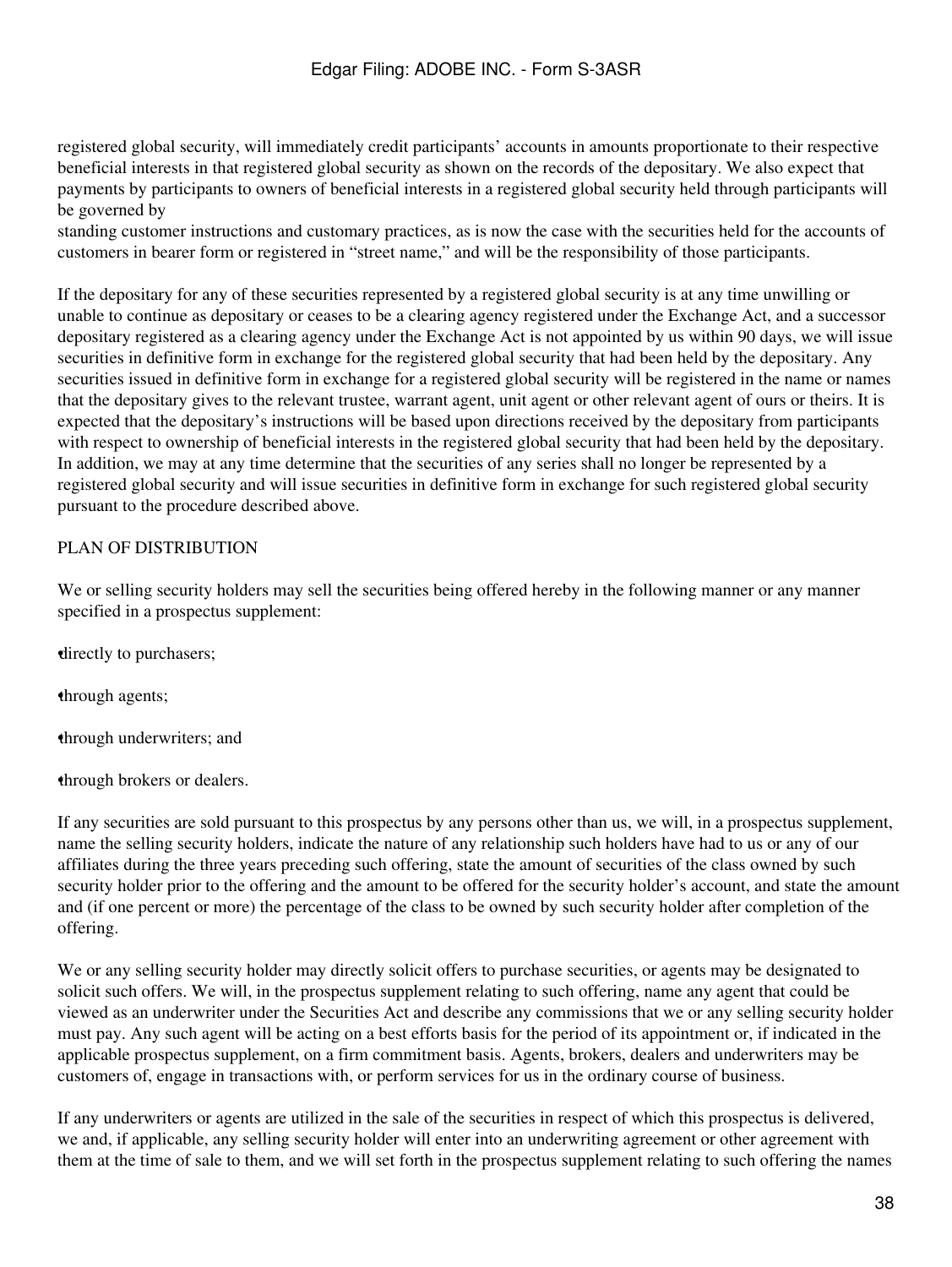of the underwriters or agents and the terms of the related agreement with them.

If a broker or dealer is utilized in the sale of the securities in respect of which the prospectus is delivered, we and, if applicable, any selling security holder will sell such securities to the broker or dealer, as principal. The broker or dealer may then resell such securities to the public at varying prices to be determined by such broker or dealer at the time of resale.

Remarketing firms, agents, underwriters, brokers and dealers may be entitled under agreements which they may enter into with us to indemnification by us and by any selling security holder against certain civil liabilities, including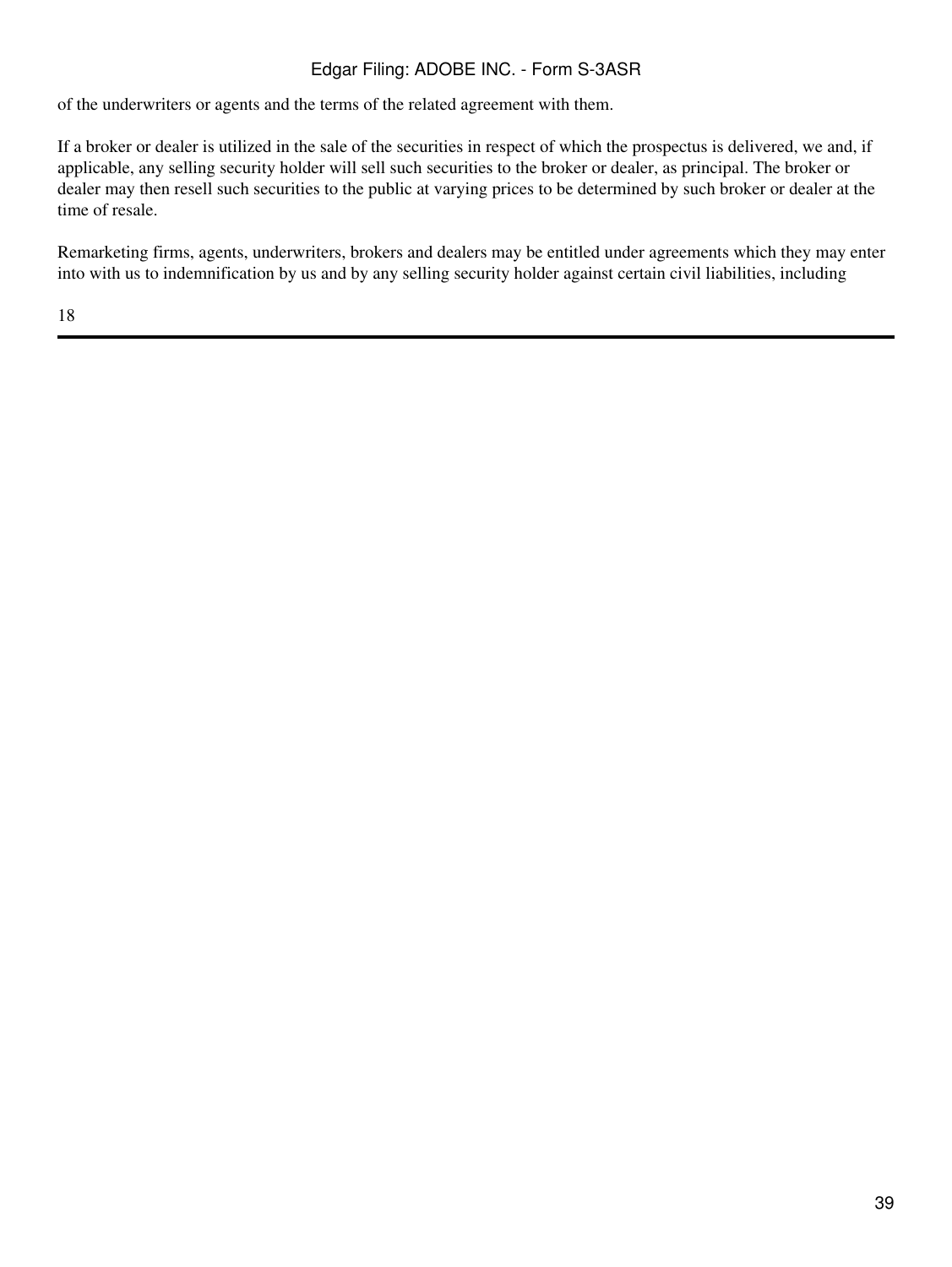liabilities under the Securities Act, and may be customers of, engage in transactions with or perform services for us in the ordinary course of business.

In order to facilitate the offering of the securities, any underwriters may engage in transactions that stabilize, maintain or otherwise affect the price of the securities or any other securities the prices of which may be used to determine payments on such securities. Specifically, any underwriters may overallot in connection with the offering, creating a short

position for their own accounts. In addition, to cover overallotments or to stabilize the price of the securities or of any such other securities, the underwriters may bid for, and purchase, the securities or any such other securities in the open market. Finally, in any offering of the securities through a syndicate of underwriters, the underwriting syndicate may reclaim selling concessions allowed to an underwriter or a dealer for distributing the securities in the offering if the syndicate repurchases previously distributed securities in transactions to cover syndicate short positions, in stabilization transactions or otherwise. Any of these activities may stabilize or maintain the market price of the securities above independent market levels. Any such underwriters are not required to engage in these activities and may end any of these activities at any time.

Any underwriter, agent, broker or dealer utilized in the initial offering of securities will not confirm sales to accounts over which it exercises discretionary authority without the prior specific written approval of its customer.

# <span id="page-39-0"></span>VALIDITY OF SECURITIES

The validity of the securities in respect of which this prospectus is being delivered will be passed on for us by Perkins Coie LLP.

## <span id="page-39-1"></span>EXPERTS

The consolidated financial statements of Adobe Inc. and subsidiaries as of November 30, 2018 and December 1, 2017, and for each of the years in the three-year period ended November 30, 2018, and management's assessment of the effectiveness of internal control over financial reporting as of November 30, 2018, have been incorporated by reference herein in reliance upon the report of KPMG LLP, independent registered public accounting firm, incorporated by reference herein, and upon the authority of said firm as experts in accounting and auditing.

The audit report on the effectiveness of internal control over financial reporting as of November 30, 2018, contains an explanatory paragraph that states Adobe acquired Magento on June 18, 2018 and Marketo on October 31, 2018, as discussed in Note 2 to the consolidated financial statements. As discussed in Management's Annual Report on Internal Control Over Financial Reporting appearing under Item 9A of the Company's Annual Report on Form 10-K for the fiscal year ended November 30, 2018, management excluded from its assessment of the effectiveness of Adobe's internal control over financial reporting as of November 30, 2018, Magento and Marketo's internal control over financial reporting associated with consolidated total assets of approximately 1.1%, and consolidated total revenues of approximately 1.0%, included in the Company's consolidated financial statements as of and for the year ended November 30, 2018. KPMG's audit of internal control over financial reporting of Adobe as of November 30, 2018, also excluded an evaluation of the internal control over financial reporting of Magento and Marketo.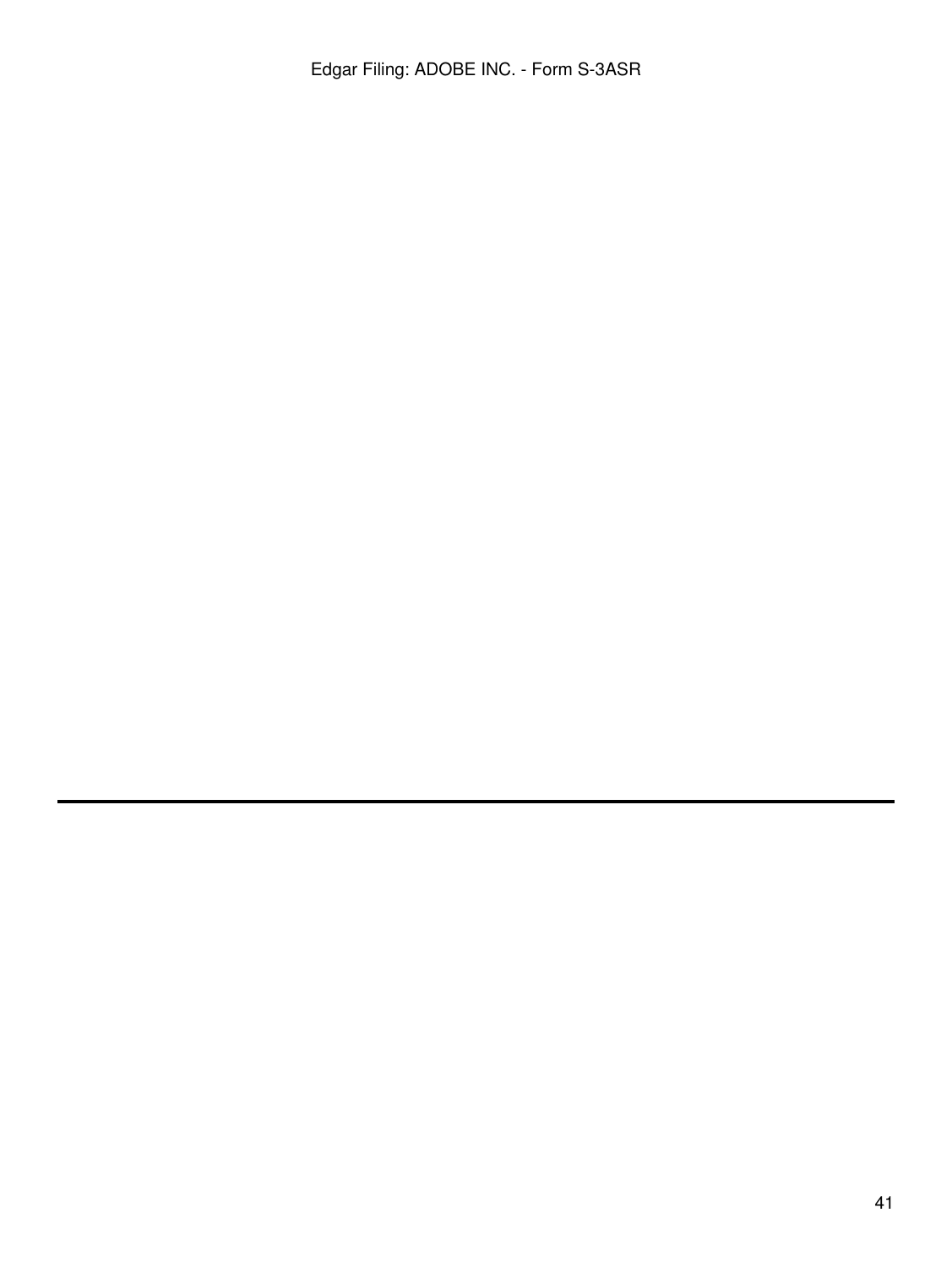# PART II INFORMATION NOT REQUIRED IN PROSPECTUS

Item 14. Other Expenses of Issuance and Distribution

The following table sets forth the estimated costs and expenses payable by us in connection with the sale of the securities being registered hereby.

|                                                     | Amount to be Paid |
|-----------------------------------------------------|-------------------|
| Securities and Exchange Commission Registration fee | $\mathbb{S}^*$    |
| Printing expenses                                   | $**$              |
| Legal fees and expenses (including Blue Sky fees)   | $**$              |
| Trustee and transfer agent fees and expenses        | $**$              |
| Rating Agency fees                                  | $**$              |
| Accounting fees and expenses                        | $**$              |
| Nasdaq listing fees                                 | $**$              |
| Miscellaneous                                       | $**$              |
| TOTAL                                               | $$***$            |
|                                                     |                   |

\* Omitted because the registration fee is being deferred pursuant to Rule 456(b) under the Securities Act of 1933, as amended (the "Securities Act").

\*\* These fees and expenses depend on the securities offered and the number of issuances, and accordingly cannot be estimated at this time. The applicable prospectus supplement will set forth the estimated aggregate amount of expenses payable by us in respect of any offering of securities.

## Item 15. Indemnification of Directors and Officers

As permitted by Section 102(b)(7) of the Delaware General Corporation Law, our Restated Certificate of Incorporation includes a provision that eliminates the personal liability of each of our directors for monetary damages for breach of such director's fiduciary duty as a director, except for liability: (a) for any breach of the director's duty of loyalty to us or our stockholders; (b) for acts or omissions not in good faith or which involve intentional misconduct or a knowing violation of the law; (c) under Section 174 of the Delaware General Corporation Law; or (d) for any transaction from which the director derived an improper personal benefit. The directors' liability will be further limited to the extent permitted by any future amendments to the Delaware General Corporation Law authorizing the further limitation or elimination of the liability of directors.

In addition, as permitted by Section 145 of the Delaware General Corporation Law, our Bylaws provide that:

(i) we are required to indemnify our directors and executive officers to the fullest extent permitted by Delaware law, provided however that we may modify the extent of such indemnification in individual contracts with our directors and executive officers and provided further that we shall not be required to indemnify any director or executive officer in connection with any proceeding initiated by that person unless certain requirements are met;

(ii) we are required to advance expenses, as incurred, to our directors and executive officers in connection with defending a proceeding once we have received an undertaking by or on behalf of such director or executive officer to repay these expenses if it is ultimately determined that such director or executive officer was not entitled to be indemnified by us; we are not required to advance expenses to a director or executive officer if a majority of a quorum of our board of directors or a quorum of disinterested directors votes, upon obtaining written opinion of independent legal counsel, that the facts clearly and convincingly demonstrate that such person acted in bad faith or in a manner that such person did not believe to be in our best interests;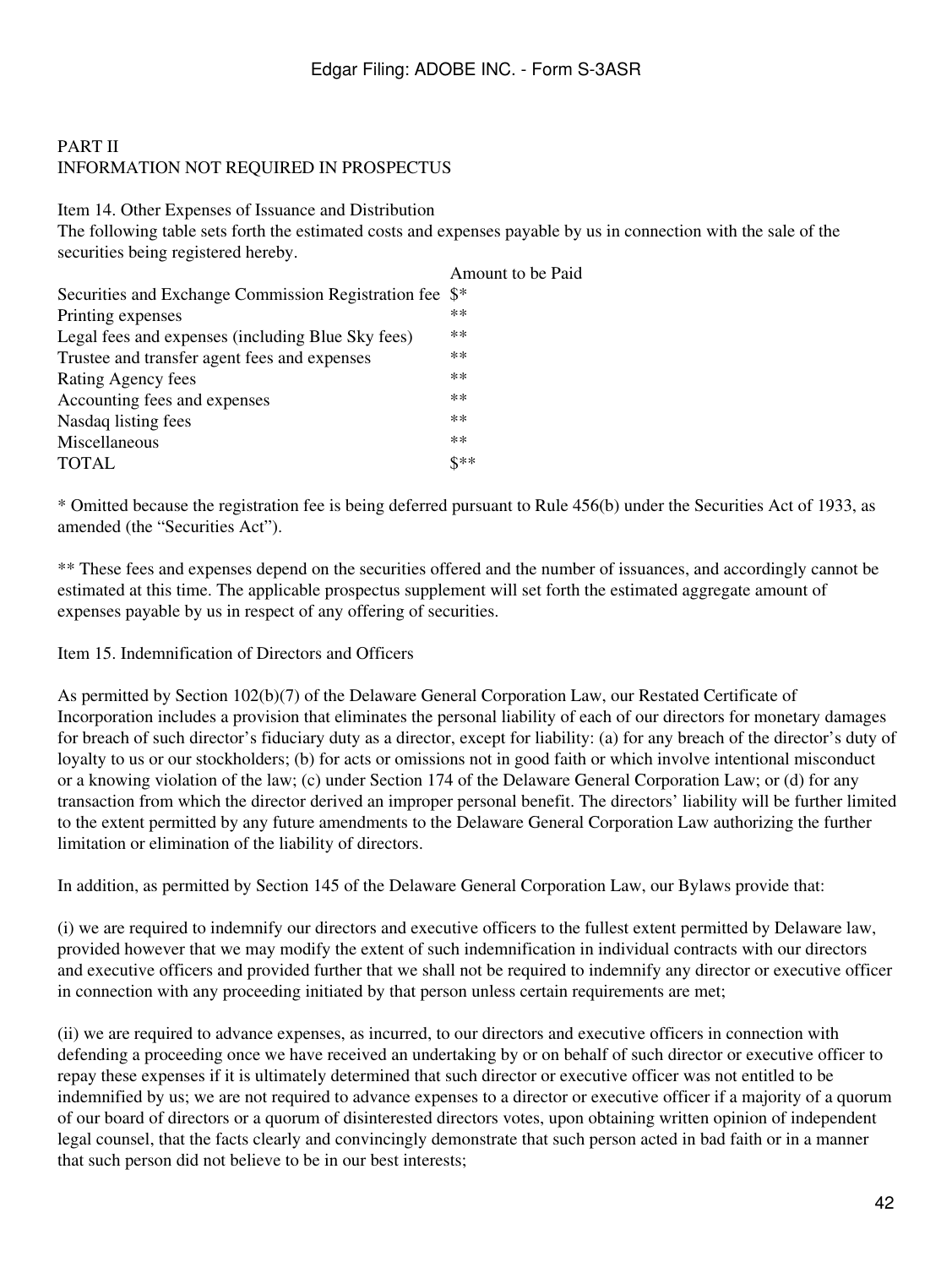(iii) we have the power to indemnify our other officers, employees and other agents as set forth in Delaware law;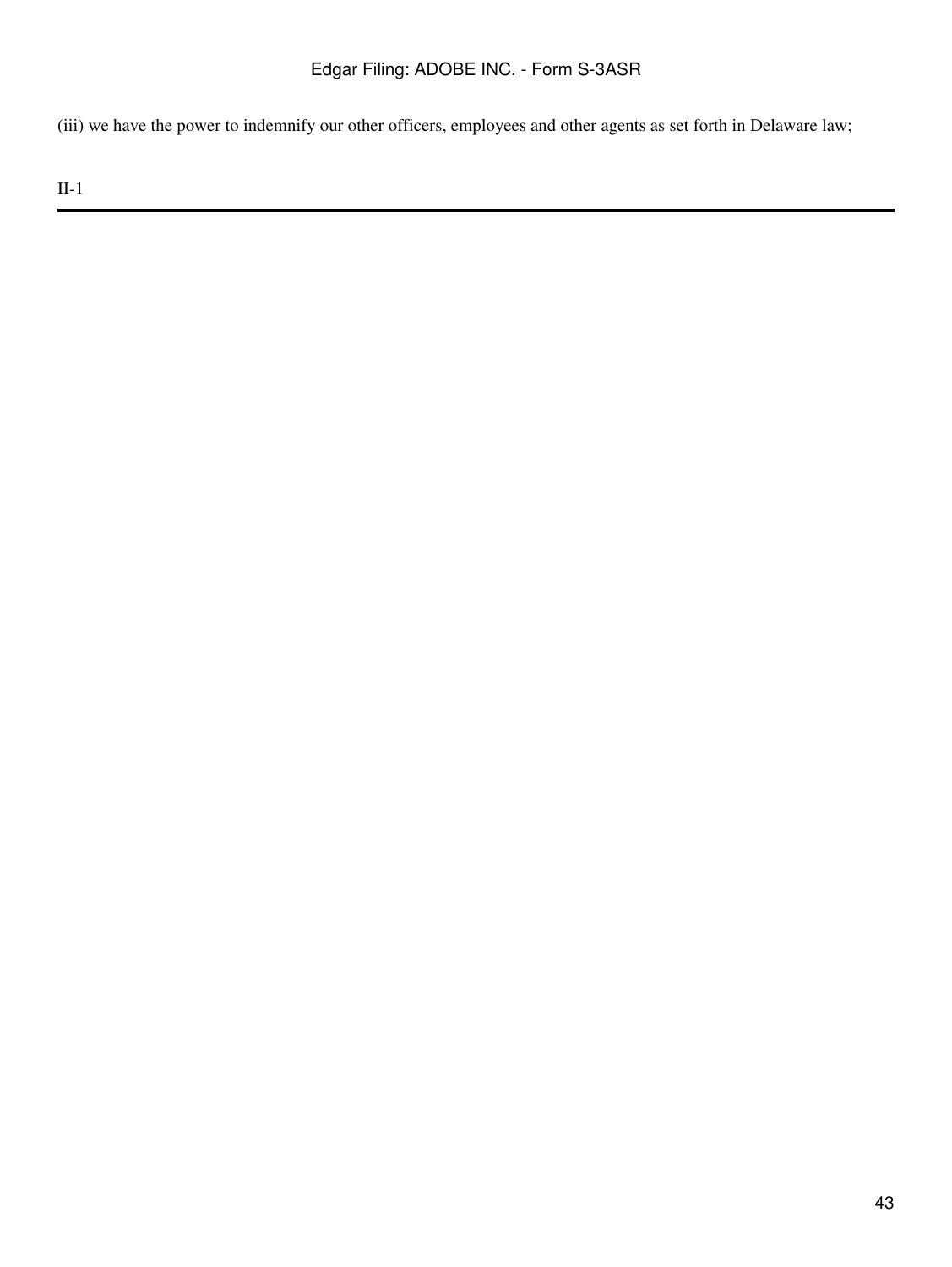(iv) the rights conferred in our Bylaws are not exclusive and we are authorized to enter into indemnification agreements with our directors, officers and employees to the fullest extent not prohibited by Delaware law;

(v) we may maintain director and officer liability insurance upon approval by the board of directors; and

(vi) we may not retroactively amend the Bylaw indemnification provisions, including in any way that would adversely affect our directors and officers.

We have entered into indemnification agreements with our directors and a number of our officers containing provisions which provide for the full or partial indemnification of such director or officer, as applicable, to the fullest extent permitted by Delaware law. The agreements also permit us to assume the defense of these directors and officers, and require us to advance expenses to them as permitted in our Bylaws. In addition, unless otherwise approved by our board of directors prior to a change of control of Adobe, we are required to maintain directors' and officers' insurance under these agreements.

The indemnification provisions in our Bylaws, and any indemnification agreements entered into between us and our directors or officers, may be sufficiently broad to permit indemnification of our directors and officers for liabilities arising under the Securities Act.

Under the underwriting agreements filed or to be filed or incorporated by reference as exhibits hereto, the underwriters may agree to indemnify us, our directors, certain of our officers and persons, if any, who control us within the meaning of the Securities Act against certain liabilities, subject to certain conditions. We, our directors, certain of our officers and persons, if any, who control us may be entitled to similar indemnity under other agreements entered into with underwriters, agents and dealers involved in the distribution of the securities being registered hereby from time to time.

II-2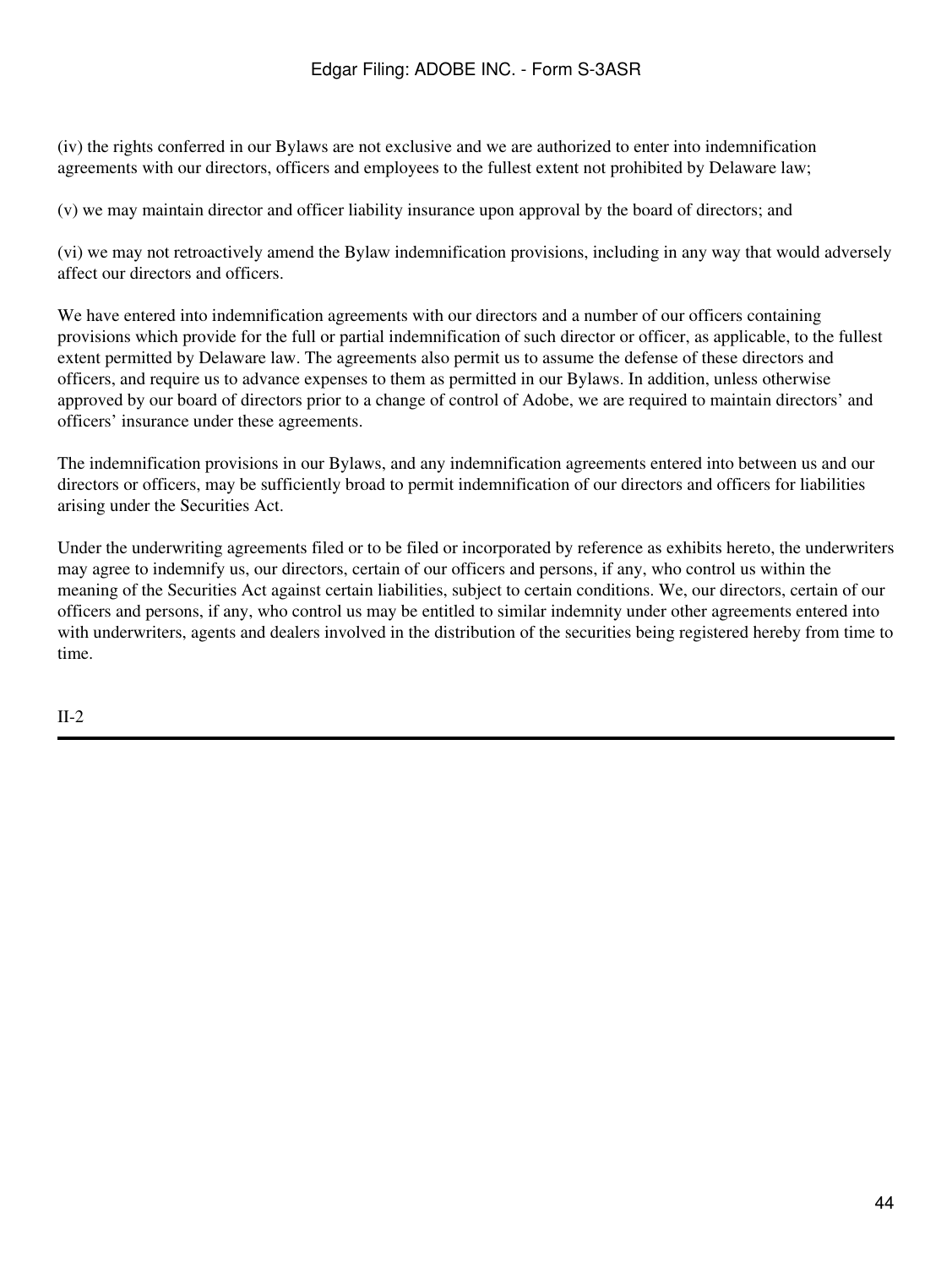# Item 16. Exhibits

(The following exhibits are filed as part of this Registration Statement:

|                   |                                                                                                                                                  | Reference | Incorporated by |            |                  |                   |
|-------------------|--------------------------------------------------------------------------------------------------------------------------------------------------|-----------|-----------------|------------|------------------|-------------------|
| Exhibit<br>Number | <b>Exhibit Description</b>                                                                                                                       | Form      | Filing<br>Date  | Number No. | Exhibit SEC File | Filed<br>Herewith |
| 1.1               | Form of Underwriting Agreement (Debt Securities)*                                                                                                |           |                 |            |                  |                   |
| 1.2               | Form of Underwriting Agreement (Preferred Stock,<br>Common Stock, Warrants, Purchase Contracts and Units)<br>$\ast$                              |           |                 |            |                  |                   |
| 4.1               | Indenture dated as of January 25, 2010 by and between<br>Adobe and Wells Fargo Bank, National Association, as<br>trustee                         | $S-3$     | 2/26/16         | 4.1        | 333-209764       |                   |
| 4.2               | Form of Global Note                                                                                                                              | $S-3$     | 1/15/10         | 4.2        | 333-164378       |                   |
| 4.3               | Form of Global Note for Adobe's 4.750% Notes due 2020,<br>together with Form of Officer's Certificate setting forth the 8-K<br>terms of the Note |           | 1/26/10         | 4.1        | 000-15175        |                   |
| 4.4               | Form of Global Note for Adobe's 3.250% Notes due 2025,<br>together with Form of Officer's Certificate setting forth the 8-K<br>terms of the Note |           | 1/26/15         | 4.1        | 000-15175        |                   |
| 4.5               | Specimen Common Stock Certificate                                                                                                                |           | 10-K 1/25/19    | 4.1        | 000-15175        |                   |
| 4.6               | Specimen Preferred Stock Certificate*                                                                                                            |           |                 |            |                  |                   |
| 4.7               | Form of Warrant Agreement for Warrants sold separately*                                                                                          |           |                 |            |                  |                   |
| 4.8               | Form of Warrant for Warrants sold separately (included in<br>Exhibit $4.7$ <sup>*</sup>                                                          |           |                 |            |                  |                   |
| 4.9               | Form of Warrant Agreement for Warrants sold attached to<br>other Securities*                                                                     |           |                 |            |                  |                   |
| 4.10              | Form of Warrant for Warrants sold attached to other<br>Securities (included in Exhibit 4.9)*                                                     |           |                 |            |                  |                   |
| 4.11              | Form of Purchase Contract Agreement relating to Purchase<br>Contracts*                                                                           |           |                 |            |                  |                   |
| 4.12              | Form of Unit Agreement*                                                                                                                          |           |                 |            |                  |                   |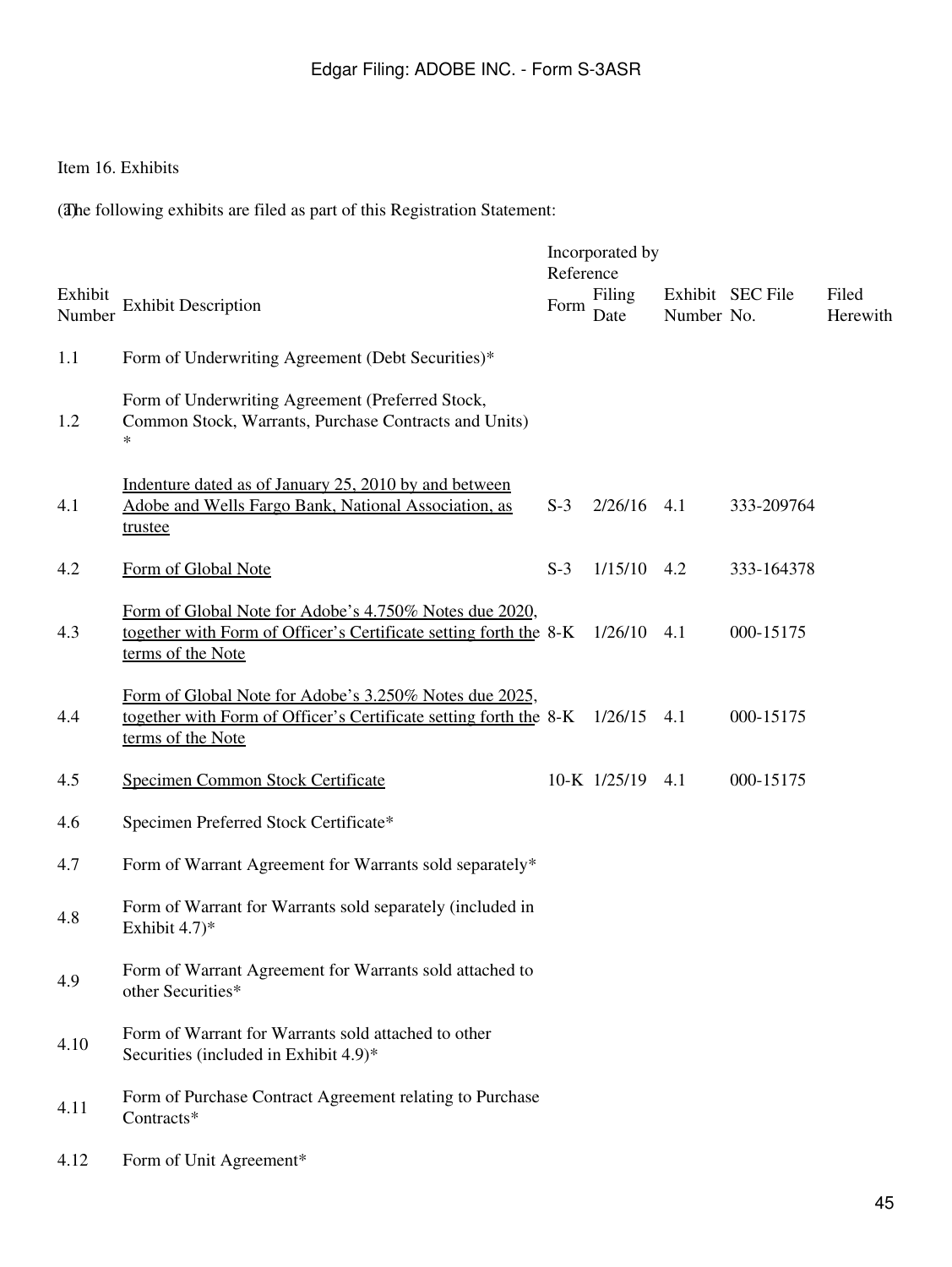# 5.1 Opinion of Perkins Coie LLP X

II-3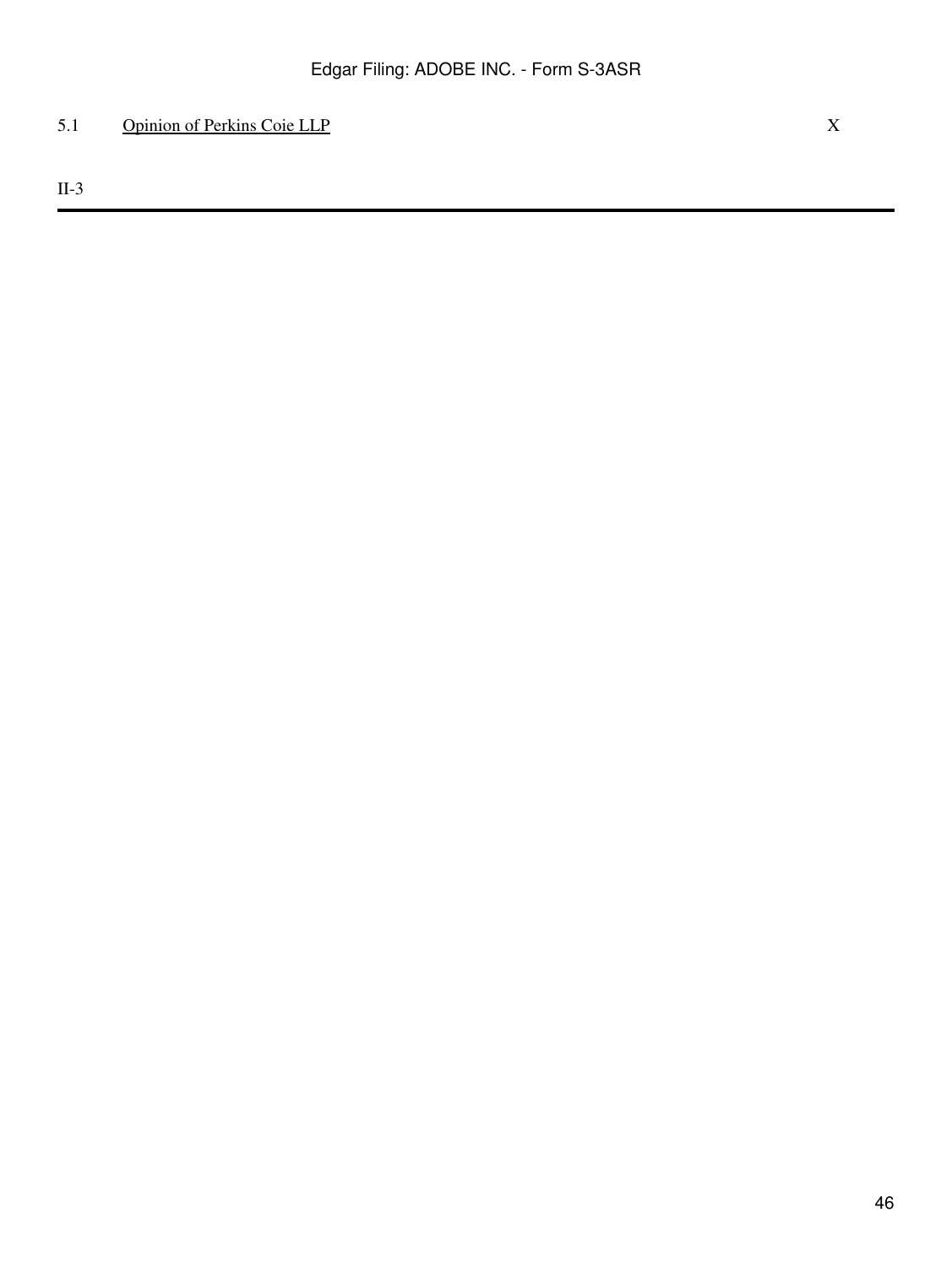|        | 23.1 Consent of KPMG LLP                                                                      | X |
|--------|-----------------------------------------------------------------------------------------------|---|
|        | 23.2 Consent of Perkins Coie LLP (included in Exhibit 5.1)                                    | X |
|        | 24.1 Power of Attorney (included on the signature page of Registration Statement on Form S-3) | X |
|        | 25.1 Statement of Eligibility on Form T-1 of Wells Fargo Bank, National Association           | X |
| $\ast$ | To be filed by Current Report on Form 8-K.                                                    |   |

## Item 17. Undertakings

(a) The undersigned registrant hereby undertakes:

(1) To file, during any period in which offers or sales are being made, a post-effective amendment to this registration statement:

(i) To include any prospectus required by Section  $10(a)(3)$  of the Securities Act of 1933;

(ii) To reflect in the prospectus any facts or events arising after the effective date of the registration statement (or the most recent post-effective amendment thereof) which, individually or in the aggregate, represent a fundamental change in the information set forth in the registration statement. Notwithstanding the foregoing, any increase or decrease in volume of securities offered (if the total dollar value of securities offered would not exceed that which was registered) and any deviation from the low or high end of the estimated maximum offering range may be reflected in the form of prospectus filed with the Securities and Exchange Commission pursuant to Rule 424(b) if, in the aggregate, the changes in volume and price represent no more than a 20 percent change in the maximum aggregate offering price set forth in the "Calculation of Registration Fee" table in the effective registration statement;

(iii) To include any material information with respect to the plan of distribution not previously disclosed in the registration statement or any material change to such information in the registration statement;

provided, however, that paragraphs  $(a)(1)(i)$ ,  $(a)(1)(ii)$  and  $(a)(1)(iii)$  above do not apply if the information required to be included in a post-effective amendment by those paragraphs is contained in reports filed with or furnished to the Securities and Exchange Commission by the registrant pursuant to Section 13 or Section 15(d) of the Securities Exchange Act of 1934 that are incorporated by reference in the registration statement, or is contained in a form of prospectus filed pursuant to Rule 424(b) that is part of the registration statement.

(2) That, for the purpose of determining any liability under the Securities Act of 1933, each such post-effective amendment shall be deemed to be a new registration statement relating to the securities offered therein, and the offering of such securities at that time shall be deemed to be the initial bona fide offering thereof.

(3) To remove from registration by means of a post-effective amendment any of the securities being registered which remain unsold at the termination of the offering.

(4) That, for the purpose of determining liability under the Securities Act of 1933 to any purchaser: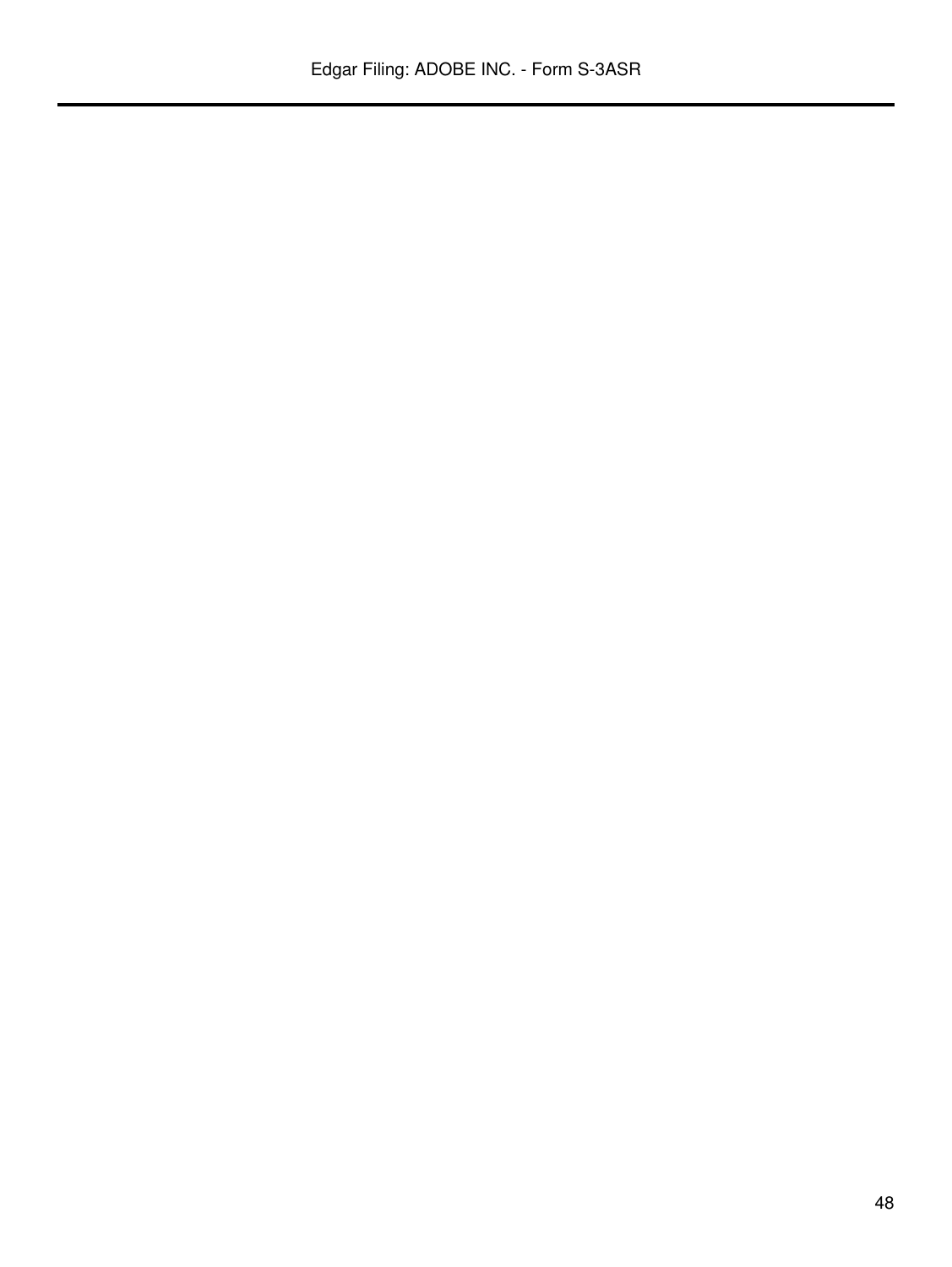(A) Each prospectus filed by the registrant pursuant to Rule 424(b)(3) shall be deemed to be part of the registration statement as of the date the filed prospectus was deemed part of and included in the registration statement; and

(B) Each prospectus required to be filed pursuant to Rule  $424(b)(2)$ , (b)(5), or (b)(7) as part of a registration statement in reliance on Rule 430B relating to an offering made pursuant to Rule  $415(a)(1)(i)$ , (vii), or (x) for the purpose of providing the information required by Section 10(a) of the Securities Act of 1933 shall be deemed to be part of and included in the registration statement as of the earlier of the date such form of prospectus is first used after effectiveness or the date of the first contract of sale of securities in the offering described in the prospectus. As provided in Rule 430B, for liability purposes of the issuer and any person that is at that date an underwriter, such date shall be deemed to be a new effective date of the registration statement relating to the securities in the registration statement to which that prospectus relates, and the offering of such securities at that time shall be deemed to be the initial bona fide offering thereof. Provided, however, that no statement made in a registration statement or prospectus that is part of the registration statement or made in a document incorporated or deemed incorporated by reference into the registration statement or prospectus that is part of the registration statement will, as to a purchaser with a time of contract of sale prior to such effective date, supersede or modify any statement that was made in the registration statement or prospectus that was part of the registration statement or made in any such document immediately prior to such effective date.

(5) That, for the purpose of determining liability of the registrant under the Securities Act of 1933 to any purchaser in the initial distribution of the securities:

The undersigned registrant undertakes that in a primary offering of securities of the undersigned registrant pursuant to this registration statement, regardless of the underwriting method used to sell the securities to the purchaser, if the securities are offered or sold to such purchaser by means of any of the following communications, the undersigned registrant will be a seller to the purchaser and will be considered to offer or sell such securities to such purchaser:

(i) Any preliminary prospectus or prospectus of the undersigned registrant relating to the offering required to be filed pursuant to Rule 424;

(ii) Any free writing prospectus relating to the offering prepared by or on behalf of the undersigned registrant or used or referred to by the undersigned registrant;

(iii) The portion of any other free writing prospectus relating to the offering containing material information about the undersigned registrant or its securities provided by or on behalf of the undersigned registrant; and

(iv) Any other communication that is an offer in the offering made by the undersigned registrant to the purchaser.

(b) The undersigned registrant hereby undertakes that, for purposes of determining any liability under the Securities Act of 1933, each filing of the registrant's annual report pursuant to Section 13(a) or Section 15(d) of the Securities Exchange Act of 1934 (and, where applicable, each filing of an employee benefit plan's annual report pursuant to Section 15(d) of the Securities Exchange Act of 1934) that is incorporated by reference in the registration statement shall be deemed to be a new registration statement relating to the securities offered therein, and the offering of such securities at that time shall be deemed to be the initial bona fide offering thereof.

(c) The undersigned registrant hereby undertakes to supplement the prospectus, after the expiration of the subscription period, to set forth the results of the subscription offer, the transactions by the underwriters during the subscription period, the amount of unsubscribed securities to be purchased by the underwriters, and the terms of any subsequent reoffering thereof. If any public offering by the underwriters is to be made on terms differing from those set forth on the cover page of the prospectus, a post-effective amendment will be filed to set forth the terms of such offering.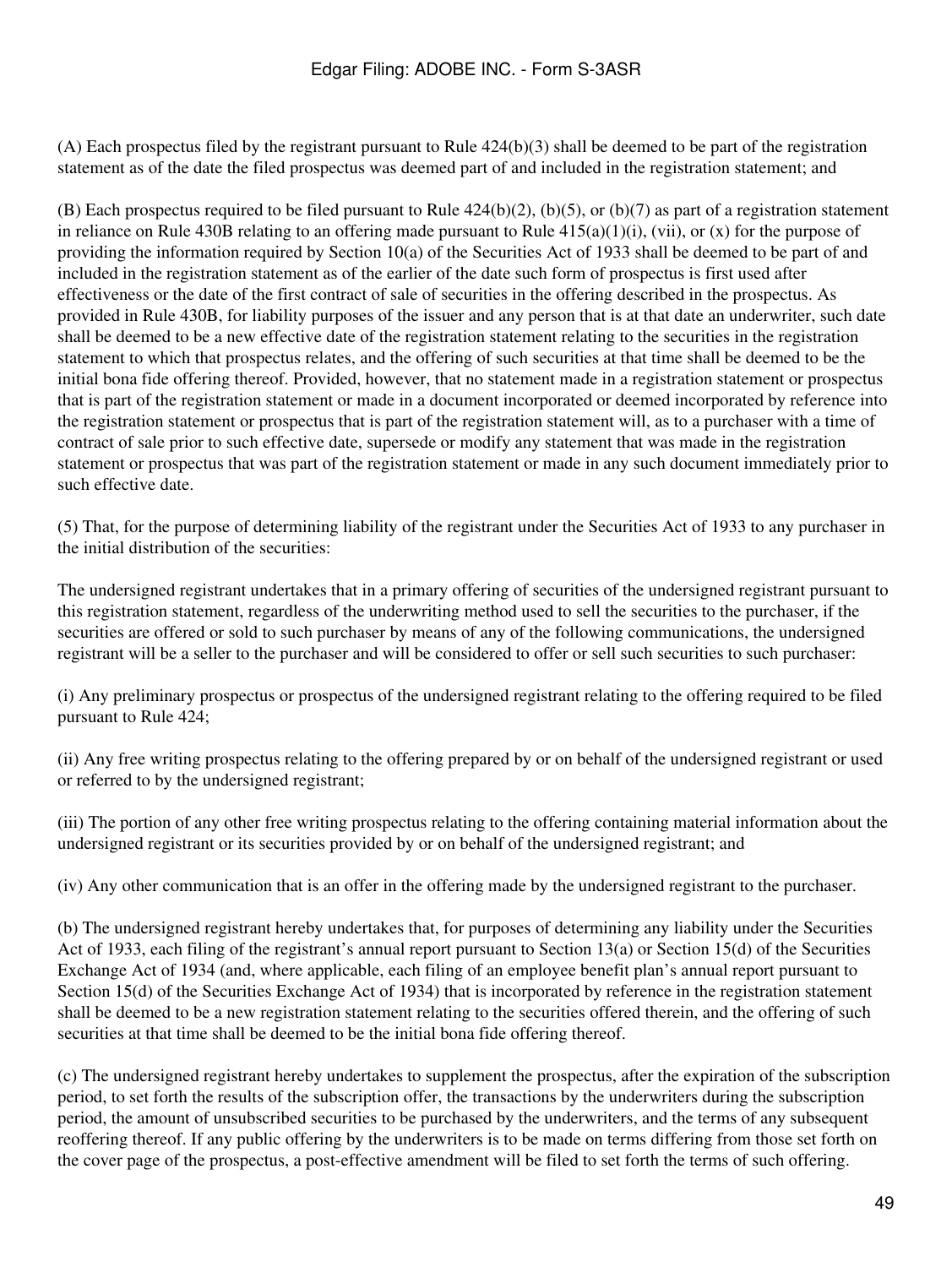(d) Insofar as indemnification for liabilities arising under the Securities Act of 1933 may be permitted to directors, officers and controlling persons of the registrant pursuant to the foregoing provisions, or otherwise, the registrant has been

II-5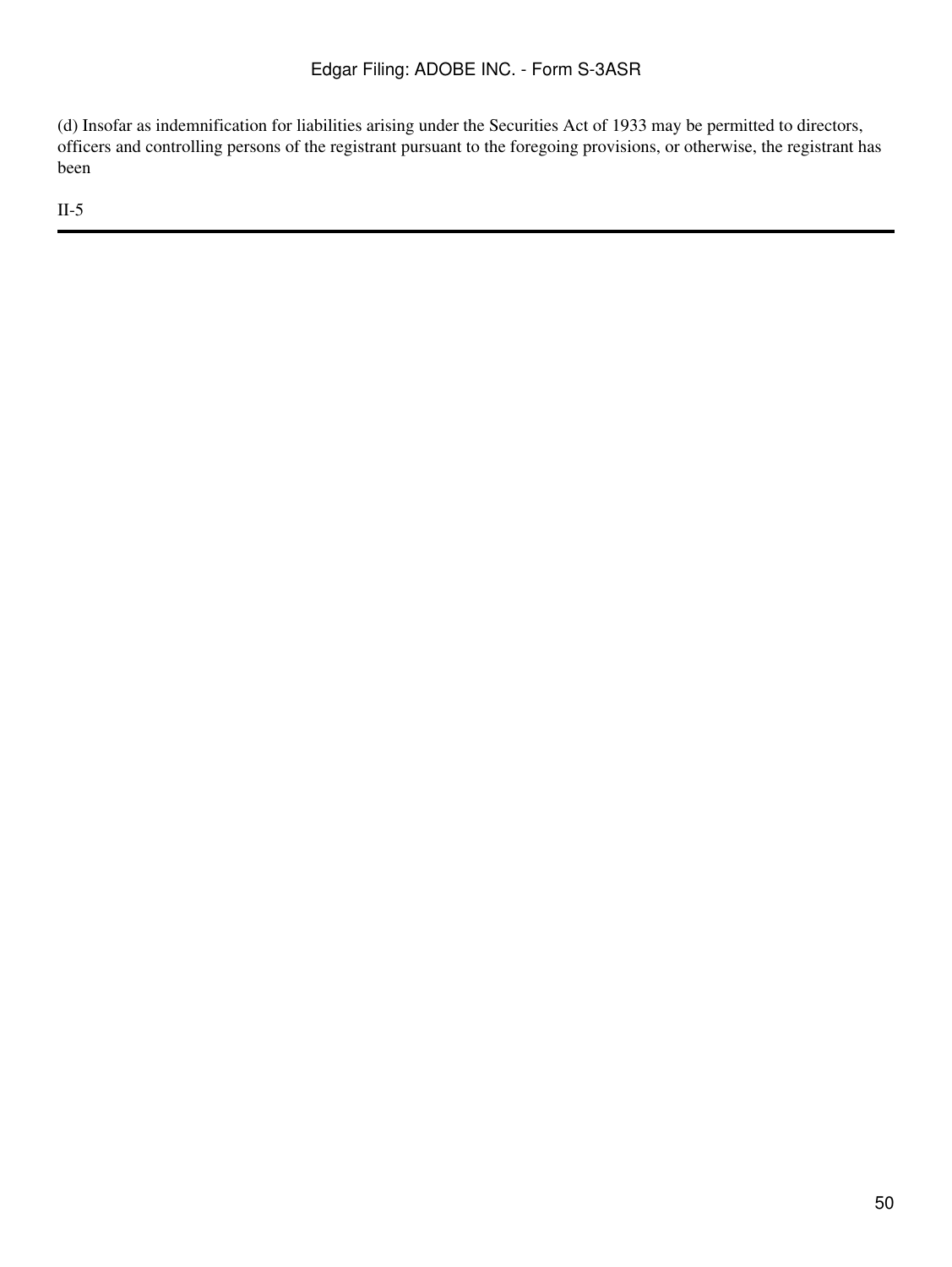advised that in the opinion of the Securities and Exchange Commission such indemnification is against public policy as expressed in the Act and is, therefore, unenforceable. In the event that a claim for indemnification against such liabilities (other than the payment by the registrant of expenses incurred or paid by a director, officer or controlling person of the registrant in the successful defense of any action, suit or proceeding) is asserted by such director, officer or controlling person in connection with the securities being registered, the registrant will, unless in the opinion of its counsel the matter has been settled by controlling precedent, submit to a court of appropriate jurisdiction the question whether such indemnification by it is against public policy as expressed in the Act and will be governed by the final adjudication of such issue.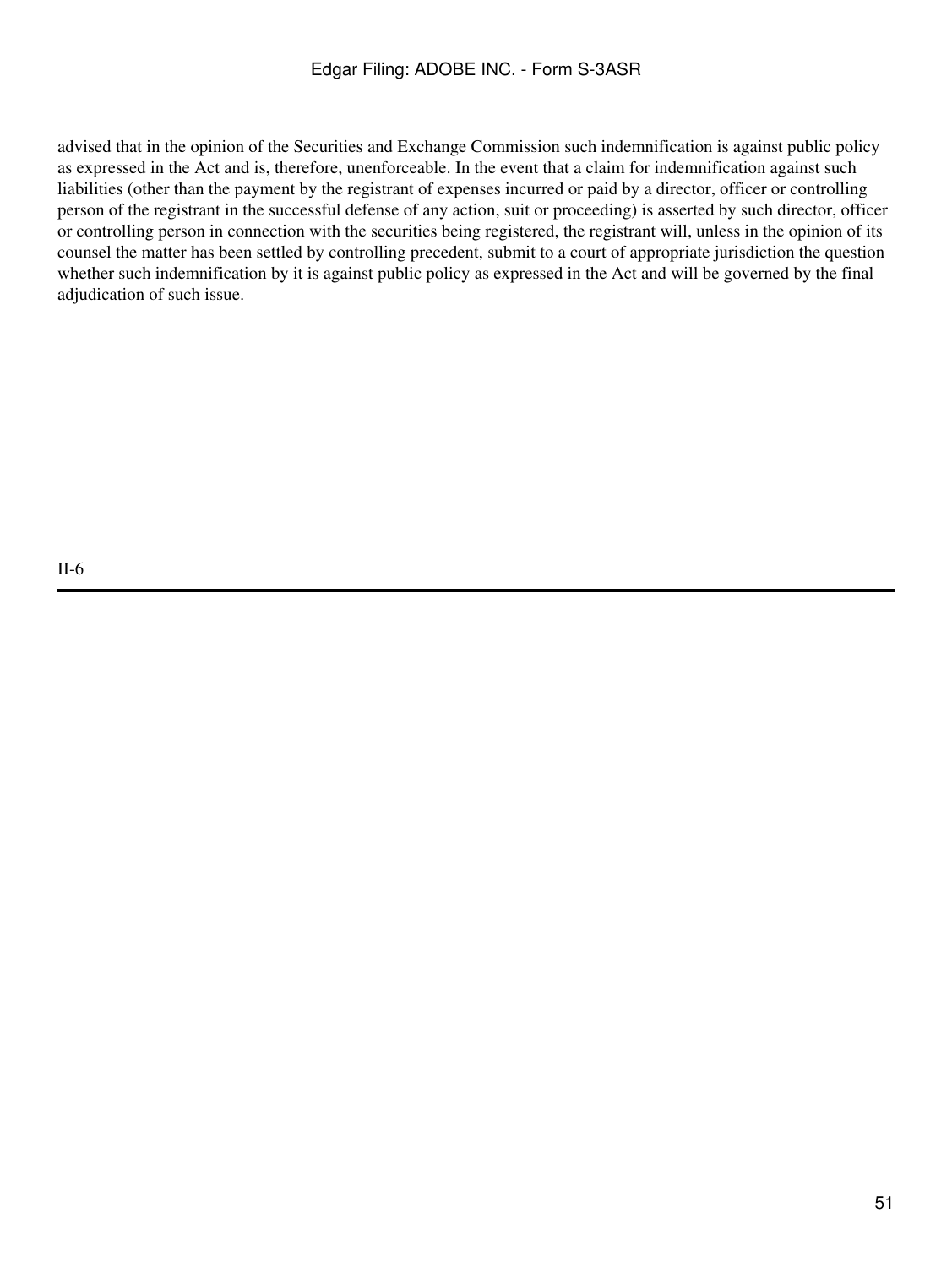#### <span id="page-51-0"></span>SIGNATURES

Pursuant to the requirements of the Securities Act of 1933, as amended, the registrant certifies that it has reasonable grounds to believe that it meets all of the requirements for filing on Form S-3 and has duly caused this registration statement to be signed on its behalf by the undersigned, thereunto duly authorized, in the City of San Jose, State of California, on January 25, 2019.

#### ADOBE INC.

By:/s/ Shantanu Narayen Name:Shantanu Narayen Title: Chairman of the Board of Directors, President and Chief Executive Officer

By:/s/ John Murphy Name:John Murphy Title: Executive Vice President and Chief Financial Officer

KNOW ALL PERSONS BY THESE PRESENTS, that each person whose signature appears below constitutes and appoints Shantanu Narayen and John Murphy, and each of them, his or her true and lawful attorneys-in-fact and agents, with full power of substitution and resubstitution, for him or her and in his or her name, place and stead, in any and all capacities, to sign any and all amendments (including post-effective amendments) to this registration statement and to file the same, with all exhibits thereto, and all other documents in connection therewith, with the Securities and Exchange Commission, granting unto each said attorney-in-fact and agent full power and authority to do and perform each and every act in person, hereby ratifying and confirming all that said attorneys-in-fact and agents or either of them or their or his or her substitute or substitutes may lawfully do or cause to be done by virtue hereof.

Pursuant to the requirements of the Securities Act of 1933, as amended, this registration statement has been signed by the following persons in the capacities and on the dates indicated.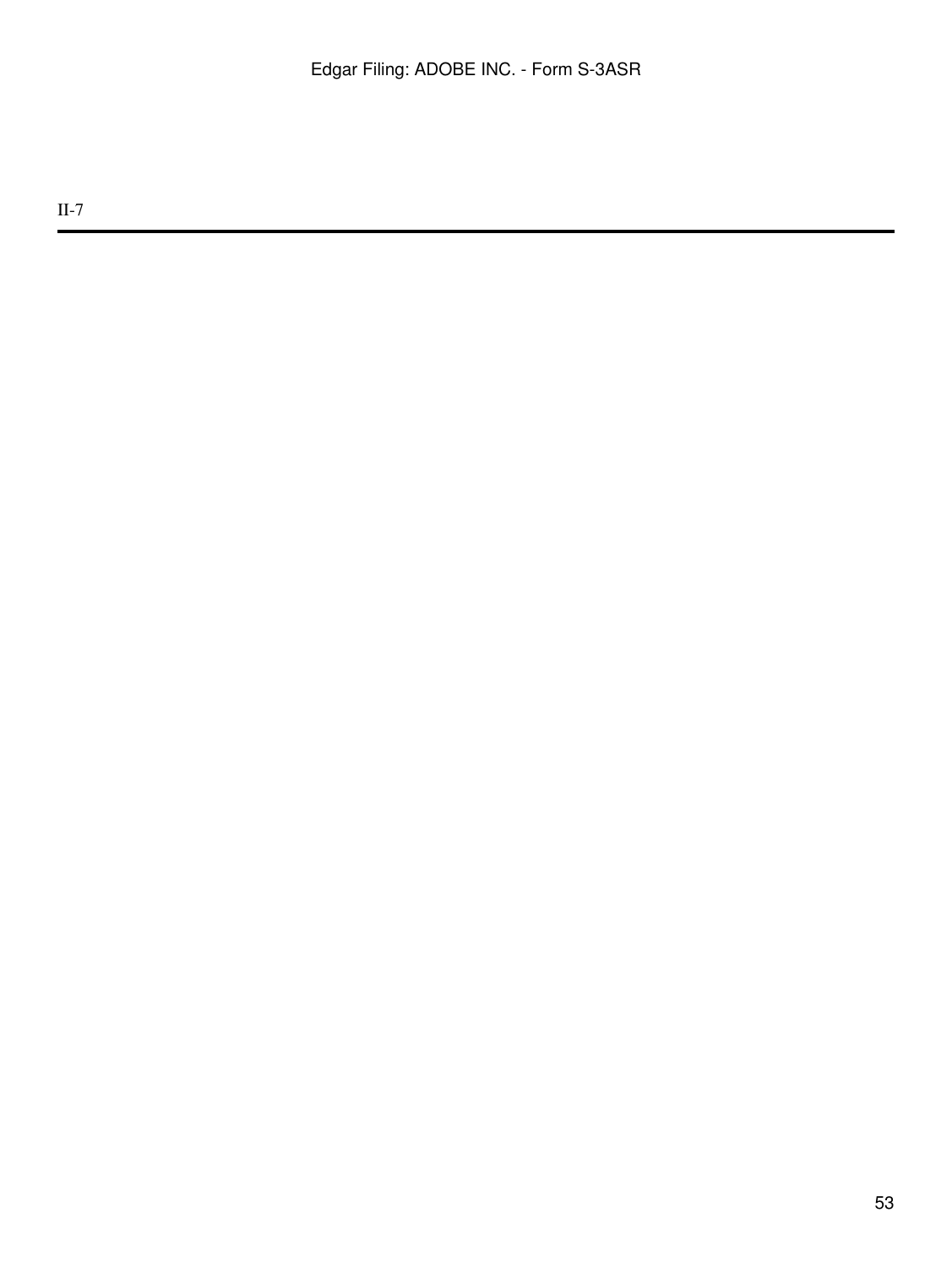| Signature                                         | Title                                                                                                                                 | Date                   |
|---------------------------------------------------|---------------------------------------------------------------------------------------------------------------------------------------|------------------------|
| /s/<br>Shantanu<br>Narayen<br>Shantanu<br>Narayen | Chairman<br>of the Board<br>of<br>Directors,<br>President<br>and Chief<br>Executive<br>Officer<br>(Principal<br>Executive<br>Officer) | January<br>25,<br>2019 |
| /s/ John<br>Murphy<br>John<br>Murphy              | Executive<br>Vice<br>President<br>and Chief<br>Financial<br>Officer<br>(Principal<br>Financial<br>Officer)                            | January<br>25,<br>2019 |
| /s/ Mark<br>Garfield<br>Mark<br>Garfield          | Vice<br>President,<br>Chief<br>Accounting 25,<br>Officer and 2019<br>Corporate<br>Controller                                          | January                |
| /s/ Amy<br><b>Banse</b><br>Amy<br>Banse           | Director                                                                                                                              | January<br>25,<br>2019 |
| /s/ Edward<br><b>Barnholt</b>                     | Director                                                                                                                              | January<br>25,<br>2019 |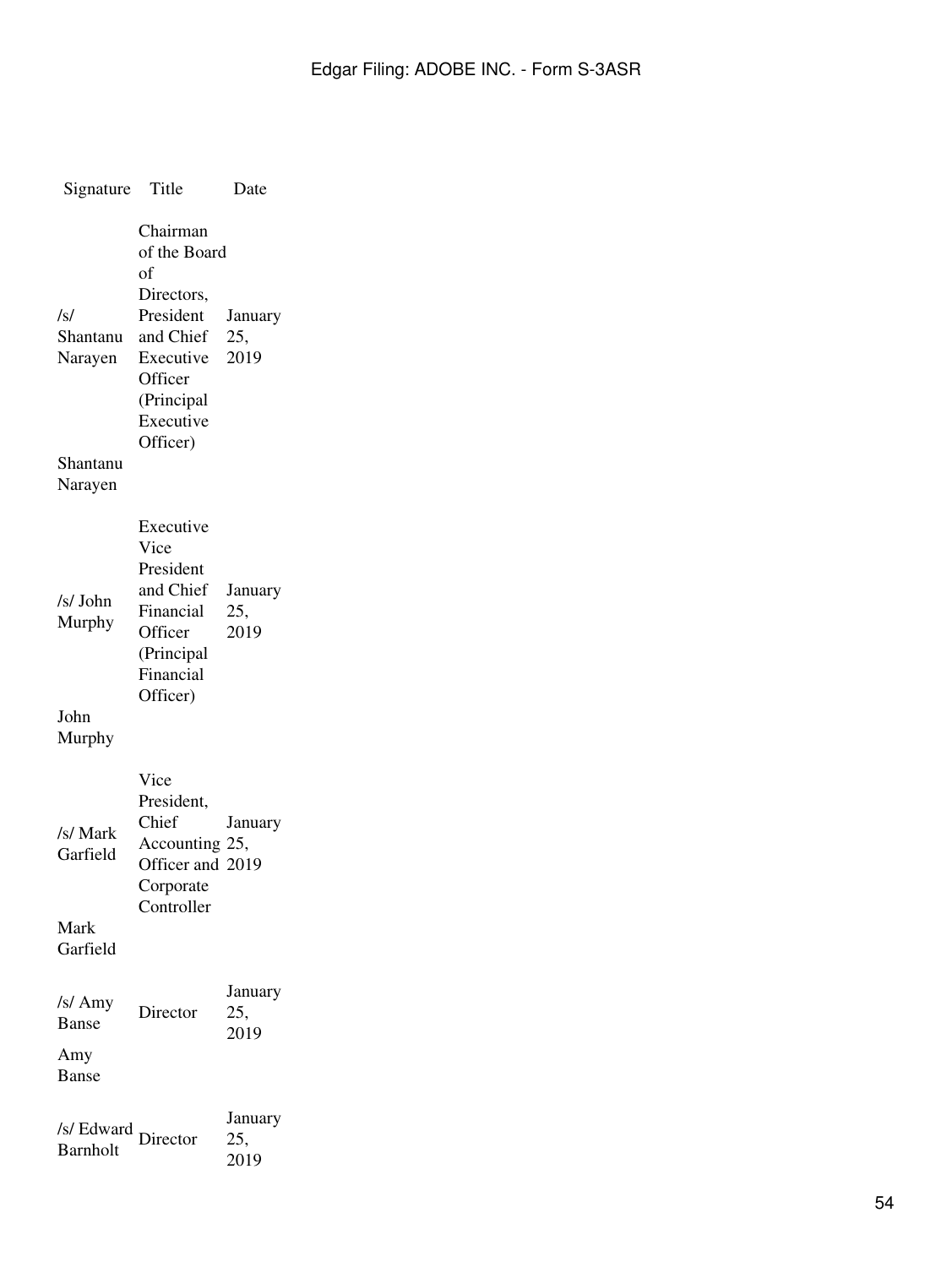## Edward Barnholt

| Director | January<br>25,<br>2019 |
|----------|------------------------|
| Director | January<br>25,<br>2019 |
| Director | January<br>25,<br>2019 |
| Director | January<br>25,<br>2019 |
| Director | January<br>25,<br>2019 |
|          |                        |

II-8